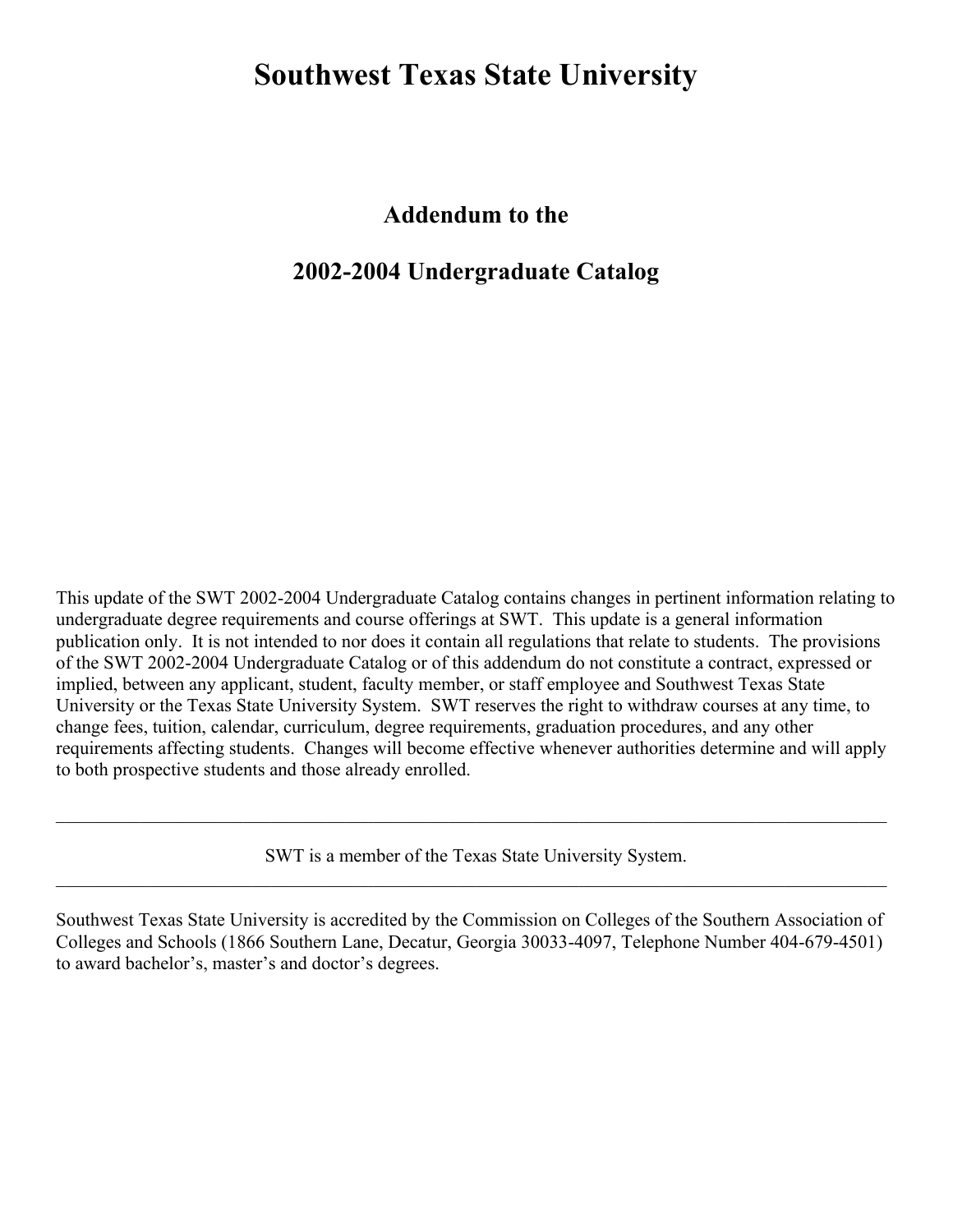## **Page 6 CHANGE:**

| CILANUL.                                |                           |                  |
|-----------------------------------------|---------------------------|------------------|
| Academic Calendar Fall 2003             |                           |                  |
| <b>Advance Registration</b>             | Apr. 7-23, 2003           | $M-W$            |
| Adv. Reg. Tuition Adj. Deadline         | June 27, 2003             | F                |
| Advance Reg. Bills Mailed               | July 16, 2003             | W                |
| Advance Reg. Payment Deadline           | Aug. 7, 2003              | W                |
| Late Reg. Tuition Adjust Contract       | Aug. 8, 2003              | $\mathbf{F}$     |
| Cancel for Non-Payment                  | Aug. 12, 2003             | T                |
| <b>RRHEC Registration</b>               | Aug. 19-20, 2003          | T-Th             |
| Freshmen/Transfer Orientation Bills Due | Aug. 19, 2003             | $\mathbf T$      |
| Check in Residential Halls              | Aug. 20, 2003             | W                |
| New Student Orientation/Registration    | Aug. 20, 2003 (transfer)  | W                |
|                                         | Aug. 21, 2003 (freshmen)  | H                |
| <b>Schedule Changes</b>                 | Aug. 14-16 & 25-26, 2003  | H-Sa, M-T        |
| Late Registration                       | Aug. 18-26, 2003          | $M-T$            |
| Payment Period                          | Aug 18-26, 2003           | $M-T$            |
| Last Day to Pay                         | Aug. 26, 2003             | T                |
| Cancel for Non-Payment                  | Aug. 26, 2003             | T                |
| Classes Begin                           | Aug. 27, 2003             | W                |
| <b>Schedule Changes</b>                 | Aug. 27-29 & Sep. 2, 2003 | $W-F & T$        |
| Holiday                                 | Sep. 1, 2003              | M                |
| Official 12th Class Day                 | Sep. 12, 2003             | F                |
| Drop with Refund deadline               | Sep. 12, 2003             | $\boldsymbol{F}$ |
| Drop with Auto "W" deadline             | Sep. 16, 2003             | T                |
| <b>Graduation Application Deadline</b>  | Sep. 26, 2003             | F                |
| <b>Second Installment Due</b>           | Oct. 3, 2003              | F                |
| Mid-term                                | Oct. 21, 2003             | T                |
| 2nd Half Semester Classes Begin         | Oct. 22, 2003             | W                |
| Third Installment Due                   | Nov. 7, 2003              | F                |
| Drop/Withdrawal Deadline                | Nov. 24, 2003             | M                |
| <b>Classes Do Not Meet</b>              | Nov. 26, 2003             | W                |
| Thanksgiving                            | Nov. 27-30, 2003          | H-Sun            |
| Res. Halls reopen from Thanksgiving     | Nov. 30, 2003             | Sun              |
| Clean up Bills Mailed                   | Dec. 3, 2003              | F                |
| Last Class Day                          | Dec. 8, 2003              | M                |
| Final Exams                             | Dec. 9-16, 2003           | T-T              |
| Clean up (Remaining balance) Due        | Dec. 17, 2003             | W                |
| Residence Halls Close                   | Dec. 20, 2003             | S                |
| Grades Available by Phone               | Dec. 19, 2003             | F                |
| Commencement                            | Dec. 19-20, 2003          | F-S              |
| <b>Requested Grades Mailed</b>          | Jan. 6, 2004              | T                |
|                                         |                           |                  |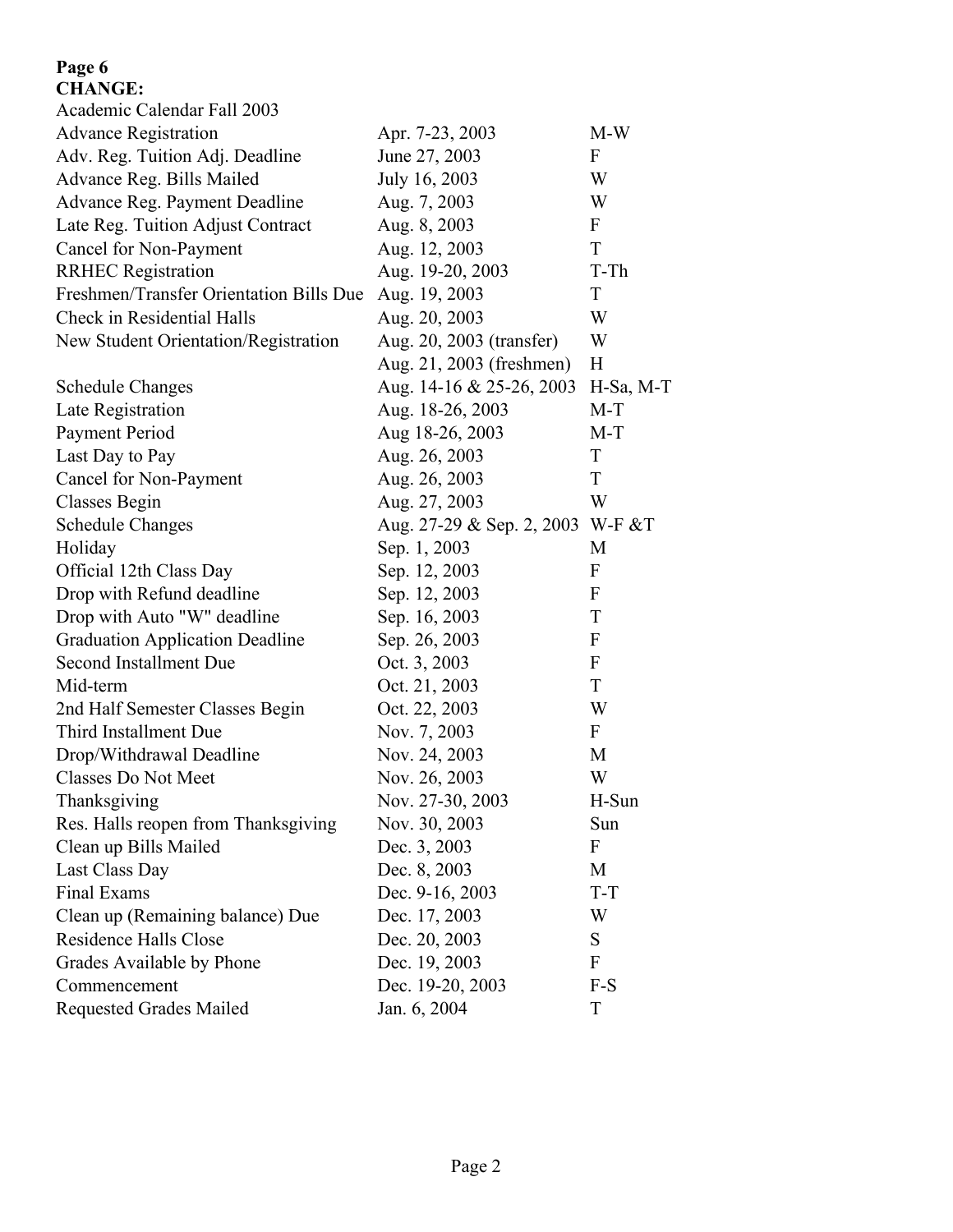## **Page 17 CHANGE:**

## College of Business Administration Admission

**Change** 2nd paragraph, last sentence: All other applicants will be considered for the remaining openings through a review process. Students who are admitted to the University but denied admission to a business degree program will be considered for admission as an undeclared major.

**Change** 3rd paragraph: Transfer applicants meeting SWT admission requirements may apply for admission to the College of Business Administration after they have completed at least 30 transferable semester hours, including ENG 1310, ENG 1320, and MATH 1329 (or their equivalents). Transfer applicants meeting these requirements and having a cumulative grade point average of at least 3.00 will be granted automatic admission. All other applicants will be considered for the remaining openings through a review process. Students who are admitted to the University but denied admission to a business degree program will be considered for admission as an undeclared major.

#### **Page 18 ADDITION:**

Please note: If a student is admitted with deficiencies in high school courses, the student will be required to fulfill the deficiencies via SWT course work.

## **Page 19**

## **CHANGE:**

Program D: Readmission of Former SWT Students

**Change** 1st sentence: Any SWT student who does not enroll in the University for 12 consecutive months or more and wishes to return is considered a former student.

## **Page 22**

## **CHANGES:**

International Student Admissions

**Change** 3rd paragraph: All applicants whose native language is not English must present proof of English proficiency. SWT accepts the following measures of English proficiency for regular admission:

Test of English as a Foreign Language (TOEFL) minimum score of 550 (paper based test) or 213 (computer based test),

International English Language Testing System (IELTS) minimum score of 6.5,

International Baccalaureate (IB) grade of 4, 5, 6 or 7 in English A1 or A2 at the Higher Level or Standard Level or English B at the Higher Level,

30 semester hours of college course work transferred from a regionally accredited U.S. institution to include English 1310 College Writing I and English 1320 College Writing II with grades of "C" or higher, Advanced Level exam on GCE, GCSE, IGCSE or HKCEE in English Language with grade of "C" or higher, or Completion of all level 5500 SWT ESL classes with composite grade of "A" or "B" and positive recommendation from program director.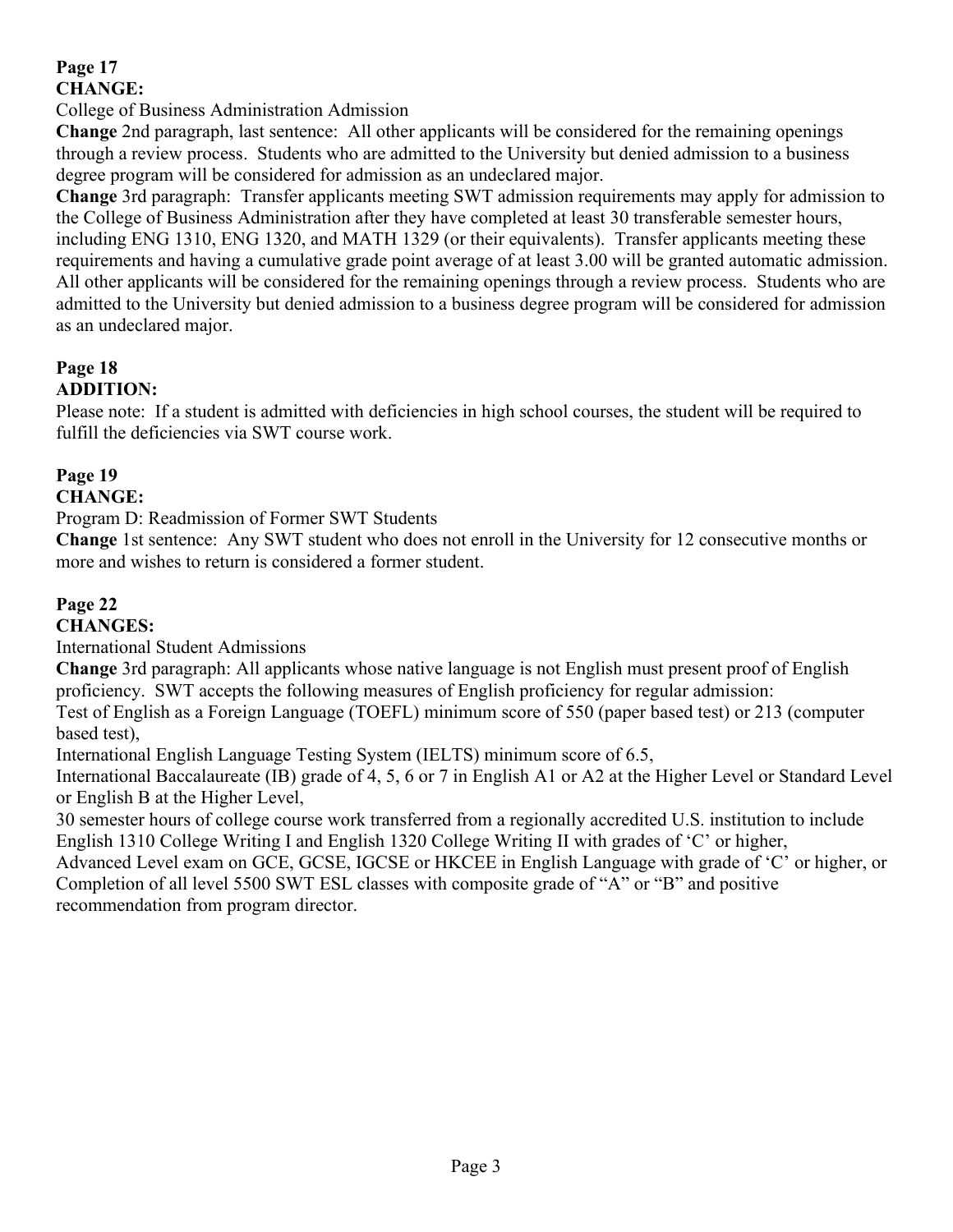**Change** 4th paragraph: International students who meet the established admission requirements but do not yet have the required level of English proficiency may be eligible for the SWT/ESL Bridge program. A minimum TOEFL score of 500 (paper based test) or 173 (computer based test) or IELTS score of 5.5 is required for the SWT/ESL Bridge program. Admission to the SWT/ESL Bridge program allows students to begin university academic study on a part-time basis while completing their English proficiency requirements in the SWT intensive English program. Acceptance into full-time academic study is contingent upon achieving one of the measures of English proficiency listed in the paragraph above, successfully completing the intensive English program at SWT and completing the SWT credit courses with a grade of "C" or higher.

Students who meet academic requirements for admission and whose TOEFL is at least 450 (133) but less than 500 (173) may be offered conditional acceptance into the Pre-Bridge program. Students in the Pre-Bridge program enroll in SWT/ESL (non-credit) courses only until they meet one of the English proficiency requirements for either the Bridge program or regular admission. No academic classes can be taken while in the Pre-Bridge program.

**Change** 5th paragraph: International students transferring from other institutions in the United States must plan carefully and allow adequate time for submission of application materials and evaluation of credentials because of new immigration regulations governing school transfers. Students must follow the procedures outlined below. Failure to plan carefully may require students to leave the United States and return before transferring to SWT.

- 1. Students transferring to SWT from another SEVIS (Student and Exchange Visitor Information System) institution in the United States should verify the procedures to transfer out with the appropriate Designated School Official (DSO) at their current school. A DSO in the international student office of the current school will assign a release date to the SEVIS record for students who have decided to attend SWT.
- 2. Following the release date, the SWT International Office will be able to issue a SEVIS Form I-20. According to immigration regulations, students must transfer to SWT within 60 days of the release date or within 60 days of completing studies at the current school.
- 3. Students are required to start classes at SWT during the semester indicated in the admission letter issued by the Admissions Office and within five months from the release date. Students unable to begin classes at SWT within the five-month limit are required to leave the United States and reenter within 30 days before the program start date indicated on the SWT I-20.
- 4. New SWT transfer students are required to contact a DSO at the SWT International Office no later than 15 days after the program start date listed on the SEVIS Form I-20 and in the admission letter issued by the Admissions Office.
- 5. After new transfer students have enrolled in classes at SWT, the DSO at SWT will update to reflect the student's enrollment and current address. The student must report to the International Office within five days after the  $12<sup>th</sup>$  day of class in order to complete the transfer process.
- 6. If the current school is a non-SEVIS school, students should contact the SWT International Office as soon as they have made their final decision to attend SWT, but no later than 15 days after the program start date indicated on the SEVIS Form I-20 and in the admission letter.
- **7.** Finally, BCIS regulations and procedures change frequently. Therefore, students should contact the DSO at the current school and at SWT for any updates in transfer procedures.

For further information on immigration requirements, contact the SWT International Office at 512-245-7966 or [International@swt.edu.](mailto:International@swt.edu)

For further information on admission requirements, contact the Undergraduate Admissions Office at 512-245- 2759 or [www.admissions.swt.edu.](http://www.admissions.swt.edu/)

## **Page 24 ADDITIONS:**

Articulation Agreements 1st sentence, **add** Palo Alto College, South Texas Community College, and Victoria College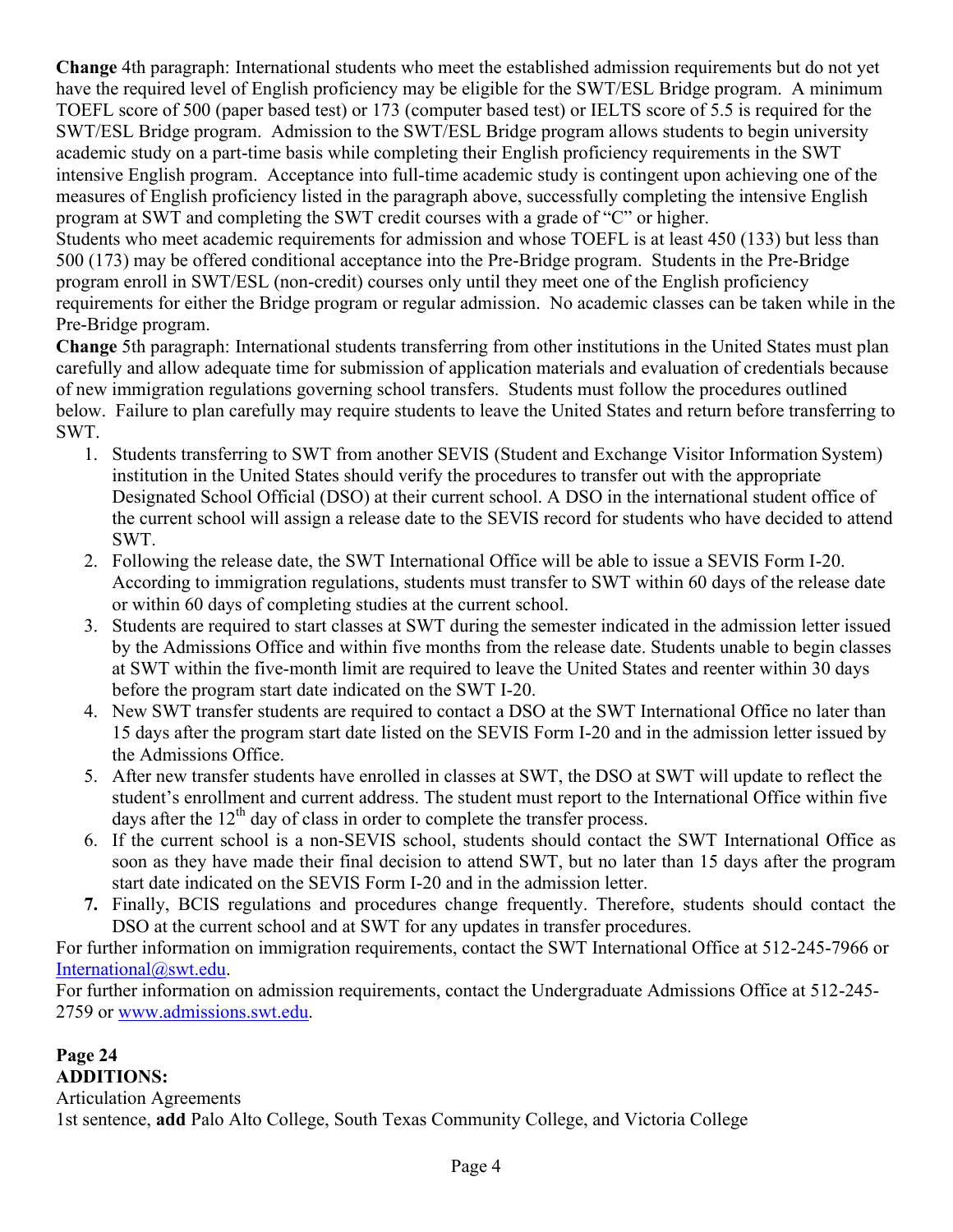# **Page 25**

| TCC# | SWT# |
|------|------|
|      |      |
|      |      |

## **Page 26**

## **ADDITIONS:**

| TCC#                 | SWT# |
|----------------------|------|
| ITSC 1309CIS 1323    |      |
| ITSE 1331 CIS 2324   |      |
| ITSE 1344 CIS 2324   |      |
| ITSE 2317 CIS 2389   |      |
| ITSE 2321 CIS 2389   |      |
| MATH 1316 *MATH 1317 |      |

## **Page 26**

| <b>CHANGES:</b> |      |
|-----------------|------|
| TCC#            | SWT# |
|                 |      |
|                 |      |

## **Page 26**

| <b>DELETIONS:</b>          |      |
|----------------------------|------|
| TCC#                       | SWT# |
| HECO 1315FCS 2360          |      |
| HECO 2311FCS 1337          |      |
| <b>MATH 1332 MATH 1316</b> |      |
| MATH 1348 MATH 2363        |      |

## **Page 27**

| <b>CHANGE:</b> |      |
|----------------|------|
| TCC#           | SWT# |
|                |      |

## **Page 27**

| <b>DELETION:</b> |      |
|------------------|------|
| TCC#_            | SWT# |
|                  |      |

# **Page 30**

**ADDITIONS:**

Exceptions

- 6) The student is a New Mexico resident who resides in a county bordering Texas. The policy is in effect until July 1, 2004.
- 7) The student is a Louisiana resident who resides in a county bordering Texas.

# **Page 31**

**CHANGE:** University Housing Policy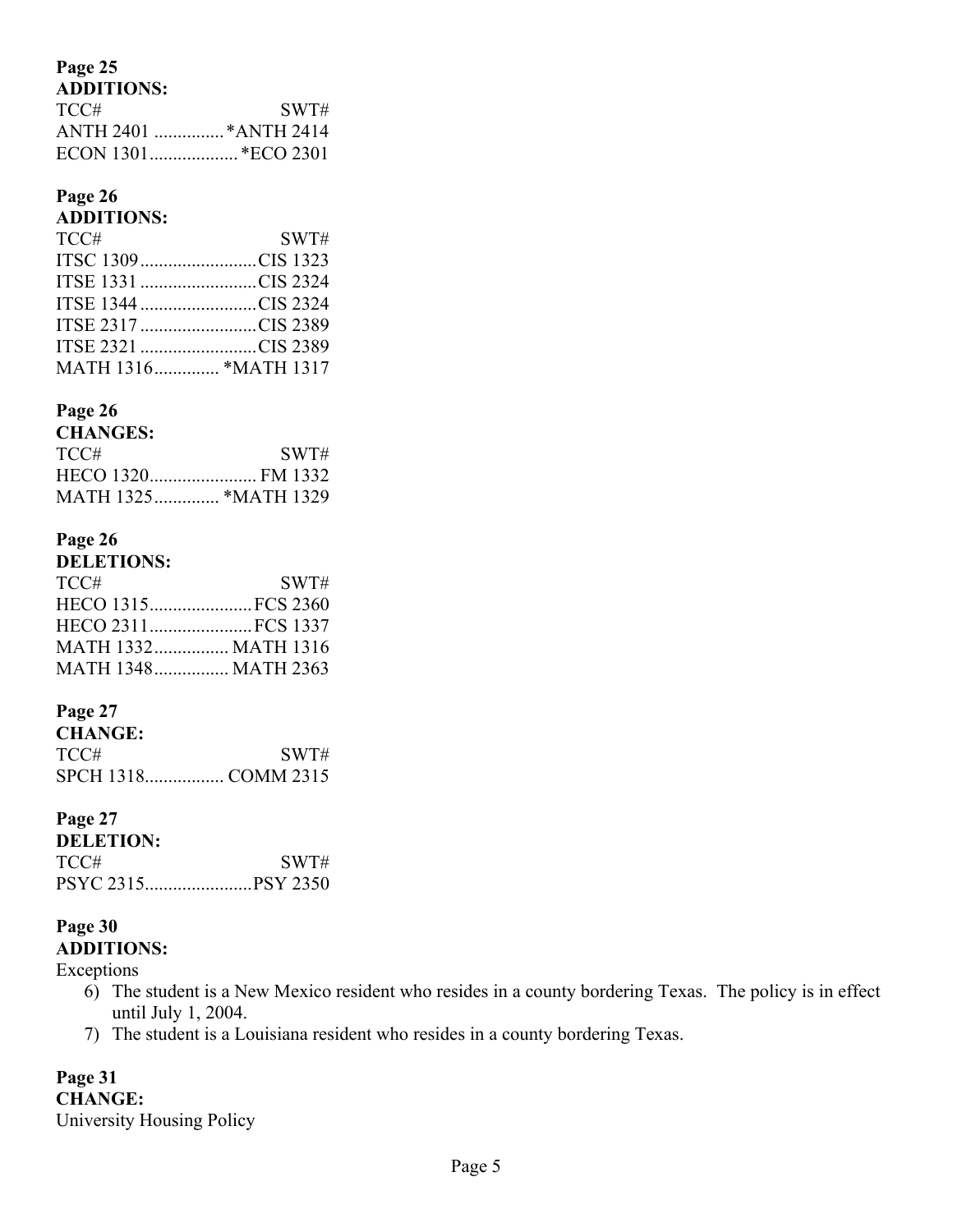**Change** 1st sentence: In support of the educational mission of SWT and the value of the on-campus life to the academic success of most students, all unmarried students under 21 years of age who have completed fewer than 56 credit hours must reside in university residence halls.

# **Page 32**

## **CHANGE:**

## Applying to Live on Campus

**Change** 2nd paragraph, last sentence: Students requiring reasonable accommodations because of a disability should contact the Residence Life Office.

# **Page 34**

## **ADDITION:**

SWT E-Mail Account. Every new student enrolling at SWT is provided with an e-mail account. Your SWT email account is our primary method of communicating with you regarding your financial aid. We do not communicate with students through their private accounts such as hotmail, yahoo, aol, etc. Therefore it is important you check your SWT account daily for important financial aid information.

Important Loan Information. If you are a first time, first year borrower, your initial loan cannot be disbursed to you until 30 days after classes begin. If you are receiving a student loan for a single semester, the loan will be evenly disbursed in two separate payments within the semester. The first disbursement will be at the beginning of the semester and the second disbursement will be at the mid-point of the semester. Contact our office or our web site for definite dates.

# **Page 39**

## **CHANGE:**

## Returned Checks

4th paragraph: If a student has an outstanding returned check, he/she will be on a "cash-only" basis until the obligation is cleared. Cash Only status is a denial of check cashing privileges on campus. If a student has three or more returned checks within a 365 day period (i.e., one calendar year), SWT reserves the right to place the student on a "cash-only" basis.

## **Page 40 ADDITIONS:**

## Registration Fees

Proposed Bus Fee Increase: Contingent upon affirmative vote by the student body in a referendum and approval by the 78<sup>th</sup> Legislature of an increase in the statutory cap. Bus Fee may increase from \$42 to an amount not to exceed \$54 per semester.

ID Card Fee: As approved by the Board of Regents at the November 2002 meeting, an ID card fee may begin in fall 2003, contingent upon a feasible implementation timeframe.

Advising Services Fee: As approved by the Board of Regents at the November 2002 meeting.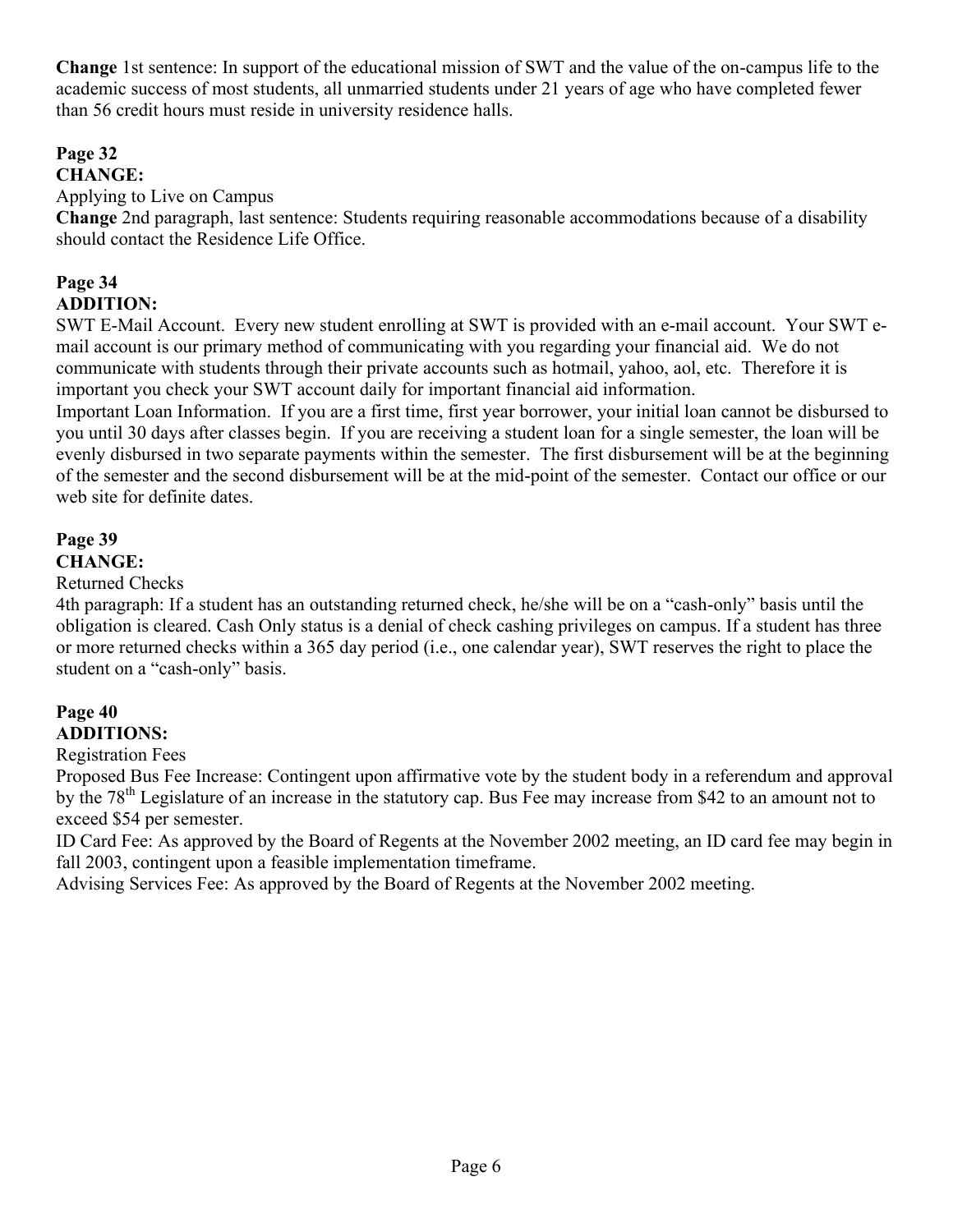**Page 40 CHANGES:** Registration Fees RESIDENTS OF TEXAS Fall and Spring Semesters 2003-2004 (per semester)

|                |                   |         | Stu           | Stu           |                        | Comp         | Stu    | Rec           |                  | Med            |              |         |        |                    |
|----------------|-------------------|---------|---------------|---------------|------------------------|--------------|--------|---------------|------------------|----------------|--------------|---------|--------|--------------------|
|                |                   | Desig.  | Serv          | Cntr          | <b>Bus</b>             | Serv         | Pub    | <b>Sprts</b>  | Int <sup>1</sup> | Serv           | Lib          | Adv     | ID     |                    |
|                | <b>HrsTuition</b> | Tuition | Fee           | $\text{Fe}^1$ | $\text{Fe}^{\text{1}}$ | Fee          | Fee    | $\text{Fe}^1$ | Fee              | $\text{Fee}^1$ | Fee          | Fee     | Fee    | Total <sup>2</sup> |
| 1              | \$46.00           | \$46.00 | \$15.00       | \$60.00       | \$42.00                | \$10.00      | \$6.00 | \$45.00       | \$3.00           | \$39.00        | \$6.00       | \$40.00 | \$3.00 | \$318.00           |
| $\overline{2}$ | 92.00             | 92.00   | 30.00         | 60.00         | 42.00                  | 20.00        | 6.00   | 45.00         | 3.00             | 39.00          | 12.00        | 40.00   | 3.00   | 429.00             |
| 3              | 138.00            | 138.00  | 45.00         | 60.00         | 42.00                  | 30.00        | 6.00   | 45.00         | 3.00             | 39.00          | 18.00        | 40.00   | 3.00   | 546.00             |
| 4              | 184.00            | 184.00  | 60.00         | 60.00         | 42.00                  | 40.00        | 6.00   | 45.00         | 3.00             | 39.00          | 24.00        | 40.00   | 3.00   | 663.00             |
| 5              | 230.00            | 230.00  | 75.00         | 60.00         | 42.00                  | 50.00        | 6.00   | 45.00         | 3.00             | 39.00          | 30.00        | 40.00   | 3.00   | 780.00             |
| 6              | 276.00            | 276.00  | 90.00         | 60.00         | 42.00                  | 60.00        | 6.00   | 45.00         | 3.00             | 39.00          | 36.00        | 40.00   | 3.00   | 897.00             |
| 7              | 322.00            | 322.00  | 105.00        | 60.00         | 42.00                  | 70.00        | 6.00   | 45.00         | 3.00             | 39.00          | 42.00        | 40.00   | 3.00   | 1014.00            |
| 8              | 368.00            |         | 368.00 120.00 | 60.00         | 42.00                  | 80.00        | 6.00   | 45.00         | 3.00             | 39.00          | 48.00        | 40.00   | 3.00   | 1131.00            |
| 9              | 414.00            |         | 414.00 135.00 | 60.00         | 42.00                  | 90.00        | 6.00   | 45.00         | 3.00             | 39.00          | 54.00        | 40.00   | 3.00   | 1248.00            |
| 10             | 460.00            |         | 460.00 150.00 | 60.00         | 42.00                  | 100.00       | 6.00   | 45.00         | 3.00             | 39.00          | 60.00        | 40.00   | 3.00   | 1365.00            |
| 11             | 506.00            |         | 506.00 150.00 | 60.00         |                        | 42.00 110.00 | 6.00   | 45.00         | 3.00             | 39.00          | 66.00        | 40.00   | 3.00   | 1467.00            |
| 12             | 552.00            |         | 552.00 150.00 | 60.00         |                        | 42.00 120.00 | 6.00   | 45.00         | 3.00             | 39.00          | 72.00        | 40.00   | 3.00   | 1569.00            |
| 13             | 598.00            |         | 598.00 150.00 | 60.00         |                        | 42.00 130.00 | 6.00   | 45.00         | 3.00             | 39.00          | 78.00        | 40.00   | 3.00   | 1671.00            |
| 14             | 644.00            |         | 644.00 150.00 | 60.00         |                        | 42.00 140.00 | 6.00   | 45.00         | 3.00             | 39.00          | 84.00        | 40.00   | 3.00   | 1773.00            |
| 15             | 690.00            |         | 690.00 150.00 | 60.00         |                        | 42.00 150.00 | 6.00   | 45.00         | 3.00             | 39.00          | 90.00        | 40.00   | 3.00   | 1875.00            |
| 16             | 736.00            |         | 736.00 150.00 | 60.00         |                        | 42.00 160.00 | 6.00   | 45.00         | 3.00             | 39.00          | 96.00        | 40.00   | 3.00   | 1977.00            |
| 17             | 782.00            |         | 782.00 150.00 | 60.00         |                        | 42.00 170.00 | 6.00   | 45.00         | 3.00             | 39.00          | 102.00       | 40.00   | 3.00   | 2079.00            |
| 18             | 828.00            |         | 828.00 150.00 | 60.00         |                        | 42.00 180.00 | 6.00   | 45.00         | 3.00             |                | 39.00 108.00 | 40.00   | 3.00   | 2181.00            |
| 19             | 874.00            |         | 874.00 150.00 | 60.00         |                        | 42.00 190.00 | 6.00   | 45.00         | 3.00             |                | 39.00 114.00 | 40.00   | 3.00   | 2283.00            |
| 20             | 920.00            |         | 920.00 150.00 | 60.00         |                        | 42.00 200.00 | 6.00   | 45.00         | 3.00             |                | 39.00 120.00 | 40.00   | 3.00   | 2385.00            |
| 21             | 966.00            |         | 966.00 150.00 | 60.00         |                        | 42.00 210.00 | 6.00   | 45.00         | 3.00             |                | 39.00 126.00 | 40.00   | 3.00   | 2487.00            |
|                | Summer Term 2004  |         |               |               |                        |              |        |               |                  |                |              |         |        |                    |
|                | (per term)        |         |               |               |                        |              |        |               |                  |                |              |         |        |                    |

|               |                     |        | Stu   | Stu            |                                         | Comp                                                   | Stu  | Rec                                                                                                             |                  | Med            |                                                   |                |      |                    |  |
|---------------|---------------------|--------|-------|----------------|-----------------------------------------|--------------------------------------------------------|------|-----------------------------------------------------------------------------------------------------------------|------------------|----------------|---------------------------------------------------|----------------|------|--------------------|--|
|               |                     | Desig. | Serv  | Cntr           | <b>Bus</b>                              | Serv                                                   | Pub  | <b>Sprts</b>                                                                                                    | Int <sup>1</sup> | Serv           | Lib                                               | Adv            | ID   |                    |  |
|               | Hrs Tuition Tuition |        | Fee   | $\text{Fee}^1$ | $\text{Fe}^{\scriptscriptstyle{\perp}}$ | Fee                                                    | Fee  | $\text{Fee}^1$                                                                                                  | Fee              | $\text{Fee}^1$ | Fee                                               | Fee            | Fee  | Total <sup>2</sup> |  |
| $\mathbf{1}$  | \$46.00             |        |       |                |                                         | \$46.00 \$15.00 \$30.00 \$21.00 \$10.00 \$6.00 \$22.50 |      |                                                                                                                 |                  | \$3.00 \$19.50 | \$6.00                                            | \$20.00 \$1.50 |      | \$246.50           |  |
| 2             | 92.00               | 92.00  | 30.00 | 30.00          | 21.00                                   | 20.00                                                  |      | 6.00 22.50                                                                                                      | 3.00             | 19.50          | 12.00                                             | 20.00          | 1.50 | 369.50             |  |
| $\mathcal{E}$ | 138.00              | 138.00 | 45.00 | 30.00          | 21.00                                   | 30.00                                                  | 6.00 | 22.50                                                                                                           | 3.00             | 19.50          | 18.00                                             | 20.00          | 1.50 | 492.50             |  |
| 4             | 184.00              | 184.00 | 60.00 | 30.00          | 21.00                                   | 40.00                                                  | 6.00 | 22.50                                                                                                           | 3.00             | 19.50          | 24.00                                             | 20.00          | 1.50 | 615.50             |  |
|               | 5 230.00            | 230.00 | 75.00 | 30.00          | 21.00                                   | 50.00                                                  | 6.00 | 22.50                                                                                                           | 3.00             | 19.50          | 30.00                                             | 20.00          | 1.50 | 738.50             |  |
|               | 6 276.00 276.00     |        | 75.00 | 30.00          | 21.00                                   | 60.00                                                  | 6.00 | 22.50                                                                                                           | 3.00             | 19.50          | 36.00                                             | 20.00          | 1.50 | 846.50             |  |
|               | $7 *322.00 *322.00$ |        | 75.00 | 30.00          |                                         | 21.00 *70.00                                           | 6.00 | 22.50                                                                                                           | 3.00             | 19.50 *42.00   |                                                   | 20.00          | 1.50 | 954.50             |  |
|               |                     |        |       |                |                                         |                                                        |      | $\rightarrow$ $\rightarrow$ $\rightarrow$ $\rightarrow$ $\rightarrow$ $\rightarrow$ $\rightarrow$ $\rightarrow$ |                  |                | $\bullet$ $\bullet$ $\bullet$ $\bullet$ $\bullet$ |                |      |                    |  |

\*Add \$46.00 for Tuition, \$46.00 for Designated Tuition, \$6.00 for Library Fee and \$10.00 for Computer Service Fee for each hour over 7. All other fees remain the same.

Off-Campus/Distance Education Students- Please note the following differences in fees. Fee calculations are determined by whether the student is enrolled exclusively in off-campus/distance education courses or in a combination of both onand off- campus/distance education courses.

<sup>1</sup>Students enrolled only in off-campus/distance education courses will have these fees waived.

<sup>2</sup>Students enrolled in one or more off-campus/distance education courses and on-campus will be charged an additional "Off-Campus/Distance Education" fee of \$23 per SCH for each course taken off campus.

All Students - Please note that additional fees will be assessed for items including, but not limited to: late registration, reinstatement, installment services, delinquent installments, etc. Refer to the section "Other Fees". Also, course fees may be assessed for certain classes, as noted by each course listing in the Schedule of Classes. Total tuition will vary for each student enrolled depending on courses taken, location (on- or off-/distance courses), late registration, and other factors. All fees are subject to change upon action of the Legislature and/or Board of Regents.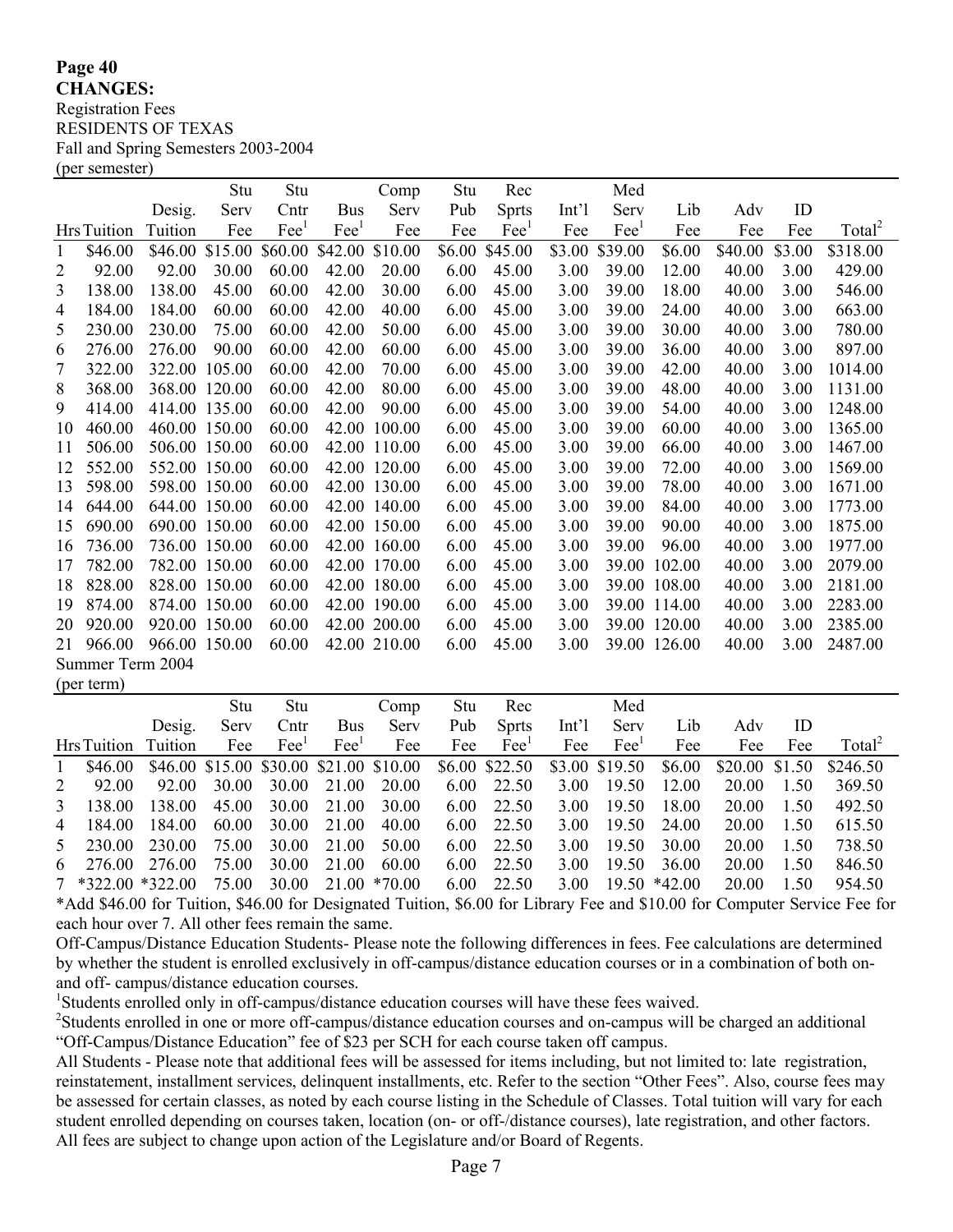#### **Page 41 CHANGES:**

Registration Fees NON-RESIDENT/FOREIGN STUDENTS Fall and Spring Semesters 2003-2004 (per semester)

|                            |         | Stu           | Stu                       |               | Comp         | Stu    | Rec           |                  | Med           |              |         |        |                    |
|----------------------------|---------|---------------|---------------------------|---------------|--------------|--------|---------------|------------------|---------------|--------------|---------|--------|--------------------|
|                            | Desig.  | Serv          | Cntr                      | <b>Bus</b>    | Serv         | Pub    | <b>Sprts</b>  | Int <sup>1</sup> | Serv          | Lib          | Adv     | ID     |                    |
| Hrs Tuition                | Tuition | Fee           | $\text{F}ee$ <sup>1</sup> | $\text{Fe}^1$ | Fee          | Fee    | $\text{Fe}^1$ | Fee              | $\text{Fe}^1$ | Fee          | Fee     | Fee    | Total <sup>2</sup> |
| \$282.00                   | \$46.00 | \$15.00       | \$60.00                   | \$42.00       | \$10.00      | \$6.00 | \$45.00       | \$3.00           | \$39.00       | \$6.00       | \$40.00 | \$3.00 | \$597.00           |
| 2<br>564.00                | 92.00   | 30.00         | 60.00                     | 42.00         | 20.00        | 6.00   | 45.00         | 3.00             | 39.00         | 12.00        | 40.00   | 3.00   | 956.00             |
| 3<br>846.00                | 138.00  | 45.00         | 60.00                     | 42.00         | 30.00        | 6.00   | 45.00         | 3.00             | 39.00         | 18.00        | 40.00   | 3.00   | 1315.00            |
| 1128.00<br>4               | 184.00  | 60.00         | 60.00                     | 42.00         | 40.00        | 6.00   | 45.00         | 3.00             | 39.00         | 24.00        | 40.00   | 3.00   | 1674.00            |
| 1410.00<br>5               | 230.00  | 75.00         | 60.00                     | 42.00         | 50.00        | 6.00   | 45.00         | 3.00             | 39.00         | 30.00        | 40.00   | 3.00   | 2033.00            |
| 1692.00<br>6               | 276.00  | 90.00         | 60.00                     | 42.00         | 60.00        | 6.00   | 45.00         | 3.00             | 39.00         | 36.00        | 40.00   | 3.00   | 2392.00            |
| 1974.00<br>$7\phantom{.0}$ | 322.00  | 105.00        | 60.00                     | 42.00         | 70.00        | 6.00   | 45.00         | 3.00             | 39.00         | 42.00        | 40.00   | 3.00   | 2751.00            |
| 2256.00<br>8               |         | 368.00 120.00 | 60.00                     | 42.00         | 80.00        | 6.00   | 45.00         | 3.00             | 39.00         | 48.00        | 40.00   | 3.00   | 3110.00            |
| 9 2538.00                  |         | 414.00 135.00 | 60.00                     | 42.00         | 90.00        | 6.00   | 45.00         | 3.00             | 39.00         | 54.00        | 40.00   | 3.00   | 3469.00            |
| 10 2820.00                 |         | 460.00 150.00 | 60.00                     | 42.00         | 100.00       | 6.00   | 45.00         | 3.00             | 39.00         | 60.00        | 40.00   | 3.00   | 3828.00            |
| 11 3102.00                 |         | 506.00 150.00 | 60.00                     |               | 42.00 110.00 | 6.00   | 45.00         | 3.00             | 39.00         | 66.00        | 40.00   | 3.00   | 4172.00            |
| 12 3384.00                 |         | 552.00 150.00 | 60.00                     |               | 42.00 120.00 | 6.00   | 45.00         | 3.00             | 39.00         | 72.00        | 40.00   | 3.00   | 4516.00            |
| 13 3666.00                 |         | 598.00 150.00 | 60.00                     |               | 42.00 130.00 | 6.00   | 45.00         | 3.00             | 39.00         | 78.00        | 40.00   | 3.00   | 4860.00            |
| 14 3948.00                 |         | 644.00 150.00 | 60.00                     |               | 42.00 140.00 | 6.00   | 45.00         | 3.00             | 39.00         | 84.00        | 40.00   | 3.00   | 5204.00            |
| 15 4230.00                 |         | 690.00 150.00 | 60.00                     |               | 42.00 150.00 | 6.00   | 45.00         | 3.00             | 39.00         | 90.00        | 40.00   | 3.00   | 5548.00            |
| 16 45 12.00                |         | 736.00 150.00 | 60.00                     |               | 42.00 160.00 | 6.00   | 45.00         | 3.00             | 39.00         | 96.00        | 40.00   | 3.00   | 5892.00            |
| 17 4794.00                 |         | 782.00 150.00 | 60.00                     |               | 42.00 170.00 | 6.00   | 45.00         | 3.00             | 39.00         | 102.00       | 40.00   | 3.00   | 6236.00            |
| 18 5076.00                 |         | 828.00 150.00 | 60.00                     |               | 42.00 180.00 | 6.00   | 45.00         | 3.00             |               | 39.00 108.00 | 40.00   | 3.00   | 6580.00            |
| 19 5358.00                 |         | 874.00 150.00 | 60.00                     |               | 42.00 190.00 | 6.00   | 45.00         | 3.00             |               | 39.00 114.00 | 40.00   | 3.00   | 6924.00            |
| 20 5 640.00                |         | 920.00 150.00 | 60.00                     |               | 42.00 200.00 | 6.00   | 45.00         | 3.00             | 39.00         | 120.00       | 40.00   | 3.00   | 7268.00            |
| 21 5922.00                 |         | 966.00 150.00 | 60.00                     |               | 42.00 210.00 | 6.00   | 45.00         | 3.00             | 39.00         | 126.00       | 40.00   | 3.00   | 7612.00            |
| Summer Term 2004           |         |               |                           |               |              |        |               |                  |               |              |         |        |                    |
| (per term)                 |         |               |                           |               |              |        |               |                  |               |              |         |        |                    |

|                                                                                                                                                                                                                                                                                                                                       |        | Stu   | Stu            |                | Comp                                                   | Stu  | Rec            |       | Med                   |             |                |      |                    |
|---------------------------------------------------------------------------------------------------------------------------------------------------------------------------------------------------------------------------------------------------------------------------------------------------------------------------------------|--------|-------|----------------|----------------|--------------------------------------------------------|------|----------------|-------|-----------------------|-------------|----------------|------|--------------------|
|                                                                                                                                                                                                                                                                                                                                       | Desig. | Serv  | Cntr           | Bus            | Serv                                                   | Pub  | <b>Sprts</b>   | Int'l | Serv                  | Lib         | Adv            | ID   |                    |
| Hrs Tuition Tuition                                                                                                                                                                                                                                                                                                                   |        | Fee   | $\text{Fee}^1$ | $\text{Fee}^1$ | Fee                                                    | Fee  | $\text{Fee}^1$ | Fee   | $\text{Fee}^1$        | Fee         | Fee            | Fee  | Total <sup>2</sup> |
| 1 \$282.00                                                                                                                                                                                                                                                                                                                            |        |       |                |                | \$46.00 \$15.00 \$30.00 \$21.00 \$10.00 \$6.00 \$22.50 |      |                |       | \$3.00 \$19.50 \$6.00 |             | \$20.00 \$1.50 |      | \$482.50           |
| 2 564.00                                                                                                                                                                                                                                                                                                                              | 92.00  | 30.00 |                |                | 30.00 21.00 20.00                                      |      | 6.00 22.50     | 3.00  | 19.50                 | 12.00       | 20.00          | 1.50 | 841.50             |
| 3 846.00                                                                                                                                                                                                                                                                                                                              | 138.00 | 45.00 |                | 30.00 21.00    | 30.00                                                  | 6.00 | 22.50          | 3.00  | 19.50                 | 18.00       | 20.00          | 1.50 | 1200.50            |
| 4 1128.00                                                                                                                                                                                                                                                                                                                             | 184.00 | 60.00 |                | 30.00 21.00    | 40.00                                                  |      | 6.00 22.50     | 3.00  | 19.50 24.00           |             | 20.00          |      | 1.50 1559.50       |
| 5 1410.00                                                                                                                                                                                                                                                                                                                             | 230.00 | 75.00 | 30.00          | 21.00          | 50.00                                                  | 6.00 | 22.50          | 3.00  | 19.50                 | 30.00       | 20.00          | 1.50 | 1918.50            |
| 6 1692.00 276.00                                                                                                                                                                                                                                                                                                                      |        | 75.00 | 30.00          | 21.00          | 60.00                                                  |      | 6.00 22.50     | 3.00  |                       | 19.50 36.00 | 20.00          |      | 1.50 2262.50       |
| $7*1974.00*322.00$                                                                                                                                                                                                                                                                                                                    |        | 75.00 |                |                | 30.00 21.00 *70.00                                     |      | 6.00 22.50     |       | $3.00$ 19.50 $*42.00$ |             | 20.00          |      | 1.50 2606.50       |
| $*$ $\lambda$ 11 0010 00 $\ell$ , $\Gamma$ , $\mu$ , $\mu$ $\lambda$ 00 $\ell$ , $\Gamma$ , $\mu$ , $\lambda$ , $\Gamma$ $\Gamma$ , $\mu$ , $\mu$ , $\mu$ , $\Gamma$ , $\Gamma$ , $\Gamma$ , $\mu$ , $\Gamma$ , $\mu$ , $\mu$ , $\mu$ , $\mu$ , $\mu$ , $\mu$ , $\mu$ , $\mu$ , $\mu$ , $\mu$ , $\mu$ , $\mu$ , $\mu$ , $\mu$ , $\mu$ |        |       |                |                |                                                        |      |                |       |                       |             |                |      |                    |

\*Add \$313.00 for Tuition, \$46.00 for Designated Tuition, \$6.00 for Library Fee and \$10.00 for Computer Service Fee for each hour over 7. All other fees remain the same.

Off-Campus/Distance Education Students- Please note the following differences in fees. Fee calculations are determined by whether the student is enrolled exclusively in off-campus/distance education courses or in a combination of both onand off- campus/distance education courses.

<sup>1</sup>Students enrolled only in off-campus/distance education courses will have these fees waived.

<sup>2</sup>Students enrolled in one or more off-campus/distance education courses and on-campus will be charged an additional "Off-Campus/Distance Education" fee of \$23 per SCH for each course taken off campus.

All Students - Please note that additional fees will be assessed for items including, but not limited to: late registration, reinstatement, installment services, delinquent installments, etc. Refer to the section "Other Fees". Also, course fees may be assessed for certain classes, as noted by each course listing in the Schedule of Classes. Total tuition will vary for each student enrolled depending on courses taken, location (on- or off-/distance courses), late registration, and other factors. All fees are subject to change upon action of the Legislature and/or Board of Regents.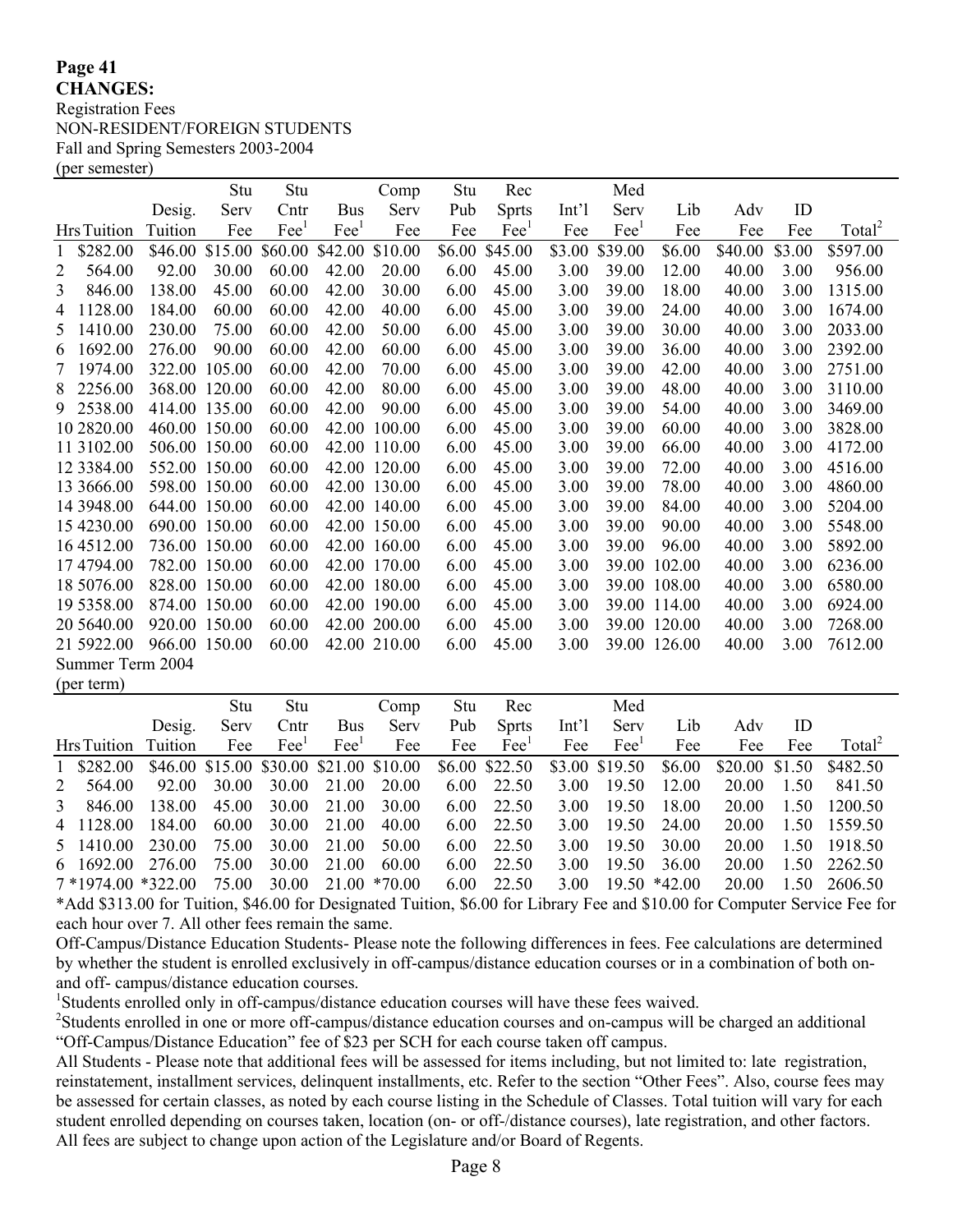#### **Page 42 ADDITION:**

| 11911110111                                                                    |  |
|--------------------------------------------------------------------------------|--|
| Other Special Fees                                                             |  |
| E-payment Charge (for handling & other costs of electronic payment services)1% |  |

## **Page 42 CHANGES:**

Other Special Fees and Charges. **Change** in heading. Admission/Evaluation Fee for International Applicants............... 75.00 Room Deposit **Change** 2nd sentence: A reservation may be canceled and the deposit refunded upon request as long as all criteria are met within the residence hall contract.

#### **Page 42** DELETIONS.

| DELETIONS: |  |
|------------|--|
|            |  |
|            |  |

# **Page 44**

#### **CHANGES:** Fall 2003-Spring 2004

| $\frac{1}{2}$ all $\frac{200}{7}$ -opting $\frac{200}{7}$ |                    |                    |
|-----------------------------------------------------------|--------------------|--------------------|
|                                                           | (Double Occupancy) | (Single Occupancy) |
| Air-Conditioned                                           |                    |                    |
| $100$ Block + 125 Dining Dollars                          | \$4,714            | \$6,176            |
| 150 Block $+$ 100 Dining Dollars                          | \$4,778            | \$6,240            |
| $200$ Block + 75 Dining Dollars                           | \$4,878            | \$6,340            |
| 250 Block                                                 | \$5,010            | \$6,472            |
| Non Air-Conditioned <sup>1</sup>                          |                    |                    |
| $100$ Block + 125 Dining Dollars                          | \$3,640            | \$4,565            |
| 150 Block $+$ 100 Dining Dollars                          | \$3,704            | \$4,630            |
| $200$ Block + 75 Dining Dollars                           | \$3,804            | \$4,730            |
| 250 Block                                                 | \$3,936            | \$4,862            |
|                                                           |                    |                    |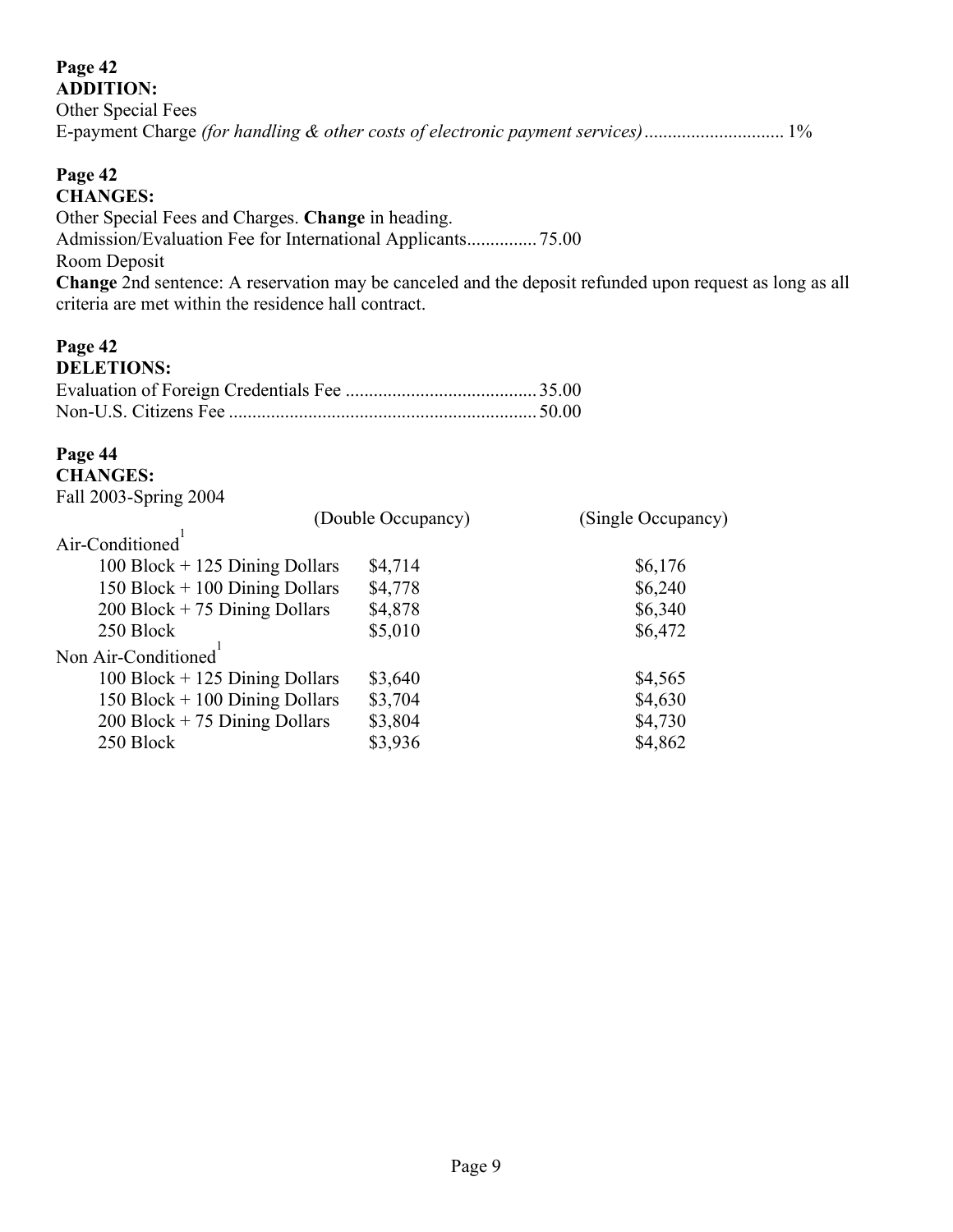# **Page 45**

**CHANGES:**  $Fe<sub>11</sub> 2002.$  Spring 2004

| Fall 2003-Spring 2004            |                    |                    |
|----------------------------------|--------------------|--------------------|
|                                  | (Double Occupancy) | (Single Occupancy) |
| Bexar/San Saba                   |                    |                    |
| $100$ Block + 125 Dining Dollars | \$5,118            | \$6,782            |
| 150 Block $+$ 100 Dining Dollars | \$5,182            | \$6,846            |
| $200$ Block + 75 Dining Dollars  | \$5,282            | \$6,946            |
| 250 Block                        | \$5,414            | \$7,078            |
| Tower <sup>1</sup>               |                    |                    |
| $100$ Block + 125 Dining Dollars | \$5,454            | \$7,286            |
| 150 Block $+$ 100 Dining Dollars | \$5,518            | \$7,350            |
| $200$ Block + 75 Dining Dollars  | \$5,618            | \$7,450            |
| 250 Block                        | \$5,750            | \$7,582            |
| Blanco Hall <sup>1</sup>         |                    |                    |
| $100$ Block + 125 Dining Dollars | \$5,870            | \$7,910            |
| 150 Block $+$ 100 Dining Dollars | \$5,934            | \$7,974            |
| $200$ Block + 75 Dining Dollars  | \$6,034            | \$8,074            |
| 250 Block                        | \$6,166            | \$8,206            |
| College Inn <sup>1</sup>         |                    |                    |
| $100$ Block + 125 Dining Dollars | \$5,662            | \$7,598            |
| 150 Block $+$ 100 Dining Dollars | \$5,726            | \$7,662            |
| $200$ Block + 75 Dining Dollars  | \$5,826            | \$7,762            |
| 250 Block                        | \$5,958            | \$7,894            |
| Arnold Hall <sup>1</sup>         |                    |                    |
| \$400 Dining Dollars Plan        | \$3,790            | \$5,252            |
| San Saba                         |                    |                    |
| Room Only                        | \$3,328            | \$4,992            |
| Summer 2004                      |                    |                    |
|                                  | (Double Occupancy) | (Single Occupancy) |
| Air-Conditioned                  |                    |                    |
| \$200 Dining Dollars Plan        | \$1,466            | \$1,982            |
| Air-Conditioned                  |                    |                    |
| 60 Block                         | \$1,564            | \$2,080            |
|                                  |                    |                    |

#### **Page 45 CHANGES:**

**Change** last paragraph heading: Life Safety Surcharge

**Change** 1st sentence: Beginning June 2001, a surcharge must be assessed to cover the cost of mandated fire code compliance and other environmental safety improvements.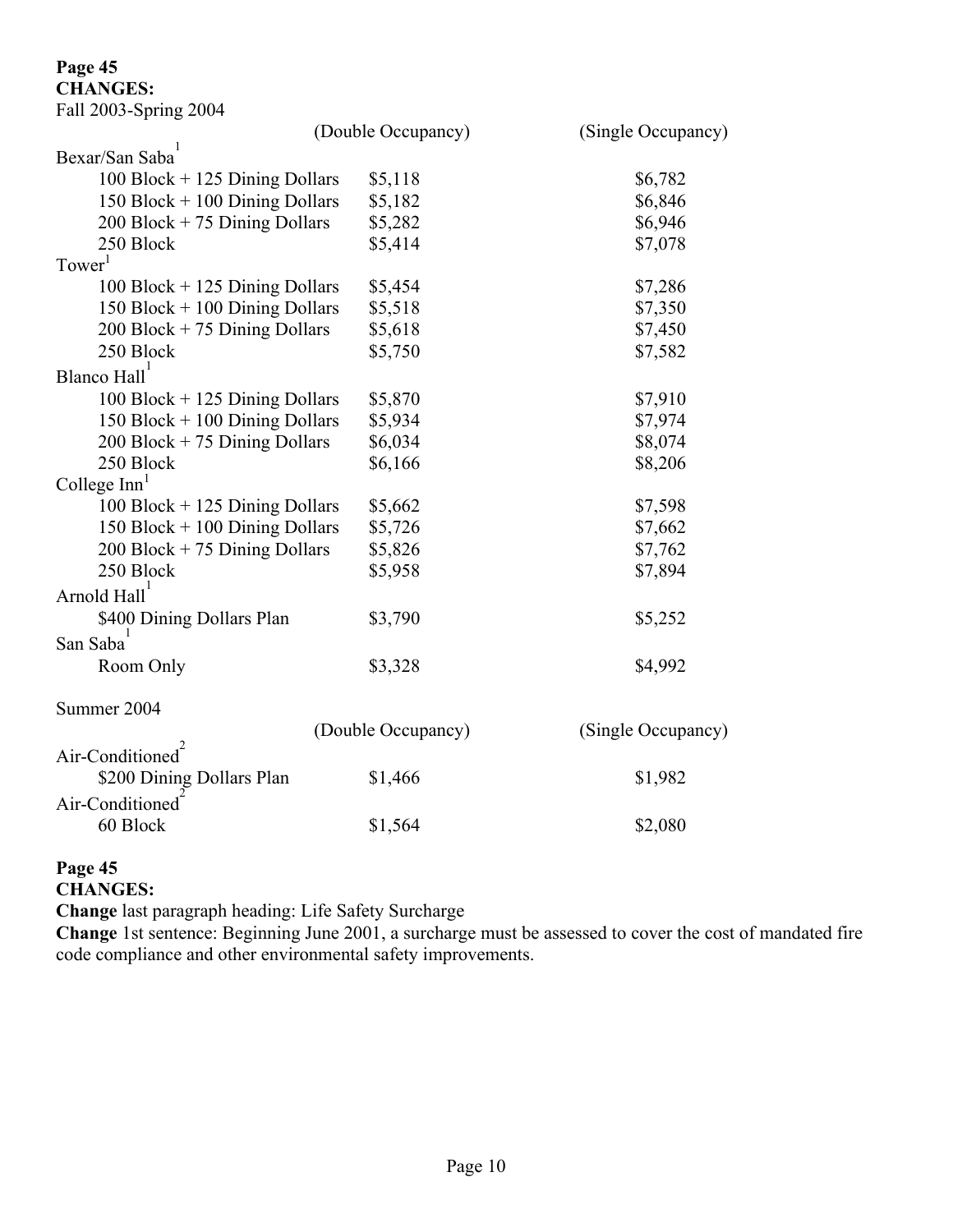# **Page 46**

**CHANGES:**

Apartments

**Change** paragraph: SWT offers 3 university managed and 1 privately managed apartment complexes for students who are eligible to live off-campus. The university managed apartments are Riverside with one bedroom units, Clear Springs with one, two, and three bedroom units, and Comanche Hill with one and two bedroom units. Bobcat Village, the privately managed apartment, offers one and two bedroom units. For information concerning: Comanche Hill, contact 512/245-2435; Clear Springs/Riverside, contact 512/392-3100; or Bobcat Village, contact 512/245-1440.

## Meal Plans

- (1)100 Block Plan+125 Dining Dollars 100 entries in any resident dining hall during the semester plus \$125 value of Dining Dollars to spend at any participating food service location.
- (2)150 Block Plan+100 Dining Dollars 150 entries in any resident dining hall during the semester plus \$100 value of Dining Dollars to spend at any participating food service location.
- (3)200 Block Plan+75 Dining Dollars 200 entries in any resident dining hall during the semester plus \$75 value of Dining Dollars to spend at any participating food service location.
- (4)250 Block Plan 250 entries in any resident dining hall during the semester.
- (5)\$400 Dining Dollars Plan Available for Arnold Residents only. This plan includes \$400 value of Dining Dollars to be used at any participating food service location.
- Note: Unused portion does NOT carry over to another semester.

Two meal plans are available for residence hall students during the summer terms:

(1)60 Block Plan-60 entries in any resident dining hall per semester term.

(2) \$200 Dining Dollars Plan-allows \$200 value of Dining Dollars to be used in any participating food service location per summer term.

## **Page 47**

## **DELETIONS:**

Registration, 3rd paragraph, 1st sentence, **delete**: diploma fee Installment Payments, **delete** 3rd paragraph

## **Page 49 ADDITION:**

Student"s Financial Obligations, **add** 3rd paragraph: Delinquent accounts may be referred to a collection agency and the student is responsible for all attorney and collection fees.

## **Page 54 ADDITIONS:**

Field of Study

1st paragraph, last sentence: To date, field of study curricula have been developed in the following academic areas: Business, **add** Computer Science, **add** Communications, Early Childhood Education, Engineering, Engineering Technology, Grades 4-8 Teacher Certification, and Music.

**Page 66 CHANGE:** Undergraduate Degrees Offered at SWT **Change** Bachelor of Science in Technology (BST)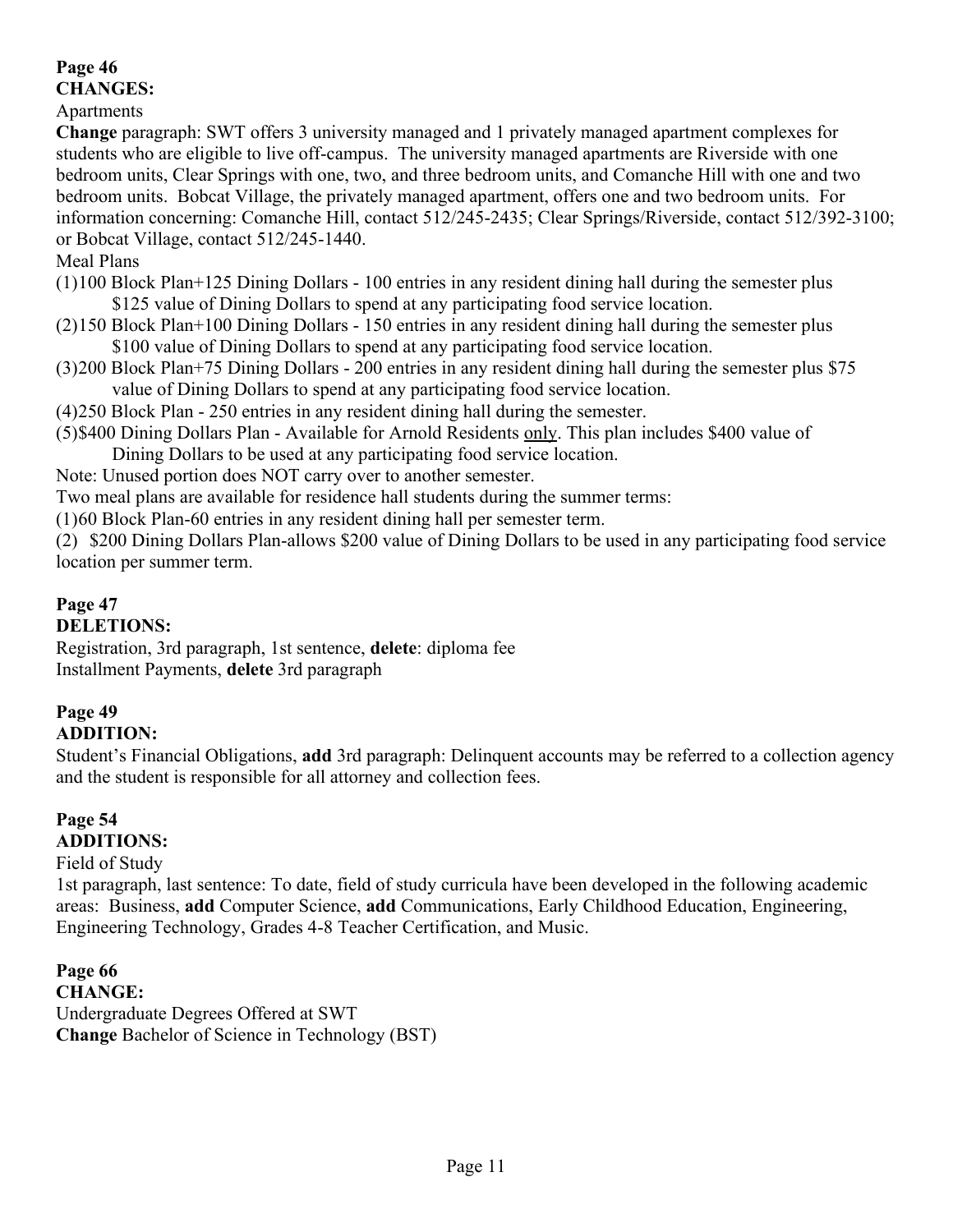## **Page 67 ADDITIONS:**

Science Requirement

In addition to completing the mathematics and natural science requirements of the General Education Core Curriculum, students seeking the Bachelor of Arts degree must complete one additional course (3-4 hours) from the departments of anthropology (physical anthropology only), biology, chemistry, computer science, **add** geography (physical geography only), mathematics, philosophy (logic only), and physics.

Modern Language Requirement

1st sentence: A proficiency level of successful completion of **add** Arabic, French, German, Japanese, **add**  Portuguese, or Spanish 2310 and 2320.

Bachelor of Science

1st sentence: Majors must be selected from the following: applied mathematics, biochemistry, biology, chemistry, computer science, dance, digital and photographic imaging, geography, **add** long term care administration, manufacturing engineering, mathematics, physics, and psychology.

**Page 67**

**CHANGE:**

Minors

A minor is required and may be selected from any of the SWT approved minors.

### **Page 68**

#### **CHANGES:**

Engineering Technology (BSTCH) to Engineering Technology (BST) Geography-Cartography/Geographic Information Systems to Geography-Geographic Information Science (BS)

#### **Page 68**

**DELETION:**

Geography-Cartography/Geographic Information Systems (BA) 129

## **Page 69**

| <b>ADDITION:</b>        |      |     |
|-------------------------|------|-----|
| Geography-Water Studies | (BS) | 128 |

#### **Page 69**

#### **CHANGES:**

Industrial Technology (BSTCH) to Industrial Technology (BST) Industrial Technology-Construction Technology (BSTCH) to Industrial Technology-Construction Technology (BST) Industrial Technology-Manufacturing Technology (BSTCH) to Industrial Technology-Manufacturing

Technology (BST)

Information Systems Management (BSTCH) to Information Systems Management (BST)

#### **Page 70 CHANGES:**

| Consumer Science 18 hours; FCS 1341, 3341, 3342, 4341 and 6 hours of electives from programs in |
|-------------------------------------------------------------------------------------------------|
| the Department of Family and Consumer Sciences (FCD, FCS, ID, FM, or NUTR),                     |
| which could include FCS 4301.                                                                   |
|                                                                                                 |
| DAN 1170 and 1190 must be taken as general education core curriculum.                           |
|                                                                                                 |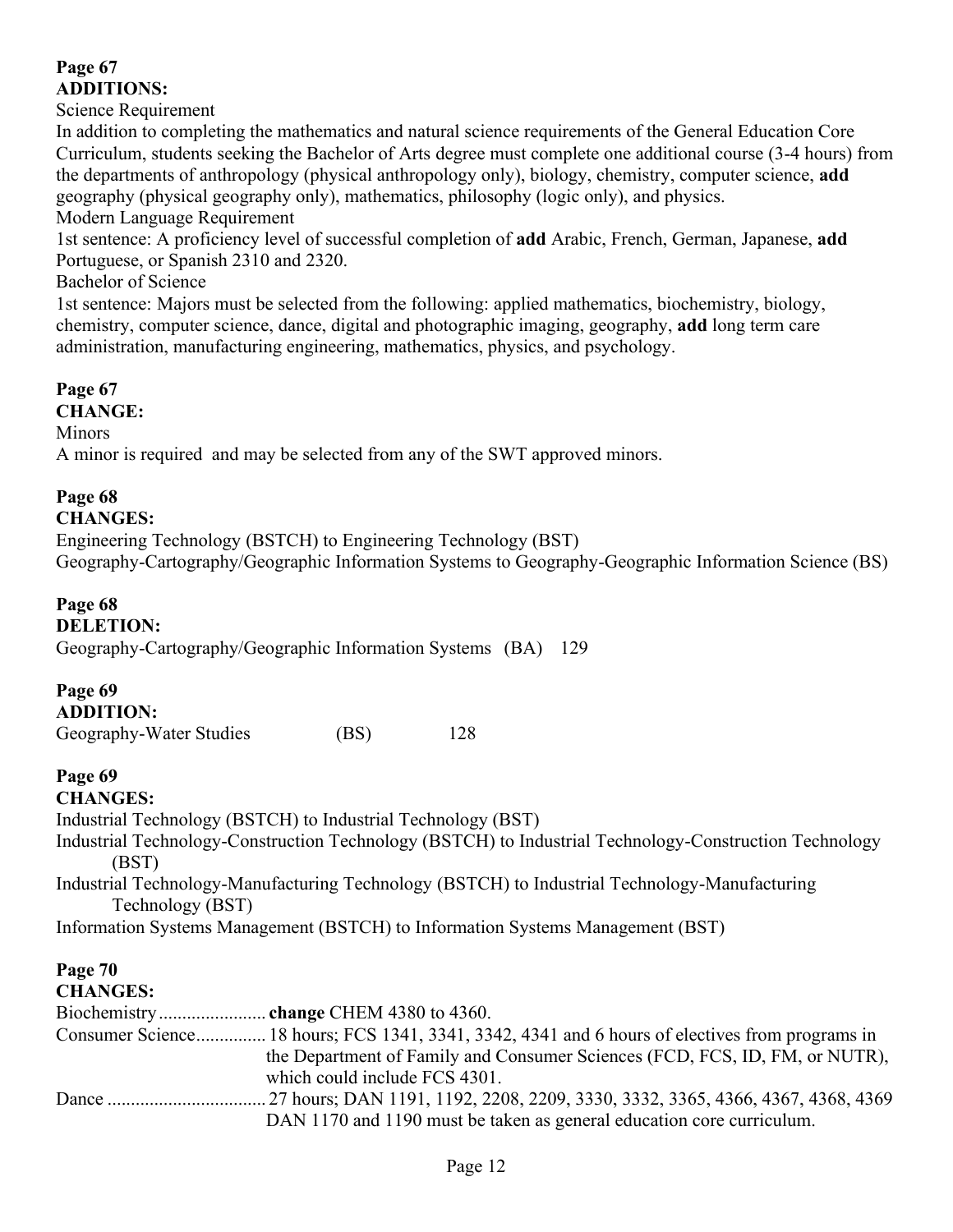| Early Childhood   |                                                                                                                                              |
|-------------------|----------------------------------------------------------------------------------------------------------------------------------------------|
|                   | .21 hours; FCD 2357, 3356, 4301, 12 hours selected from CDIS 1331; FCD 2351,                                                                 |
|                   | 2353, 3351, 4351, 4352, 4355; HIM 2360; NUTR 2360, 3365; PSY 2315, 3315;                                                                     |
|                   | SOCI 3327, 3337; SOWK 1350, 2375, 4315; SPED 2360.                                                                                           |
| Page 71           |                                                                                                                                              |
| <b>ADDITIONS:</b> |                                                                                                                                              |
|                   | Forensic Psychology 21 hours; CJ 1310, 2360, 3329; PSY 3315 or 3316, 3331, 4390E; one course<br>selected from ANTH 3344, CJ 4340, SOCI 3343. |
|                   |                                                                                                                                              |
|                   |                                                                                                                                              |
| Page 71           |                                                                                                                                              |
| <b>CHANGES:</b>   |                                                                                                                                              |
| Family and        |                                                                                                                                              |
|                   | Child Development 21 hours; FCD 1351, 2353, 3355, and 12 additional family and child development                                             |
|                   |                                                                                                                                              |
|                   | hours, at least nine of which must be advanced. Students may select from: FCD                                                                |
|                   | 2351, 2357, 3350, 3351, 3353, 3354, 3356, 3358, 3394, 4101, 4301, 4351, 4352,                                                                |
|                   | 4355, 4356, 4357 or FCS 4303.                                                                                                                |
| Family and        |                                                                                                                                              |
|                   | Consumer Sciences 18 hours; FCS 1341 or 3341; FCD 3355; FM 1332 or 2331 or 3331; NUTR 3362;                                                  |
|                   | ID 3329; plus 3 hours electives, 9 hours must be advanced.                                                                                   |
| Fashion           |                                                                                                                                              |
|                   |                                                                                                                                              |
|                   | 3332, 4331, 4337, 4339, and FCS 4302C.                                                                                                       |
|                   |                                                                                                                                              |

### **Page 72**

#### **CHANGE:**

Music...................................22 hours; 4 hours applied music and/or ensembles; MU 1210, 1211, 1212, 1213, 2104, 2303 and 3318; and 3 hours advanced classes, ensembles or applied.

# **Page 72**

**DELETIONS:** Mathematics, **delete** last sentence. Nature and Heritage Tourism, **delete** BIO 3407.

#### **Page 73**

**CHANGE:**

Physics ................................21 hours; PHYS 1430, 2425, 2435, 3312 and at least 6 hours of advanced Physics.

#### **Page 74**

**CHANGE:**

Studies in Popular Culture ..**change** SOCI 3315 to SOCI 3317

#### **Page 80**

**CHANGES:**

Extended and Distance Learning. **Change** in heading.

**Change** 1st sentence, 1st paragraph: The Office of Extended and Distance Learning is the university"s primary focal point for courses and programs offered at a distance to the San Marcos campus and for those offered on evenings and weekends on campus.

**Change** 1st sentence, 3rd paragraph: A variety of educational and cultural experiences are available to SWT students who enroll each semester in Extended and Distance Learning courses and programs.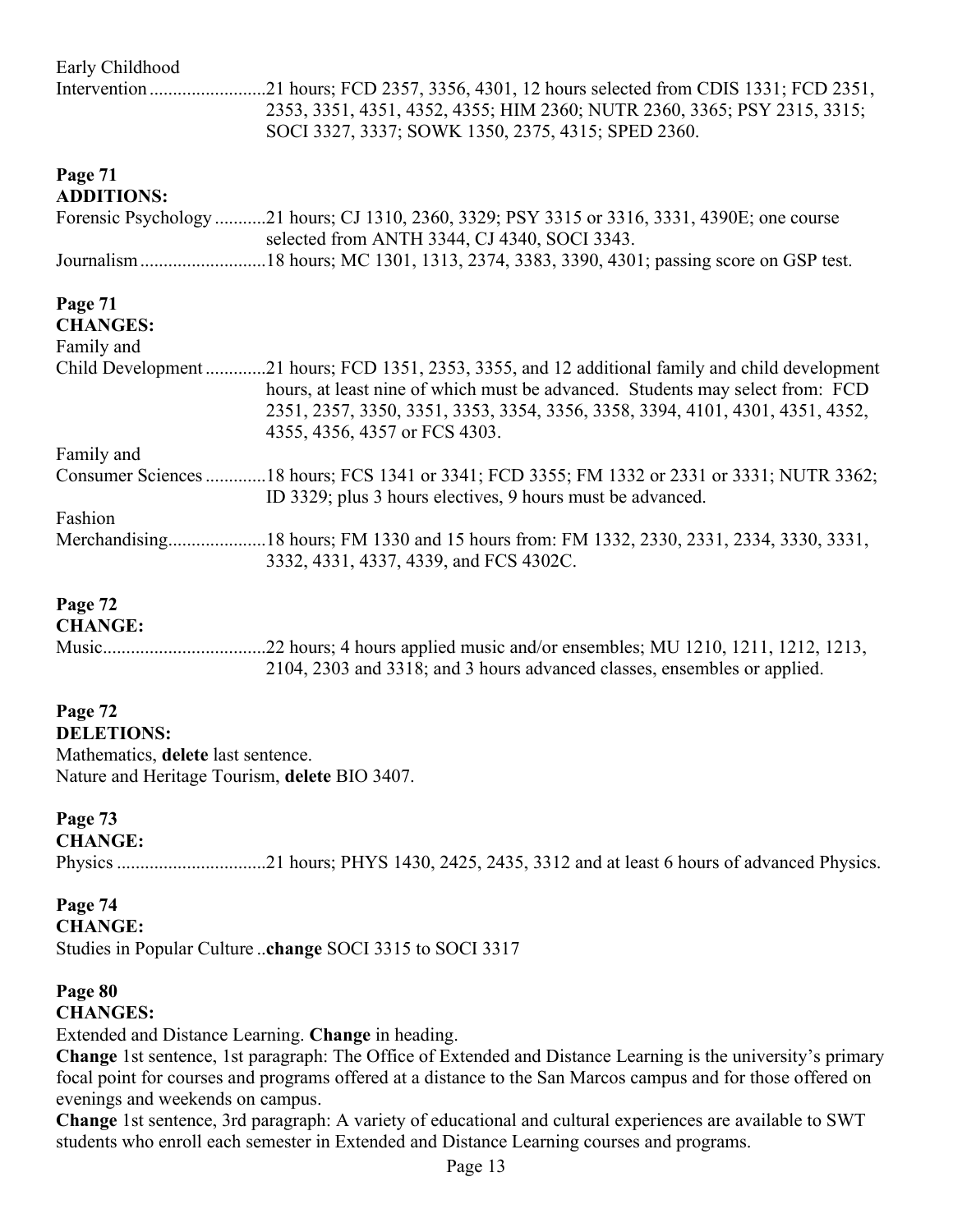**Change** 2nd sentence, 3rd paragraph: College credit, for example, may be earned through instruction that is offered online as well as through Correspondence Studies, Study Abroad programs, International Student Exchange Programs, Extension Studies, English as a Second Language Program, and the Round Rock Higher Education Center.

#### **Page 86 ADDITION:**

Mathematics Component (3-4 hours) MATH 1329-Mathematics for Business and Economics II

# **Page 86**

**CHANGES:**

Communication Component (9 hours) COMM 1310-Fundamentals of Human Communication. **Change** in title. Mathematics Component (3-4 hours) MATH 2321-Calculus for Life Sciences I. **Change** in title.

#### **Page 87 CHANGES:**

Humanities & Visual and performing Arts Component (9 hours)

PHIL 1305-Philosophy and Critical Thinking. **Change** in title.

SWT Component (3-4 hours)

Choose two courses from PFW 1101-1139, 1150-1164, 1166-1225, or take one course from the above and one from PFW 1140, 1149, 1165; **change** MUSE 1111C, 2111C, 3111C, 4111C.

## **Page 105 ADDITIONS:**

AG 3302 Herbaceous Plant Materials. (2-2) This course will include the identification, selection, use, and management of annuals, perennials, herbs, and ornamental grasses in the landscape. Each student will learn irrigation, fertilization, pruning, and other cultural needs of such plants. The laboratory will complement lecture.

AG 3303 Turf Management. (2-2) Comparisons of turf grass for their landscape and recreational uses. Growth characteristics, methods of propagation, and basic management requirements, including control of important pest problems, are covered.

## **Page 107 ADDITIONS:**

AG 4304 Landscape Management. (2-2) To acquaint students with the practices and techniques used in professional landscape construction and management, and with the scientific and technical basis for such practices.

AG 4305 Landscape Design. (2-2) Landscaping combines elements of art and science to create functional, aesthetically pleasing outdoor space. This class helps students develop knowledge of design elements and principles. Students learn site and client analysis techniques for critiquing landscapes. Students learn to communicate ideas through the planning and drawing of landscape plans.

AG 4306 Advanced Landscape Design and Construction. (2-2) Students will become more adept at using computer applications for designing small commercial and residential landscapes. Students will also learn to apply landscape designs to installation and construction techniques. Prerequisite: AG 4305.

**Page 107 DELETION:** AG 4315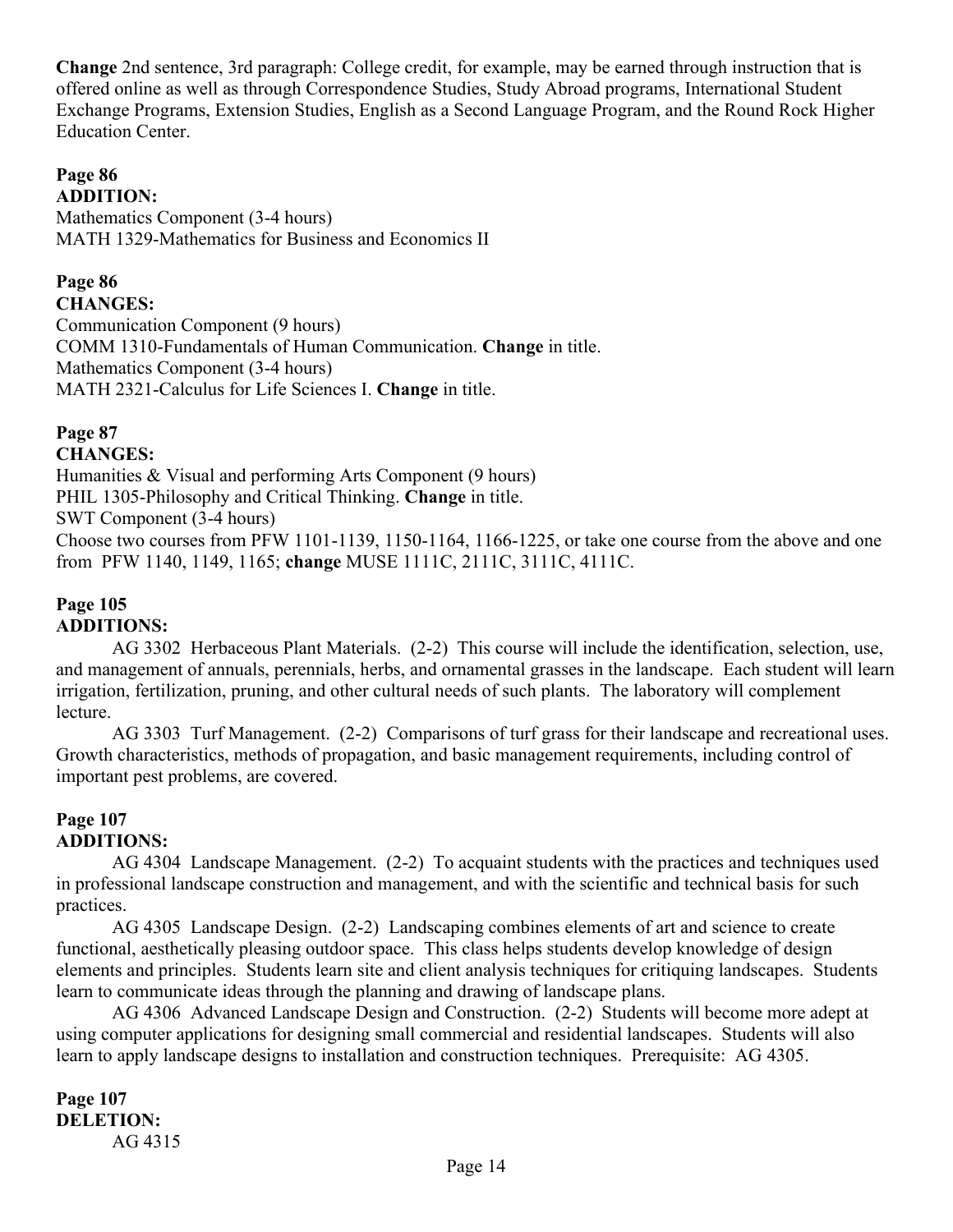## **Page 108 ADDITIONS:**

AG 4371F Landscape Design AG 4371G Landscape Management AG 4371H Introduction to Equine Care and Use AG 4371I Beginning Equitation AG 4371J Equine Performance Assessment and Evaluation AG 4371K Advanced Equitation AG 4371L Equine Behavior And Training AG 4371M Equine Seminar AG 4371N Equine Management and Production

#### **Page 110 CHANGES:**

Requirements for Each Major Law Enforcement (Internship Option) **Change** 3rd sentence: Six hours upper-level electives. Law Enforcement (Without Internship) **Change** 3rd sentence: Six hours upper-level electives. Corrections (Internship Option) **Change** 3rd sentence: Six hours upper-level electives.

**Page 111 CHANGE:** Corrections (Without Internship) **Change** 4th sentence: Six hours upper-level electives.

## **Page 112 ADDITIONS:**

CJ 4309 Special Topics in Criminal Justice. (3-0) This course is designed to educate students about important emerging, temporal, and evolving crime and justice issues at the local, national, and global levels. Students will gain content knowledge necessary for a broad-based cross-cultural understanding of operational justice in the  $21<sup>st</sup>$  Century.

CJ 4309A Cybercrime CJ 4309B Serial Murder CJ 4309C Special Operations Units in Law Enforcement and Corrections

### **Page 114 CHANGE:**

Family and Consumer Sciences Core

To provide a common body of knowledge in Family and Consumer Sciences, all majors are required to complete: FCS 4100 and 4301 within the major, FCS 4347, and two (2) departmental courses from outside the major.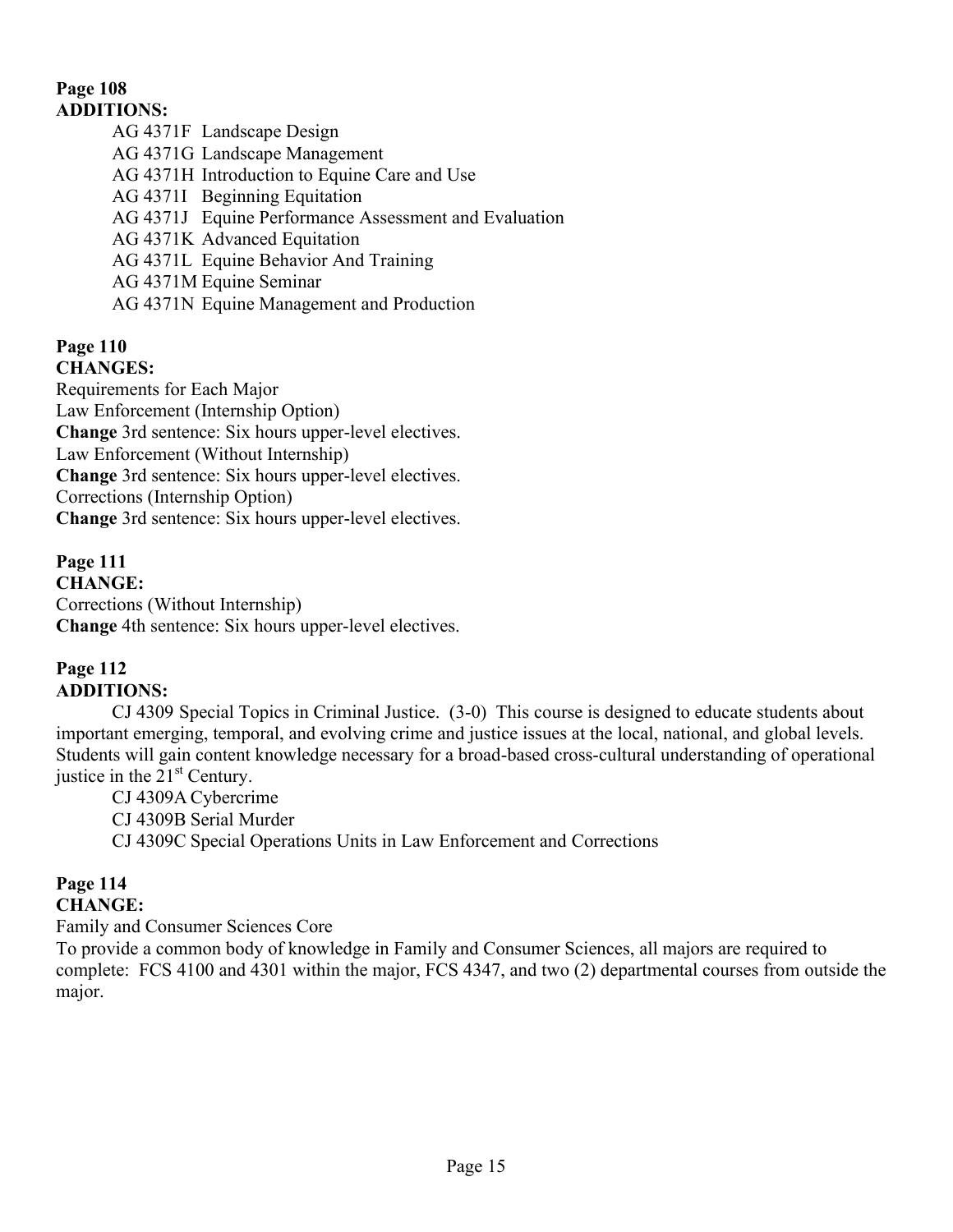## **Page 115 CHANGES:**

Bachelor of Science in Family and Consumer Sciences Major in Family and Consumer Sciences (Minimum required: 128 semester hours)

In addition to general education core curriculum and departmental core requirements, the Family and Consumer Sciences major is required to take courses in all areas of Family and Consumer Sciences. MATH 1316 is not accepted as a prerequisite for courses in some minors. A minor is required.

| Freshman Year | Hours |
|---------------|-------|
|               |       |
|               |       |
|               |       |
|               |       |
|               |       |
|               |       |
|               |       |
|               |       |
|               |       |
|               |       |
| Total         | 32    |

| Junior Year | Hours |
|-------------|-------|
|             |       |
|             |       |
|             |       |
|             |       |
|             |       |
|             |       |
|             |       |
|             |       |
| Total       |       |

\* Three hours writing intensive required.

| Sophomore Year | Hours |
|----------------|-------|
|                |       |
|                |       |
|                |       |
|                |       |
|                |       |
|                |       |
|                |       |
|                |       |
|                |       |
|                |       |

Total 33-34

| Senior Year | Hours |
|-------------|-------|
|             |       |
|             |       |
|             |       |
|             |       |
|             |       |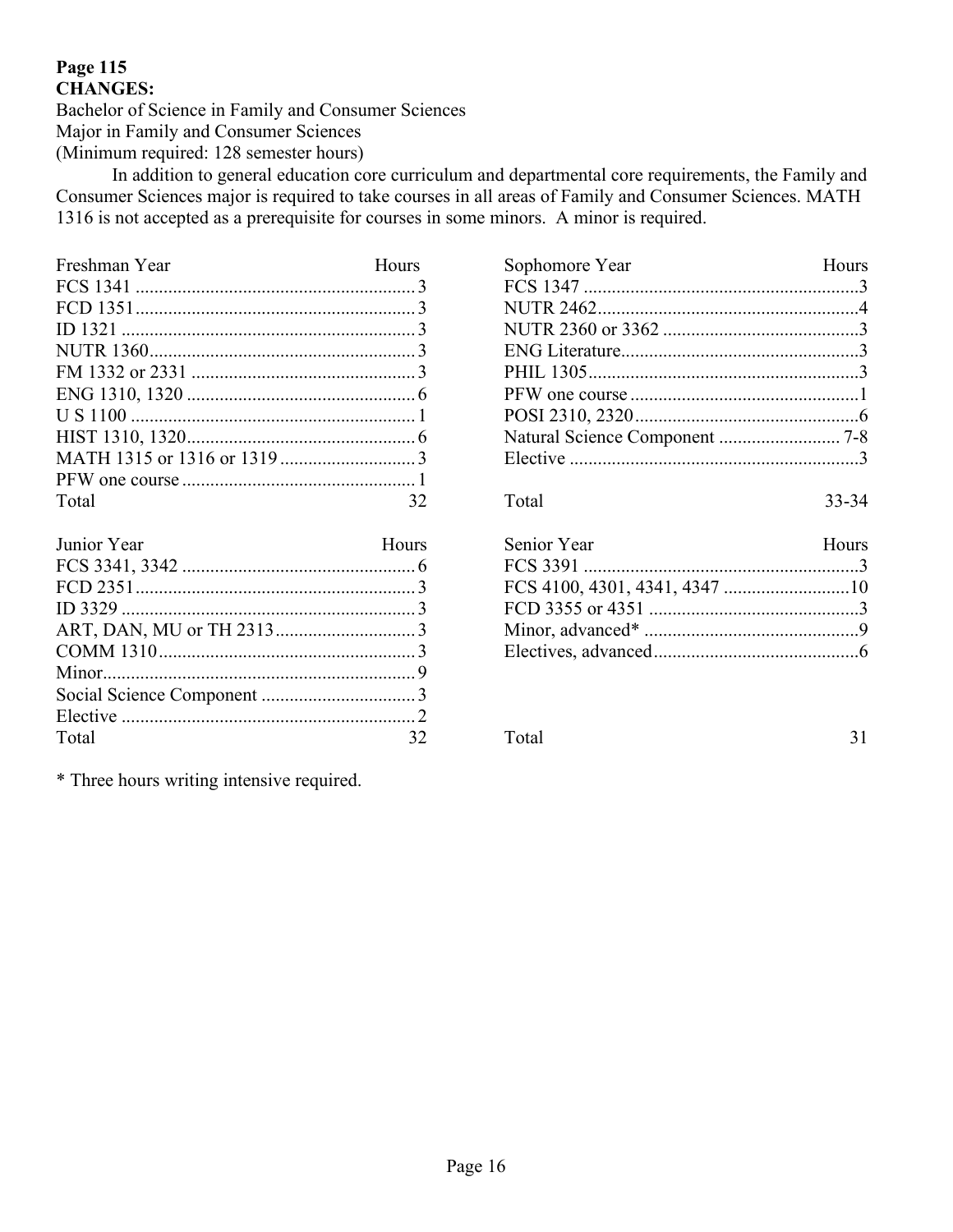### **Page 115 CHANGES:** Bachelor of Science in Family and Consumer Sciences Major in Family and Consumer Sciences (Minimum required: 128 semester hours with Consumer Science Option and Minor in Business Administration)

In addition to general education and departmental core requirements, the consumer science option requires specialized courses in consumer education, family and personal resource management, family finance, consumer law, family financial counseling, and family policy. Students participate in an internship in a related area. Minors for the consumer science option may be in business administration or mass communication.

| Freshman Year | Hours |
|---------------|-------|
|               |       |
|               |       |
|               |       |
|               |       |
|               |       |
|               |       |
|               |       |
|               |       |
|               |       |
| Total         | 32    |

| Junior Year                             | Hours |
|-----------------------------------------|-------|
|                                         |       |
|                                         |       |
|                                         |       |
| Business - select four from: BLAW 2361, |       |
| CIS 3370 or 3374, FIN 3312, MGT 3303 or |       |
|                                         |       |
|                                         |       |
| Total                                   |       |

| Hours     |
|-----------|
|           |
|           |
|           |
|           |
|           |
|           |
|           |
|           |
| $32 - 33$ |
|           |

| Senior Year | Hours |
|-------------|-------|
|             |       |
|             |       |
|             |       |
|             |       |

Total 31-32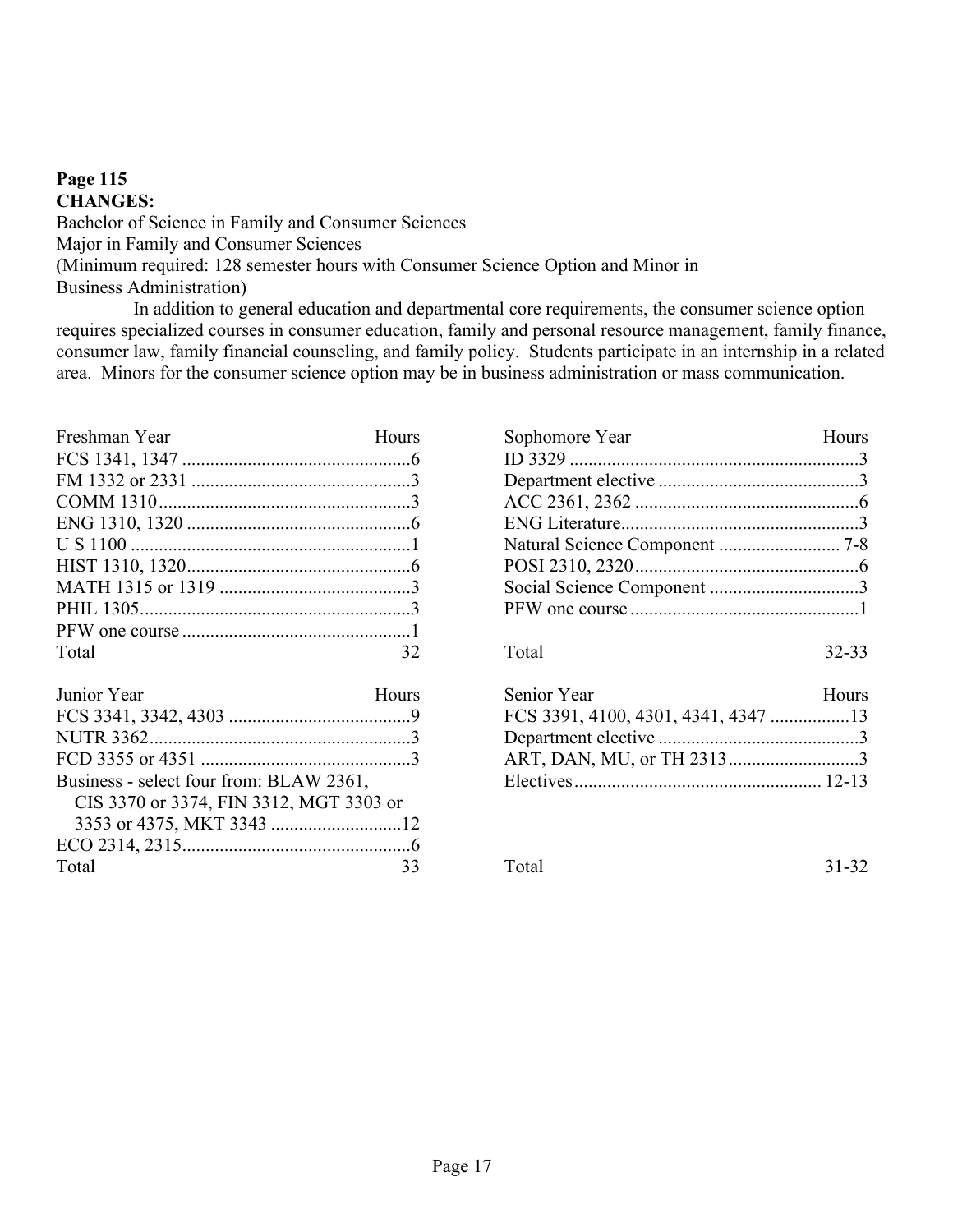### **Page 116 CHANGES:**

.

Bachelor of Science in Family and Consumer Sciences Major in Family and Consumer Sciences

(Minimum required: 128 semester hours with Consumer Science Option and Minor in Mass Communication) In addition to general education core curriculum and departmental core requirements, the consumer science option requires specialized courses in consumer education, family and personal resource management, family finance, consumer law, family financial counseling, and family policy. Students participate in an internship in a related area. Minors for the consumer science option may be in business administration or mass communication.

| Freshman Year | Hours |
|---------------|-------|
|               |       |
|               |       |
|               |       |
|               |       |
|               |       |
|               |       |
|               |       |
|               |       |
|               |       |
| Total         | 32    |

| Junior Year                                 | Hours |
|---------------------------------------------|-------|
|                                             |       |
|                                             |       |
|                                             |       |
| Select 2 from: MC 1301, 3375, 4316A, 4356C, |       |
|                                             |       |
|                                             |       |
|                                             |       |
|                                             |       |
| Total                                       | 33    |

| Sophomore Year | <b>Hours</b> |
|----------------|--------------|
|                |              |
|                |              |
|                |              |
|                |              |
|                |              |
|                |              |
|                |              |
|                |              |
|                |              |
| Total          | 29-30        |

| Senior Year | Hours |
|-------------|-------|
|             |       |
|             |       |
|             |       |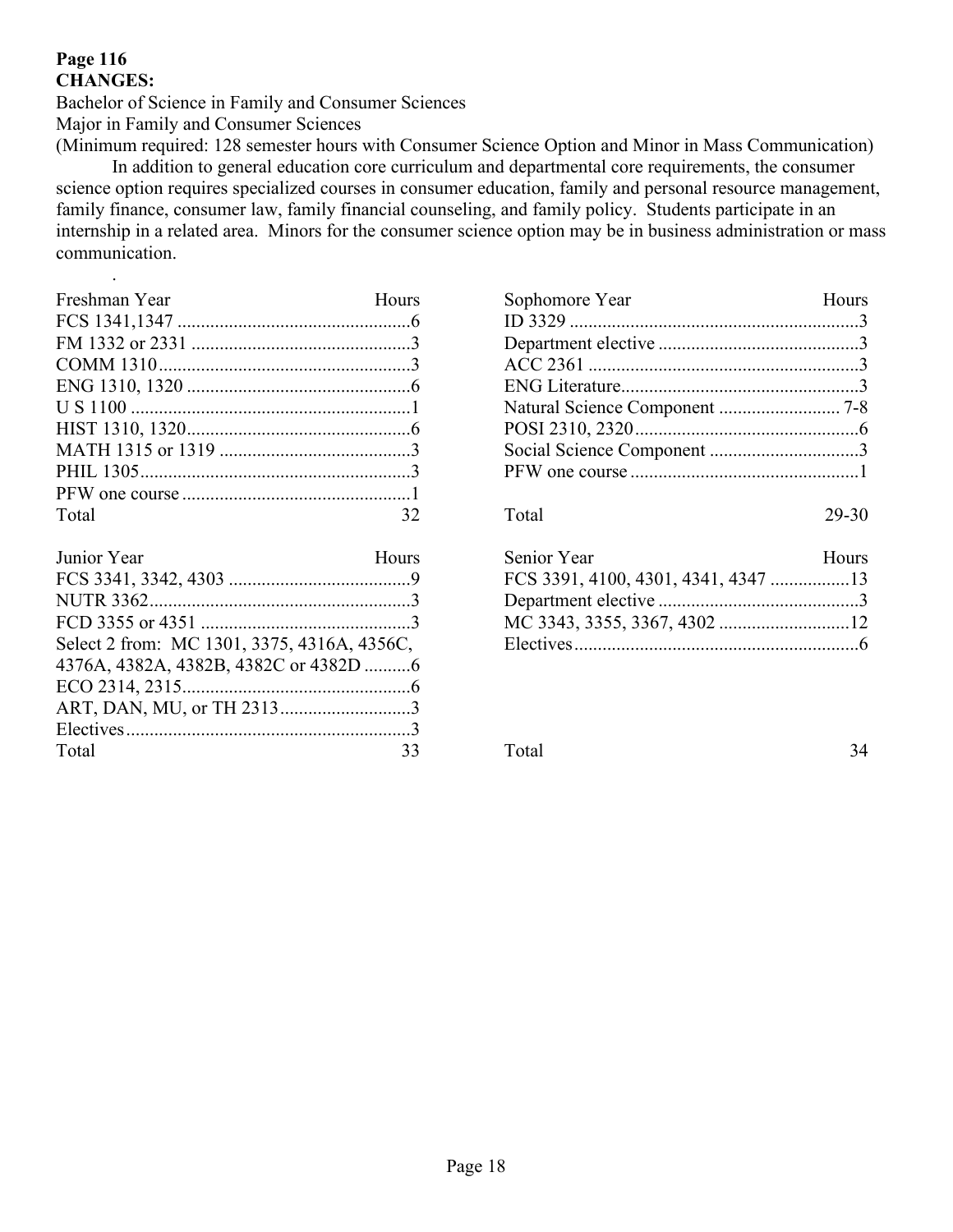#### **Page 117 CHANGES:**

Bachelor of Science in Family and Consumer Sciences Major in Family and Consumer Sciences with Teacher Certification (Minimum required: 129 semester hours)

In addition to general education core curriculum and departmental core requirements, the Family and Consumer Sciences major pursuing teacher certification in Family and Consumer Sciences is required to take from 6 to 12 semester hours in each of the following areas: nutrition and foods, family and child development, fashion merchandising, interior design, consumer science, and occupational Family and Consumer Sciences.

Students must demonstrate competency in basic clothing construction techniques. Students participate in student teaching for pre-professional experience. No minor is required.

| Freshman Year | Hours |
|---------------|-------|
|               |       |
|               |       |
|               |       |
|               |       |
|               |       |
|               |       |
|               |       |
|               |       |
|               |       |
|               |       |
| Total         | 33    |

| Junior Year | Hours |
|-------------|-------|
|             |       |
|             |       |
|             |       |
|             |       |
|             |       |
|             |       |
| Total       | -34   |

| Sophomore Year | Hours |
|----------------|-------|
|                |       |
|                |       |
|                |       |
|                |       |
|                |       |
|                |       |
|                |       |
|                |       |

| Senior Year                         | Hours |
|-------------------------------------|-------|
| FCS 4100, 4301, 4302V, 4347, 468116 |       |
|                                     |       |
|                                     |       |
|                                     |       |
|                                     |       |
|                                     |       |
| Total                               |       |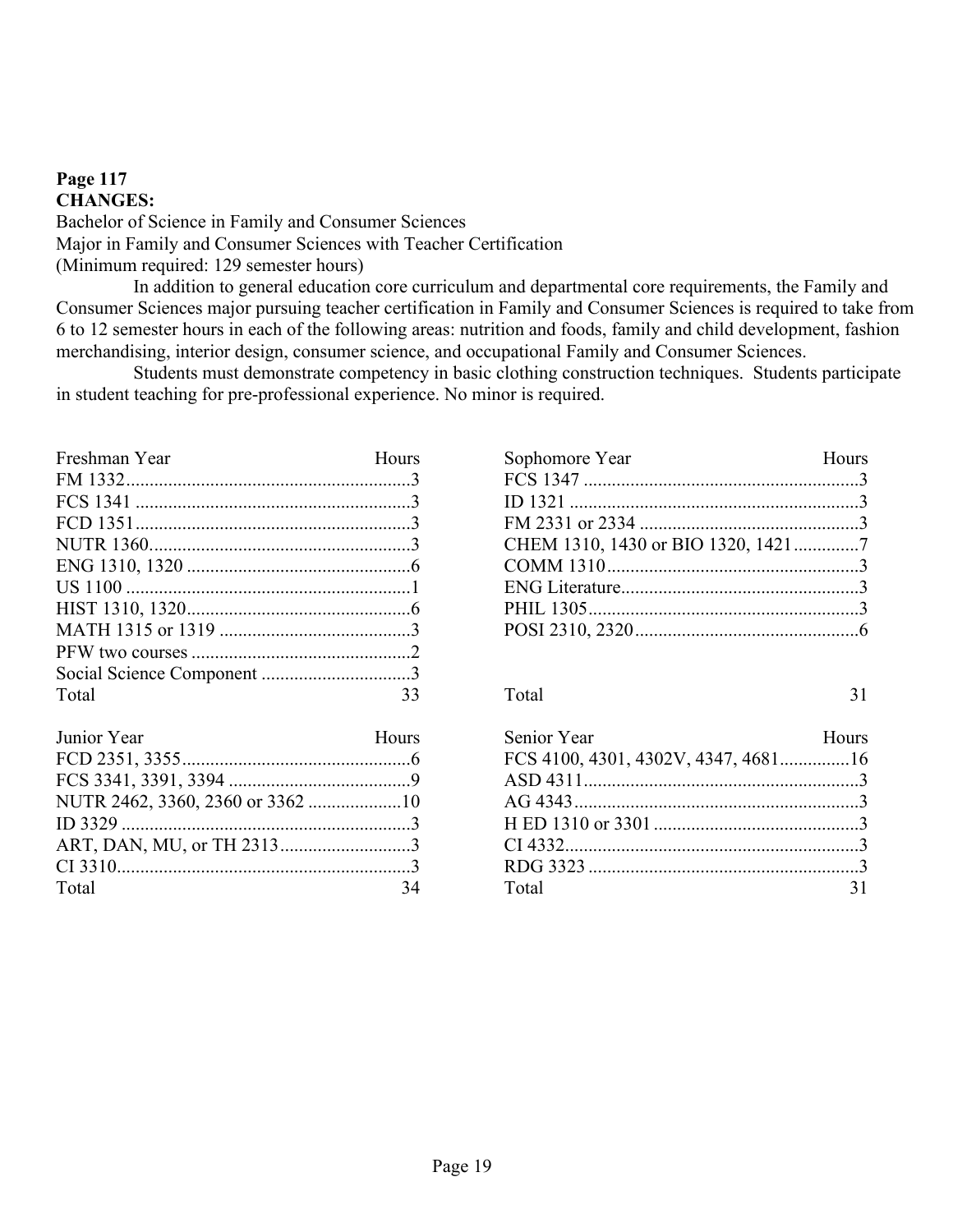## **Page 117 CHANGES:**

Bachelor of Science in Family and Consumer Sciences Major in Family and Consumer Sciences-Family and Child Development (Minimum required: 128 semester hours)

In addition to general education core curriculum and Family and Consumer Sciences core requirements, the Family and Child Development major is required to take specialized courses including infant and toddler development, child development, parent and family life education, creative activities for children, and administration of programs for young children.

No minor is required; however, Family and Child Development majors may add a minor relevant to their career interests, such as, Social Work, Psychology, or Early Childhood Intervention. MATH 1316 is not accepted as a prerequisite for courses in some minors.

| Freshman Year | Hours     |
|---------------|-----------|
|               |           |
|               |           |
|               |           |
|               |           |
|               |           |
|               |           |
|               |           |
|               |           |
|               |           |
| Total         | $30 - 31$ |
|               |           |

| Junior Year                     | Hours |
|---------------------------------|-------|
|                                 |       |
|                                 |       |
| FCS 1341, 1347, 3341, FM 2331,  |       |
|                                 |       |
| Department elective, advanced 3 |       |
|                                 |       |
|                                 |       |
|                                 |       |
| Total                           |       |

| Sophomore Year | Hours |
|----------------|-------|
|                |       |
|                |       |
|                |       |
|                |       |
|                |       |
|                |       |
|                |       |
|                |       |

Total 31

| Senior Year                              | Hours |
|------------------------------------------|-------|
| FCD 3359, 4100, 4301, 4351, 4352, 435516 |       |
|                                          |       |
|                                          |       |
|                                          |       |
|                                          |       |
|                                          |       |
|                                          |       |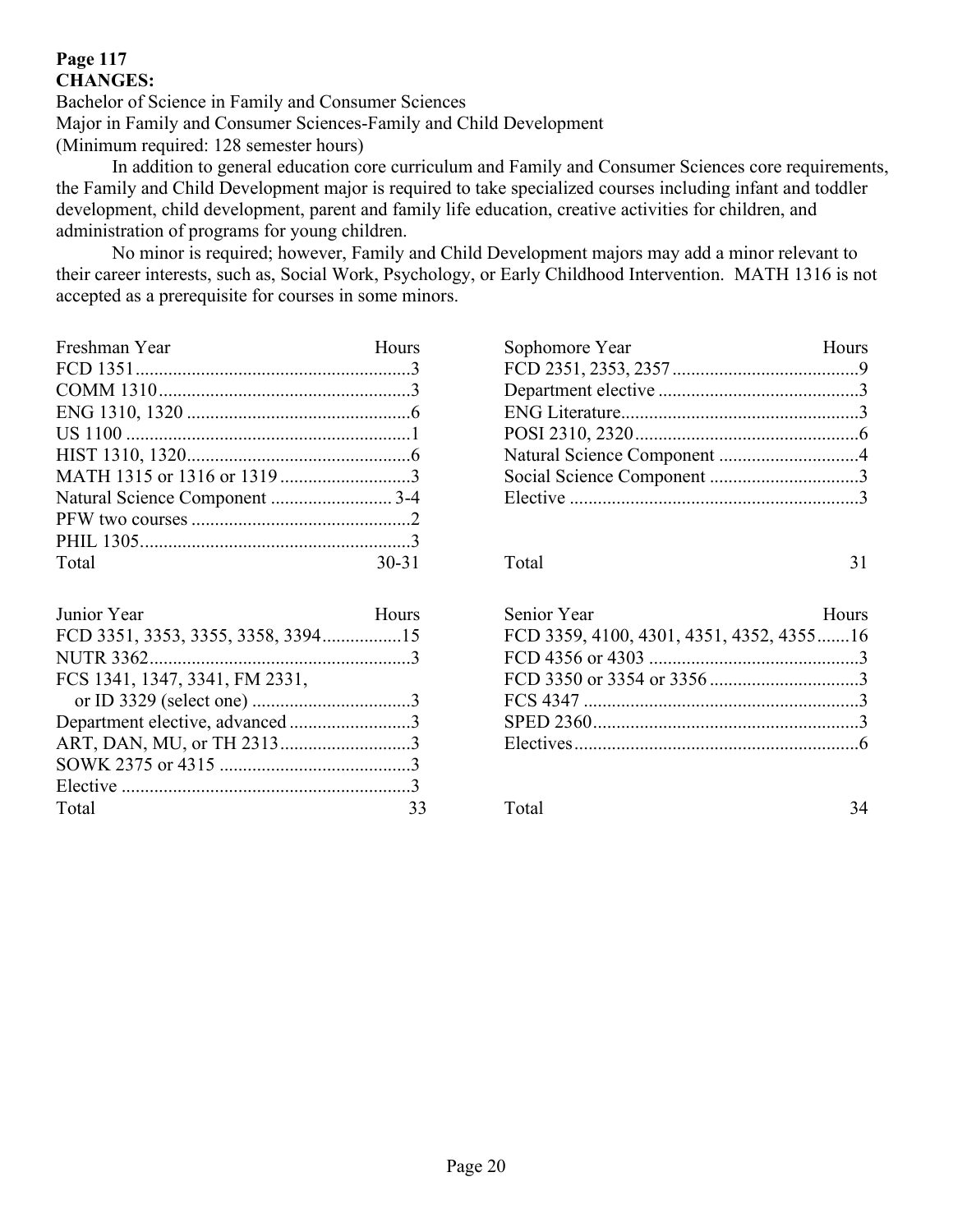### **Page 118 CHANGES:**

Bachelor of Science in Family and Consumer Sciences Major in Family and Consumer Sciences-Fashion Merchandising (Minimum required: 128 semester hours with a Minor in Business Administration)

In addition to general education core curriculum and Family and Consumer Sciences core requirements, the Fashion Merchandising major is required to take specialized courses in Fashion Merchandising including culture and consumer behavior, textiles, apparel product analysis, fashion buying principles, historic apparel, fashion merchandising, fashion promotional strategies, and economics of the apparel industry. Students participate in an internship in a related area. Minors for the Fashion Merchandising major may be a Business Administration minor of 21 semester hours, a program with no minor, or an area which provides a suitable background for the student"s career objective such as Mass Communication. A minor in Business Administration is strongly recommended. A maximum of 27 semester hours of course work from the College of Business Administration may be applied to this degree. Students electing no minor will be required to take 12 hours of free electives and 6 hours of upper division electives.

| Freshman Year | Hours |
|---------------|-------|
|               |       |
|               |       |
|               |       |
|               |       |
|               |       |
|               |       |
|               |       |
|               |       |
| Total         | 33    |

| Junior Year                          | Hours |
|--------------------------------------|-------|
|                                      |       |
|                                      |       |
|                                      |       |
|                                      |       |
|                                      |       |
| Business elective, sophomore level 3 |       |
|                                      |       |
| Total                                |       |

| Sophomore Year                        | <b>Hours</b> |
|---------------------------------------|--------------|
|                                       |              |
|                                       |              |
|                                       |              |
|                                       |              |
|                                       |              |
| ART, DAN, MU or TH 23133              |              |
|                                       |              |
| Total                                 | $31 - 32$    |
| Senior Year                           | Hours        |
| FM 4100, 4301, 4331, 4337, 433913     |              |
|                                       |              |
| Department advanced elective 3        |              |
| Business-Select four from: BLAW 2361, |              |
| CIS 3370 or 3374, FIN 3312,           |              |
| MGT 3303 or 3353 or 4375,             |              |

or MKT 3343...............................................12 Total 31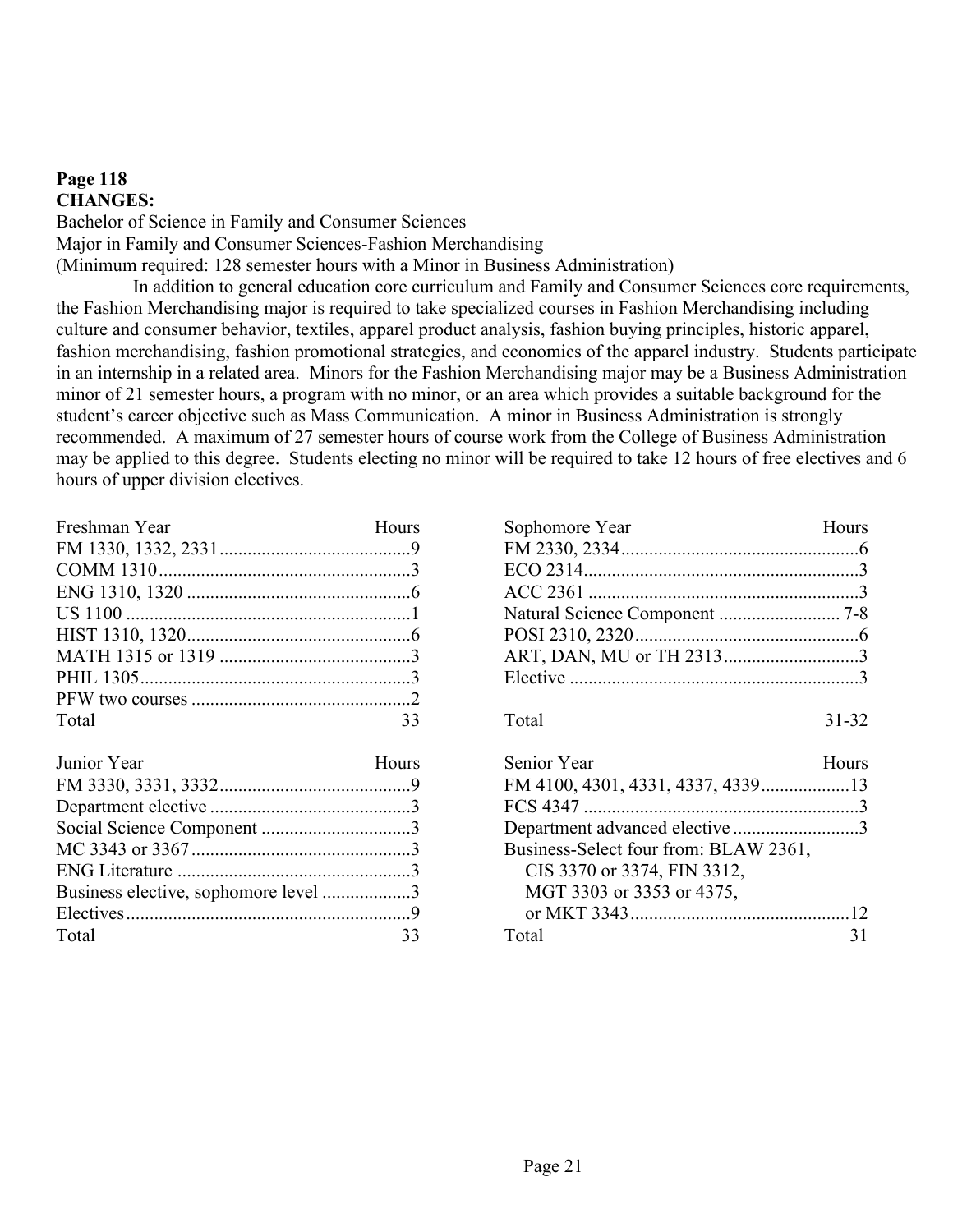#### **Page 119 CHANGES:**

Bachelor of Science in Family and Consumer Sciences Major in Family and Consumer Sciences-Interior Design (Minimum required: 128-129 semester hours)

In addition to general education and Family and Consumer Sciences core requirements, the Interior Design major is required to take specialized courses in interior design including history of furnishings and architecture, residential and commercial interior design, research and programming, professional practices, and portfolio development. Visual communication courses, such as drawing, rendering and CADD, are taken in Art and Technology. Students participate in an internship in a related area.

A portfolio review for all Interior Design majors is conducted by the Interior Design faculty immediately upon completion of all ID 3322 course work. The purpose of the review process is to ensure that the most qualified students, evidenced by adequate skill and knowledge levels, will advance in the program. Interior Design students must pass all required Interior Design, Art, and Technology classes with a grade of "C" or higher. Any student making a grade of "D" or lower in ID 2322, 3322, and 3323 may not proceed to the next level course until a grade of "C" or higher is achieved.

| Freshman Year | Hours |
|---------------|-------|
|               |       |
|               |       |
|               |       |
|               |       |
|               |       |
|               |       |
|               |       |
| Total         |       |

| Junior Year | Hours |
|-------------|-------|
|             |       |
|             |       |
|             |       |
|             |       |
|             |       |
|             |       |
|             |       |

Total 29-30

| Sophomore Year | Hours |
|----------------|-------|
|                |       |
|                |       |
|                |       |
|                |       |
|                |       |
|                |       |

| Senior Year | Hours |
|-------------|-------|
|             |       |
|             |       |
|             |       |
|             |       |
|             |       |
|             |       |
|             |       |
| Total       | 33    |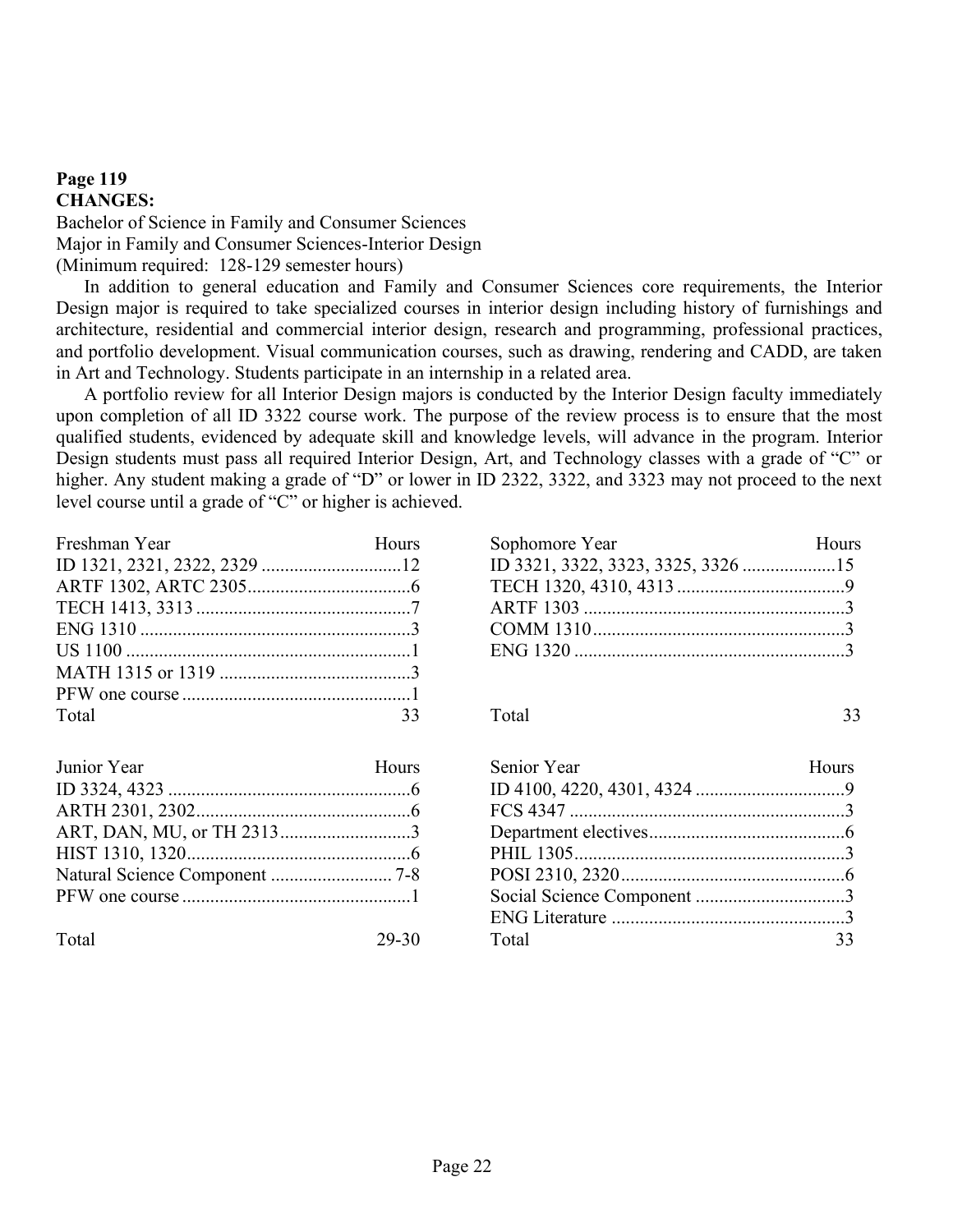### **Page 120 CHANGES:** Bachelor of Science in Family and Consumer Sciences Major in Family and Consumer Sciences-Nutrition and Foods (Minimum required: 128 semester hours)

The Nutrition and Foods curriculum is approved by the Commission on Accreditation for Dietetics Education and includes all academic requirements for admission to a post-graduate Dietetic Internship (DI) or Approved Pre-Professional Practice Program (AP4), and meets didactic requirements for Commission on Dietetic Registration (CDR) and Texas licensure.

In addition to general education and Family and Consumer Sciences core requirements, the Nutrition and Foods major takes courses in chemistry, administrative science, agriculture, biology, and social sciences. Specialized courses in food science, advanced nutrition, wellness and fitness, medical nutrition therapy, and food service management are included. Students participate in an undergraduate internship. No minor is required; however, Nutrition and Foods majors may add a minor in Business Administration, Chemistry or Biology.

| Freshman Year | Hours |
|---------------|-------|
|               |       |
|               |       |
|               |       |
|               |       |
|               |       |
|               |       |
|               |       |
|               |       |
|               |       |

Total 34

| Junior Year | Hours |
|-------------|-------|
|             |       |
|             |       |
|             |       |
|             |       |
|             |       |
|             |       |

| Sophomore Year           | Hours |
|--------------------------|-------|
|                          |       |
|                          |       |
|                          |       |
|                          |       |
|                          |       |
|                          |       |
|                          |       |
|                          |       |
|                          |       |
| Total<br>$\overline{33}$ |       |

| Senior Year | Hours |
|-------------|-------|
|             |       |
|             |       |
|             |       |
|             |       |
|             |       |
|             |       |
| Total       |       |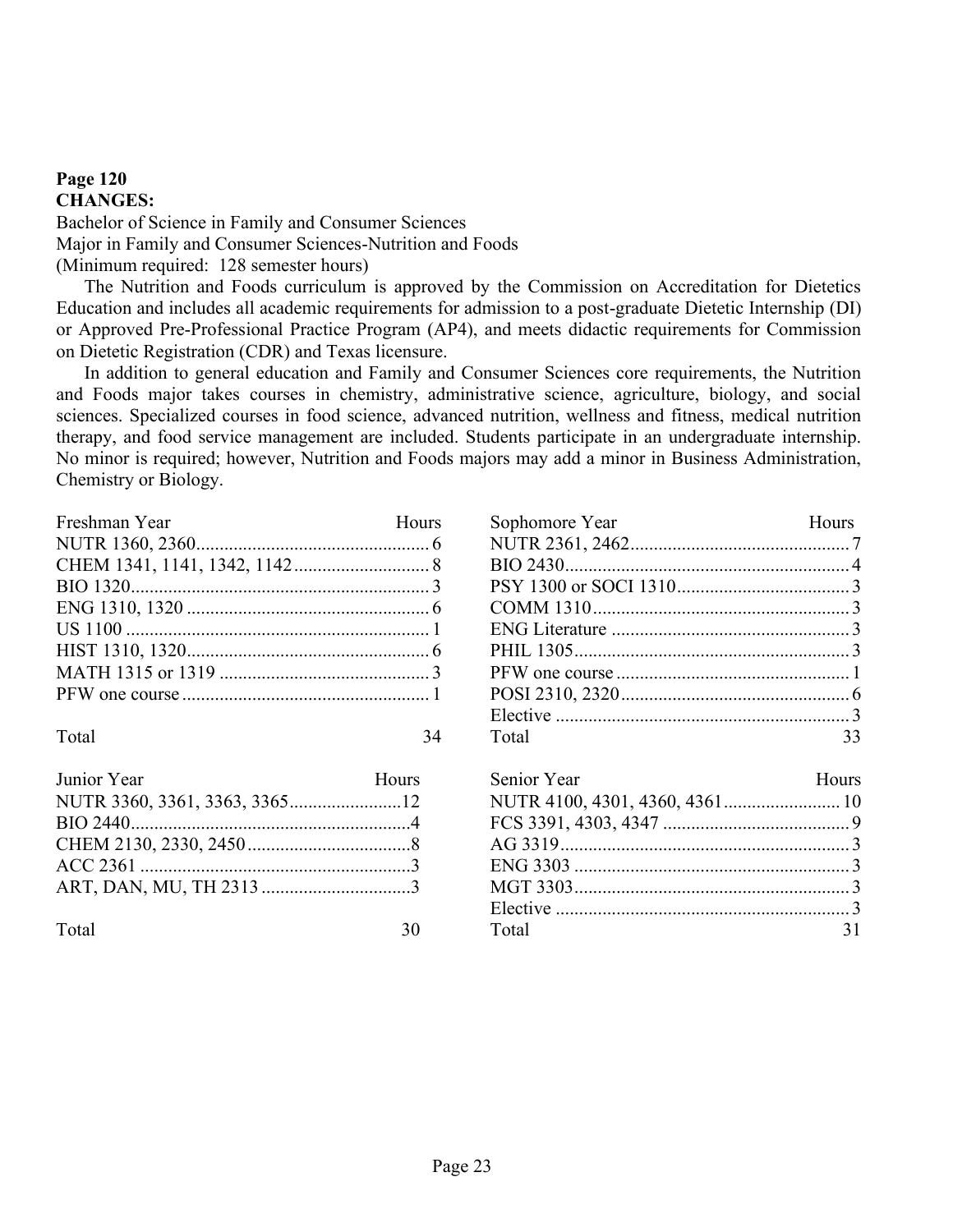## **Page 120 ADDITIONS:**

Courses in Family and Child Development (FCD)

FCD 1351 Lifespan Development. (3-0) Developmental principles underlying behavior as experienced in physical, intellectual, emotional and social changes across the lifespan. Emphasis will be on adult development.

FCD 2351 Child Development. (3-1) The development of the total child from conception through adolescence. Observation in Child Development Center.

FCD 2353 Principles of Guidance. (2-2) Theory and practice related to child guidance. Participation in Child Development Center required. Prerequisites: FCD 2351 or approval of instructor.

FCD 2357 Infants and Toddlers. (2-2) The study of infants and toddlers in home and group settings; implementation of learning strategies based on developmental principles. Directed participation in the Child Development Center. Prerequisites: FCD 2353 or approval of instructor.

FCD 3350 Families & Sexuality. (3-0) A study of sexuality development as it relates to current critical issues for families and society.

FCD 3351 Creative Experiences: Social Studies and the Arts. (3-1) The application of methods, materials, and planning in the development of curriculum for the preschool child through language, music, literature, art, dramatic play and social studies. Participation in Child Development Center required. Prerequisite: FCD 2353 or approval of instructor.

FCD 3352 Development of Programs for Young Children. (3-0) The study of group care programs for children including development, implementation and assessment of developmentally appropriate programs. Various theoretical and philosophical components will be included.

(WI) FCD 3353 Family Life Education. (3-0) The study of relationships between core knowledge, educational practice, and audience characteristics in family life education. Translation of research-based knowledge about family life into education materials and presentations suitable for families. Opportunity to develop, implement, and evaluate a family life education presentation.

FCD 3354 Creative Experiences: Science and Math. (3-1) The application of methods, materials and planning in the development of curriculum for the preschool child through math, science, nutrition and outdoor play. Participation in Child Development Center required. Prerequisites: FCD 2353 or approval of instructor.

FCD 3355 Marriage and Family. (3-0) Universality and uniqueness of American families; rational choices based on research studies in courtship, marriage and intimate relationships, and family relationships.

FCD 3356 Introduction to Early Childhood Intervention. (3-0) This course provides an interdisciplinary orientation to the professional discipline of early childhood intervention and the early intervention specialist.

FCD 3358 Practicum in Child Development. (1-4) Structured practical experience in child development center. Prerequisites: FCD 2353, 2357 and 3351 or consent of instructor.

FCD 3359 Nontraditional Families. (3-0) This course will explore both the internal dynamics and external environments of nontraditional family forms – including prevalence, social conditions leading to and sustaining their existence, common stereotypes, and recent research.

FCD 3394 Problems in Adolescence. (3-0) A study of adolescence as it relates to current critical issues for families and society. The course will focus on specific techniques to analyze and assist the development of adolescents. Emphasis will be on theory and research as it explains the development process.

FCD 4100 Professional Preparations for Family and Child Development. (1-0) Focus on gaining skills and knowledge appropriate to careers in family and child development. Includes career opportunities, interview process, and workplace issues such as professional ethics. Required for senior FCD majors.

(WI) FCD 4301 Internship in Family and Child Development. (0-6) Internship program in Family and Child Development – related professions, services, industry, or business. Must meet college, department, and program requirements.

(WI) FCD 4351 Cultural Diversity of Families. (3-0) Study of family diversity through selected family science research methods and topics including family structure and function, family life patterns, multicultural groups, agents of enculturation, and family life education. Prerequisite: FCD 3355 or consent of instructor.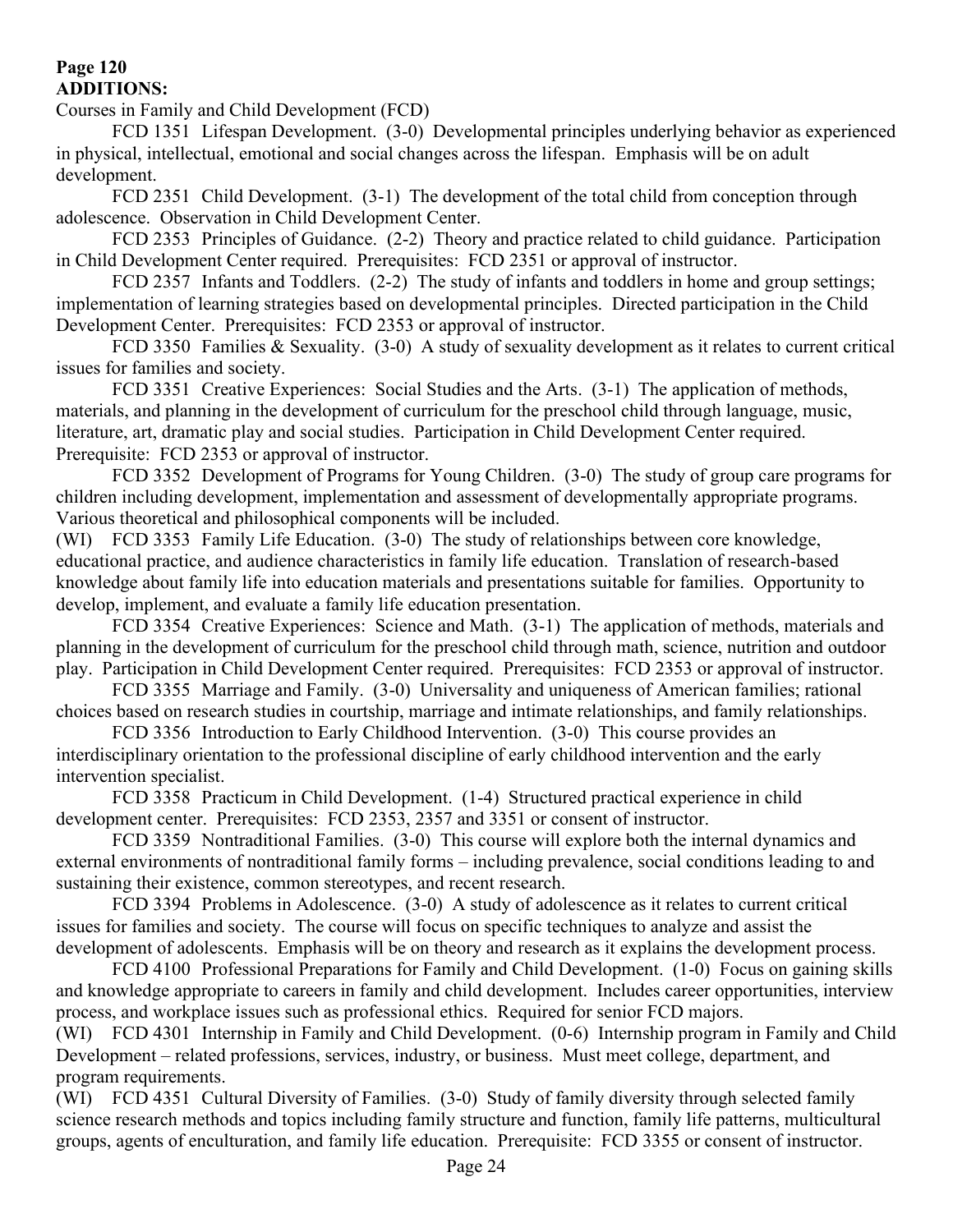FCD 4352 Administration of Programs for Children. (3-0) Addresses the history, philosophy, and ethics of programs for young children. Emphasis on responsibilities of the child care administrator in relation to staff, budgets, facility laws, and standards of agency management. Prerequisites: FCD 2353 or approval of instructor.

FCD 4355 Family Interaction. (3-0) Study and comparison of family interaction and process across various family structures and transitions. Investigation of interaction strategies to enhance successful family function across various family structures and transitions. Prerequisites: FCD 3355 or approval of instructor.

FCD 4356 Program Administration. (3-0) A study of the implementation of family and child development programs. Emphasis will be on program development, personnel and supervisory issues, financial management, grant writing, public policy, and legal and professional standards. Prerequisites: FCD 2353 and 3355 or approval of instructor.

FCD 4357 Comparative Studies in Child Development. (3-0) The study of early care and education systems including goals, funding and regulation through participation in international exchange programs. The role of government policies in the development and implementation of systems will be addressed.

(WI) FCD 4391 Independent Study in Family and Child Development. (0-6) Independent reading and/or research on a specific topic related to student"s primary area of interest. Work may consist of research, reviews and integration of existing literature, or other appropriate independent work. Course may be repeated once for credit with approval of instructor.

# **Page 120**

# **DELETIONS:**

FCS 1321, 1332

#### **Page 121 ADDITIONS:**

Courses in Fashion Merchandising (FM)

FM 1330 Introduction to Fashion Merchandising. (3-0) Survey of the fashion industry including an overview of the development, production and distribution of fashion goods and services.

FM 1332 Textiles. (3-0) A consumer-oriented study of the relationship of fibers, fabrics, and textile product end-uses.

FM 2330 Fashion Promotional Strategies I. (3-0) The study of promotional strategies unique to the fashion industry. Emphasis is placed on techniques used at the retail level. Prerequisite: FM 1330.

FM 2331 Culture & Consumer Behavior. (3-0) The study of theories related to culture and appearance that influence fashion and fashion product consumption.

FM 2334 Textile Product Analysis. (3-0) The study of textile product quality control issues important to manufacturers, retailers, and consumers. Emphasis is placed on evaluating quality based on appearance, cost, durability, and end-use of textile products. Prerequisites: FM 1330 and 1332.

FM 3330 Fashion Buying Principles I. (3-0) Quantitative concepts used in merchandising fashion goods with an emphasis on profitability. Prerequisites: FM 1330, MATH 1315 or 1319 or consent of instructor.

FM 3331 Fashion History. (3-0) Chronological study of Western fashion through the ages. Emphasis on social, economic, and political influences on fashion development.

FM 3332 Fashion Promotional Strategies II. (3-0) The study of promotional strategies unique to the fashion industry. Emphasis is placed on techniques initiated by manufacturers and wholesalers of fashion products. Prerequisite: FM 1330 and 2330 or consent of instructor.

FM 3334 Fashion Merchandising Administration. (3-0) The study of human resource management in the fashion industry including recruitment, development, assessment, and compensation. Prerequisite: FM 1330 or consent of instructor.

FM 4100 Professional Preparation for Fashion Merchandising. (1-0) Developing skills and attitudes appropriate in the professional world of fashion merchandising. Topics include goal setting, career opportunities, job searches, ethics, and continuing education. Senior standing required.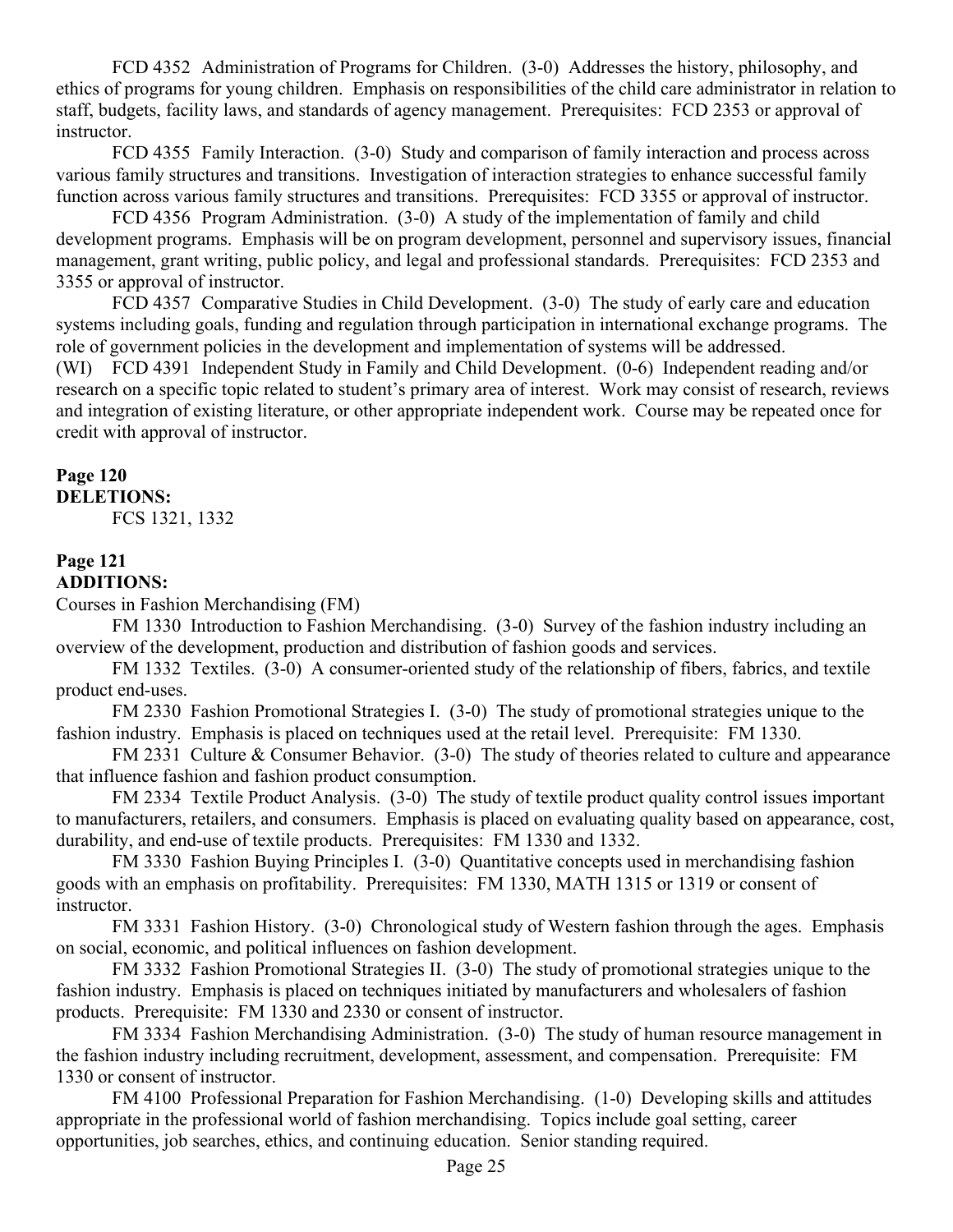FM 4101 Special Problems in Fashion Merchandising. (0-2) A study of selected areas of Fashion Merchandising.

(WI) FM 4301 Internship in Fashion Merchandising. (0-6) Internship program in fashion merchandisingrelated professions focused on production, distribution, or retailing of fashion goods, or auxiliary services. Prerequisite: Must meet college, department, and program requirements. (Capstone Course)

FM 4331 Fashion Buying Principles II. (3-0) A study of the roles and responsibilities of fashion merchandise buyers. Emphasis on retail buying functions, including developing merchandise plans, selecting products, negotiating terms, and monitoring performance. Prerequisites: FM 1330, 3330, MATH 1315 or 1319, or consent of instructor.

(WI) FM 4337 Fashion Merchandising. (3-0) The study of managerial decisions in fashion retailing with an emphasis on operational issues. Prerequisites: FM 1330, 2330, 3330, and 3334, or consent of instructor. (WI) FM 4339 Fashion Economics. (3-0) Economic perspective of textile products, production and global sourcing with emphasis on U.S. fashion industries. Prerequisites: FM 1330, 1332, and ECON 2314 or consent of instructor.

(WI) FM 4391 Independent Study in Fashion Merchandising. (0-6) Independent reading and/or research on a specific topic related to students' primary area of interest. Work may consist of research, reviews, and integration of existing literature or other appropriate independent work. Course may be repeated once for credit with approval of instructor. Prerequisites: FM 1330 and consent of instructor.

# **Page 121**

# **DELETIONS:**

FCS 1337, 1351, 1361, 2321, 2322, 2329, 2330, 2331, 2334, 2351, 2353, 2357

## **Page 122 ADDITIONS:**

Courses in Interior Design (ID)

ID 1321 Introduction to Interior Design. (2-2) Elements and principles of design as applied to the individual and his/her environment.

ID 2321 History of Furnishings. (3-0) Survey of historical styles of furnishings, architecture, and interiors from the Egyptian period through 18th Century English.

ID 2322 Basic Interior Design. (3-0) Introductory lecture course for interior design majors, analyzing the elements and principles of design as applied to interior environments. Fundamentals of professional requirements, human factors, space planning, properties and applications of interior materials and systems, and components of style. Prerequisite: ID 1321.

ID 2329 Housing and the Environment. (3-0) The study of the aesthetic, social, economic, and psychological values and needs specifically related to the spatial environment as an economic and social process. Emphasis is on the principles of, the resources for, and the dynamics of space planning. For Interior Design majors only or consent of instructor.

(WI) ID 3321 Contemporary Furniture and Architecture. (3-0) A survey of contemporary styles of furnishings, architecture, and interiors from the 19th century to the present. Prerequisite: ID 2321.

ID 3322 Studio I: Residential Interior Design. (0-6) Beginning studio experience of various dimensions, purposes, and characters relative to the small and large residential space. Prerequisites: ID 2321, 2322, 2329; TECH 3313; ARTC 2305.

ID 3323 Studio II: Commercial Interior Design. (0-6) Analyzing, planning and furnishing small to moderate commercial and other non-residential spaces. Prerequisites: ID 3321, 3322; or Co-requisite ID 3325, 3326, ARTF 1303.

(WI) ID 3324 Professional Practices. (3-0) A study of the business principles, ethics, and procedures for the interior designer. Prerequisite: ID 2322.

ID 3325 Interior Lighting Design. (3-0) The study of natural and manufactured light sources relative to the interior environment. Emphasis is on light science and technology and the effects on health, behavior, color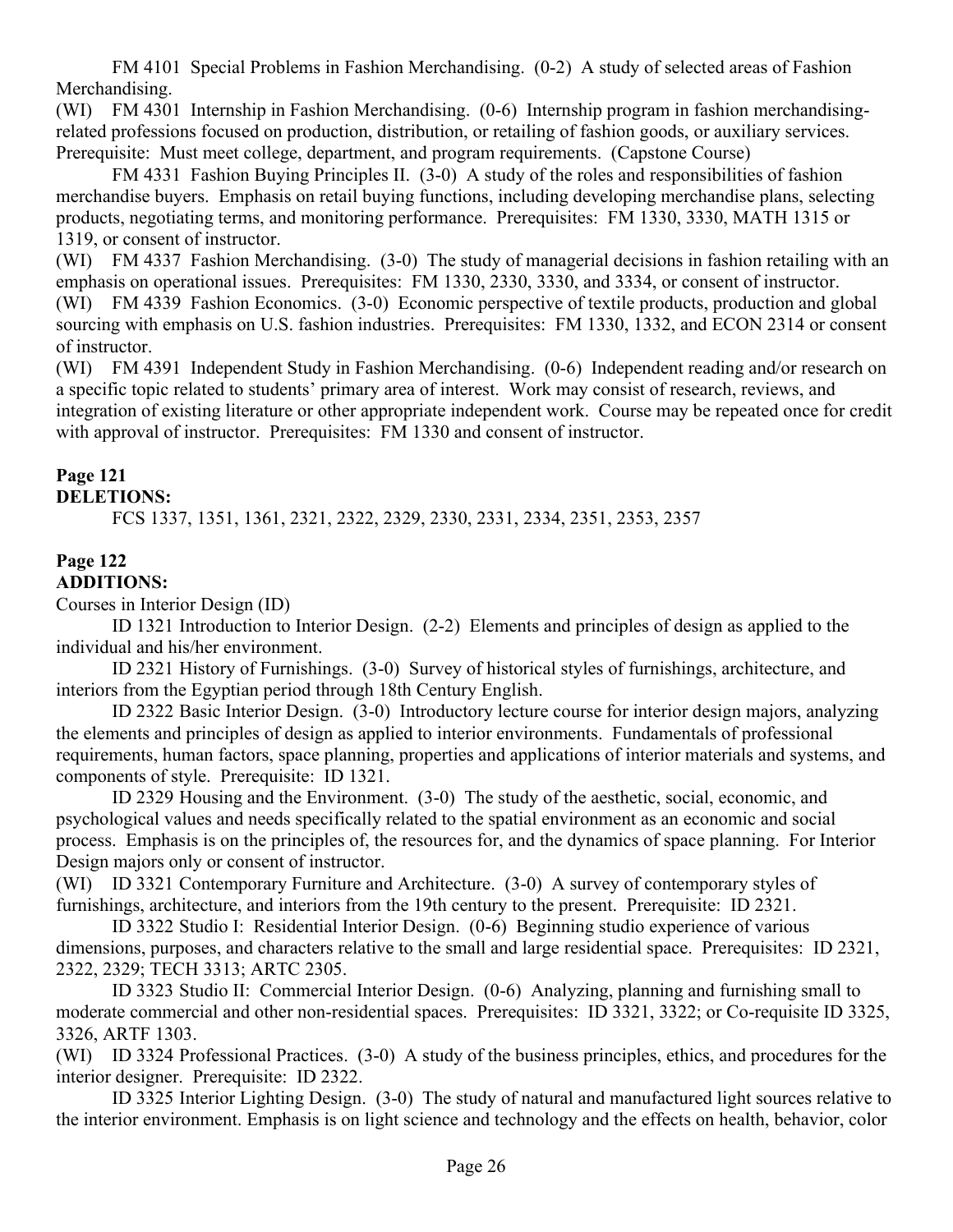and form. Includes issues of aesthetics, energy conservation, codes, evaluation, and specifications. Prerequisites: ID 2322 & TECH 3313, or consent of instructor.

ID 3326 Comprehensive Interior Design. (3-0) Advanced study of materials, components, systems, codes and other factors that relate to public health, safety, and welfare in interior environments. Lecture and application of resources, materials and design technologies. Addresses specifying, scheduling, budgeting, and resource conservation. Prerequisites: ID 2322, 2329.

ID 3329 Housing, Interiors, and Furnishings. (3-0) An application of the basic design principles in planning, designing, and furnishing interiors for contemporary living to reflect function, economy, beauty, and individuality for varying income levels. For non-Interior Design majors only.

ID 4100 Professional Preparations for Interior Design. (1-0) Interior design in the professional world. Discussion of opportunities, interviewing, and ethics in the workplace. Senior standing.

ID 4101 Special Problems in Interior Design. (0-2) A study of selected areas of Interior Design.

ID 4220 Portfolio Development. (0-4) Focuses on portfolio development in preparation for the workplace. Addresses principles of visual and verbal communication, portfolio content and presentation techniques. Requires upgrading and archiving of studio projects, and investigating alternative presentation methods. For interior design seniors only, final semester.

(WI) ID 4301 Internship in Interior Design. (0-6) Internship experience in the Interior Design profession. Must meet college, department, and program requirements. (Capstone Course)

ID 4323 Studio III: Research/Environmental Design. (0-6) Specialized research in and application of factors impacting the interior environment. Includes design programming, advanced space planning, finish specifying, furnishings design and detailing, and presentation strategies through creative problem-solving. Prerequisites: ID 3323, TECH 1320, 4310.

ID 4324 Studio IV: Contemporary Design Issues. (0-6) Specialized research in interior design to include design issues such as barrier free environments, medical facilities, historic preservation/adaptive re-use, international interiors, energy issues, sustainable design and design for special needs. Prerequisites: ID 4323; TECH 4313.

(WI) ID 4391 Independent Study in Interior Design. (0-6) Independent reading and/or research on a specific topic related to student's primary area of interest. Work may consist of research, reviews, and integration of existing literature, or other appropriate independent work. Course may be repeated once for credit with approval of instructor.

## **Page 122**

## **DELETIONS:**

FCS 2367, 2368, 2460, 3191, 3321, 3322, 3323, 3324, 3329, 3330, 3331, 3332, 3351

# **Page 123**

## **ADDITIONS:**

Courses in Nutrition and Foods (NUTR)

NUTR 1360 Food Systems. (2-2) Nutrition, food science, and management principles in planning, procuring, preparing, preserving, evaluating and serving of food to fulfill dietary habits or requirements of individuals and diverse ethnic groups. Includes federal legislation, environmental issues and culinary principles. Apply principles and theories in small groups in laboratory experience.

NUTR 2360 Principles of Nutrition. (3-0) A study of the principles of human nutrition with emphasis on nutrient function, requirements, and sources. Prerequisite: Three semester hours of science.

NUTR 2361 Basic Nutritional Care. (3-0) Principles and techniques of assessing nutritional status, interviewing and nutrition counseling, developing individualized treatment plans and educational tools, and accessing community nutrition resources. Practical application through assignments and in-class experiences. Prerequisites: NUTR 1360 and 2360.

NUTR 2462 Food Science. (3-2) Scientific principles underlying the selection, preparation, preservation, and storage of food. Prerequisite: Three semester hours of science.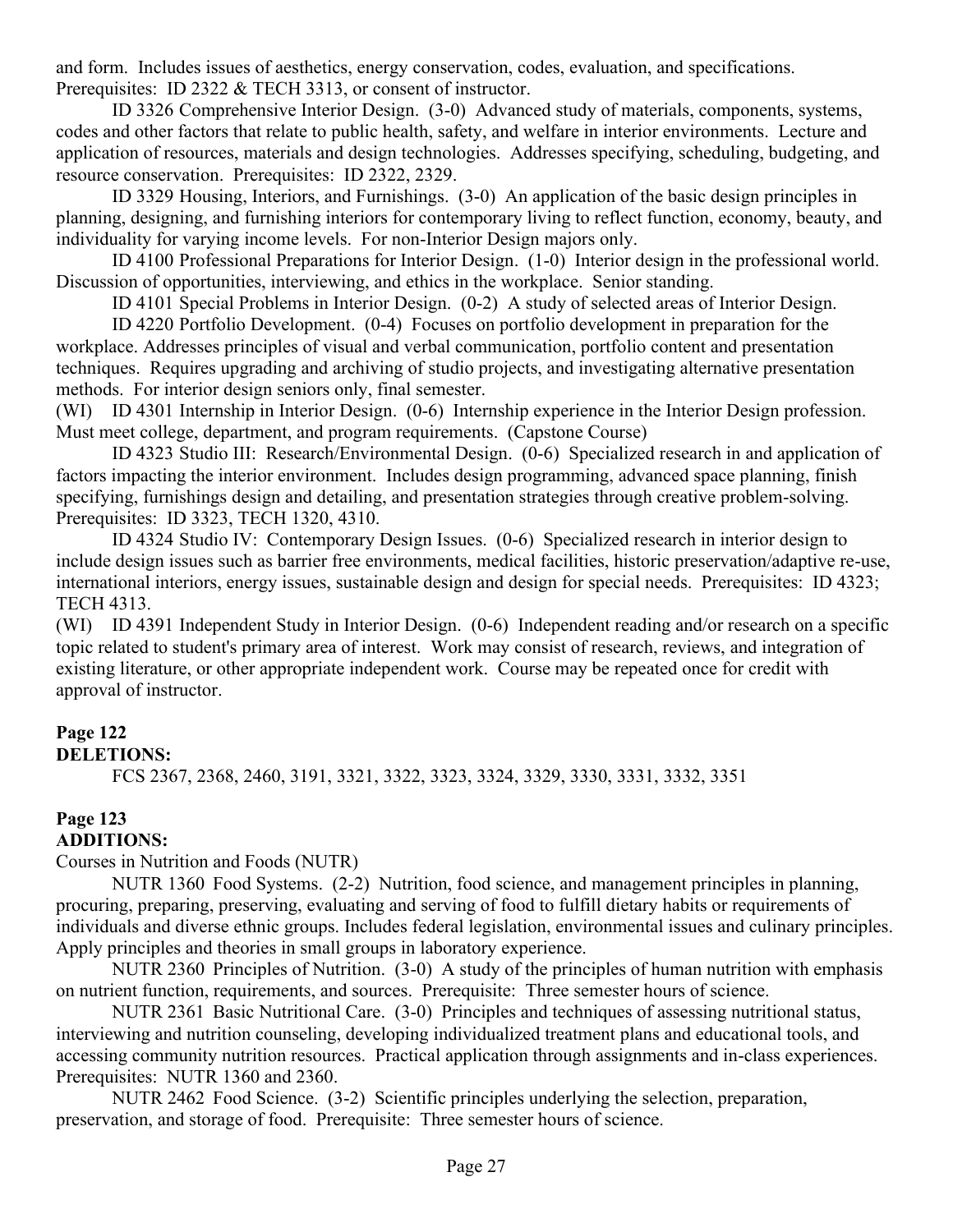NUTR 3360 Quantity Food Production Management. (2-3) Principles and techniques of planning, procurement, production, evaluation, service, and research in Food Service Systems. Prerequisite: NUTR 1360 or consent of instructor.

NUTR 3361 Food Service Systems Management. (2-2) Principles, policies, and procedures relating to systems design, decision hierarchy, organization structure, personnel, and purchase of food and equipment. Prerequisite: NUTR 1360 or consent of instructor.

NUTR 3362 Nutrition and Health. (3-0) For non-science majors. Involves the study of the nutrients and their function in promoting health throughout the life span. Includes standards for consumer selection of a proper diet and analysis of nutrition-related health problems.

NUTR 3363 Nutrition for Wellness and Fitness. (3-0) Study of the nutritional requirements for attainment and maintenance of health and disease prevention, sports and fitness. Discussion of appropriate use of dietary supplements and popular diets. Explore causes and treatment of eating disorders, overweight and obesity. Prerequisites: NUTR 2360, 2361, and BIO 2430, or permission of instructor.

NUTR 3364 Sports Nutrition. (3-0) An advanced course focusing on the physiological and biochemical importance of nutrition to physical performance, health, and fitness. Special emphasis will be placed on the investigation of ergogenic aids.

(WI) NUTR 3365 Nutrition in the Life Span. (3-0) An in-depth study of the normal growth, development, and nutritional requirements associated with pre-pregnancy, pregnancy, infancy, childhood, adolescence, and the elderly. Prerequisites: NUTR 2360 or NUTR 3362, and BIO 2430.

NUTR 4100 Professional Preparations for Nutrition and Foods. (1-0) Preparation of nutrition and foods majors for the professional world and continuing education. Exploration of career opportunities; discussion of professional ethics. Development of credentials, portfolios and skills development for job interviews.

NUTR 4101 Special Problems in Nutrition and Foods. (0-2) Independent reading and/or research on a specific topic related to students' primary area of interest. Work may consist of research, reviews, and integration of existing literature, or other appropriate independent work. Course may be repeated once for credit with approval of instructor.

(WI) NUTR 4301 Internship in Nutrition and Foods. (0-6) Internship program in Nutrition and Foodsrelated professions, services, businesses, or industry. Must meet school, department and program requirements. Nutrition and Foods internship does not qualify students for dietetic registration by The American Dietetic Association. (Capstone Course)

(WI) NUTR 4360 Medical Nutrition Therapy. (3-0) Study of the physiological and biochemical abnormalities of certain disease states of the human body"s systems with emphasis on diet modification as a therapeutic measure. Prerequisites: NUTR 2360, 2361, 3365 and BIO 2430 or consent of instructor.

(WI) NUTR 4361 Advanced Nutrition. (3-0) A study of the biochemical and physiological foundations of nutrition. Information pertaining to cytology, biochemical structure of nutrients, energy transformations, nutrient-drug interactions, and the anatomy, physiology, and nutrient metabolism of major organ systems is covered. Prerequisites: NUTR 2360 and 3365, CHEM 2450.

(WI) NUTR 4391 Independent Study in Nutrition and Foods. (0-6) Independent reading and/or research on a specific topic related to students' primary area of interest. Work may consist of research, reviews, and integration of existing literature, or other appropriate independent work. Course may be repeated once for credit with approval of instructor.

## **Page 123**

**CHANGE:**

FCS 3390 Family and Consumer Sciences: Observation and Methods. (3-0) **Change** in title.

## **Page 123**

**DELETIONS:**

FCS 3352, 3353, 3354, 3355, 3356, 3358, 3360, 3361, 3362, 3363, 3367, 3370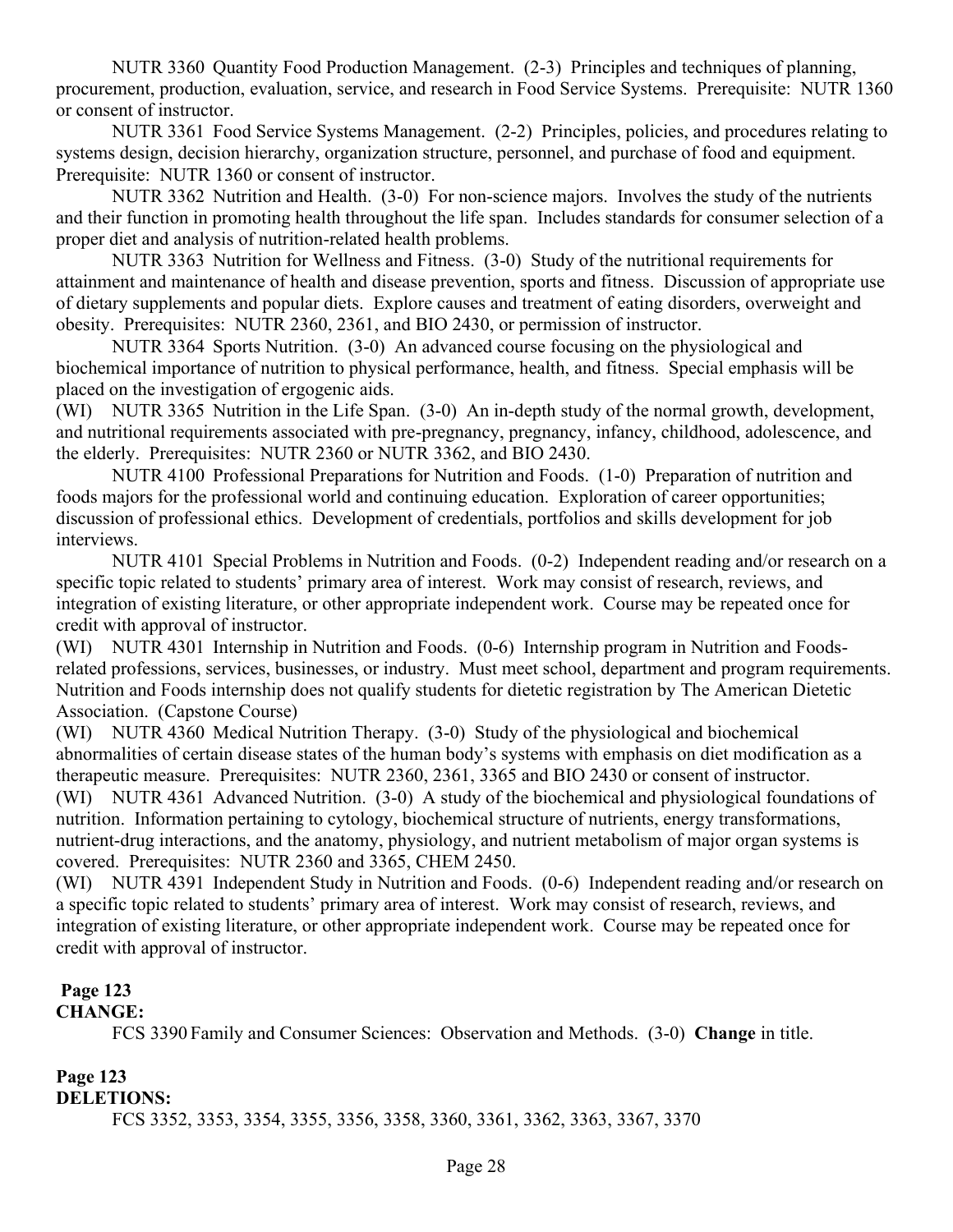## **Page 124 ADDITIONS:**

FCS 4302V Occupational Family and Consumer Sciences II: Industry Related Content FCS 4302W Hospitalized Child: Introduction to Child Life FCS 4302Y Digital Design Studio for Interior Design

## **Page 124**

## **CHANGES:**

FCS 3392 Fundamentals of Occupational Family and Consumer Sciences. (3-0) **Change** in title. FCS 3393 Occupational Experiences in Family and Consumer Sciences. (1-4) **Change** in title. FCS 4100 Professional Preparations in Family and Consumer Sciences. (1-0) **Change** in title. (WI) FCS 4301 Internship in Family and Consumer Sciences. (0-6) **Change** in description. Internship program in Family and Consumer Science-related professions, services, business, or industry. Must meet college, department and program requirements. (Capstone Course)

## **Page 124**

## **DELETIONS:**

FCS 3394, 4220, 4302H, 4302I, 4302L, 4302P, 4302S, 4302T, 4302U

## **Page 125**

## **DELETIONS:**

FCS 4322, 4323, 4324, 4331, 4337, 4339, 4351, 4352, 4354, 4355, 4367

#### **Page 126 CHANGE:**

FCS 4681 Family and Consumer Sciences: Principles and Process. (0-6) **Change** in title and description. Observation and participation in the total family and consumer science program. Requires a full day in the Teaching Center for ten weeks (five day week except for holidays in public school system). Prerequisites: FCS 3390 and completion of all required Family and Consumer Sciences courses.

#### **Page 126 DELETIONS:**

FCS 4368, 4390

#### **Page 132 ADDITION:**

## BAAS with Technological Focus

Students holding a two-year technical associates degree or work experience in a technical area may wish to pursue the BAAS with a technological focus. These students may enroll in upper- and lower-division technological coursework in the Occupational Emphasis module and also additional upper-division technological courses in the Professional Development module of the degree plan. In addition, those students with technical work experience may apply for extra institutional credits, as do other students in the BAAS degree plans.

## **Page 136 ADDITION:**

College of Business Administration Mission

The College of Business Administration is a learning community dedicated to pursuing and sharing skills and knowledge that enable students to compete in a dynamic business environment. Serving primarily students from Texas, the College uses an applied learning approach with emphasis on oral and written communication,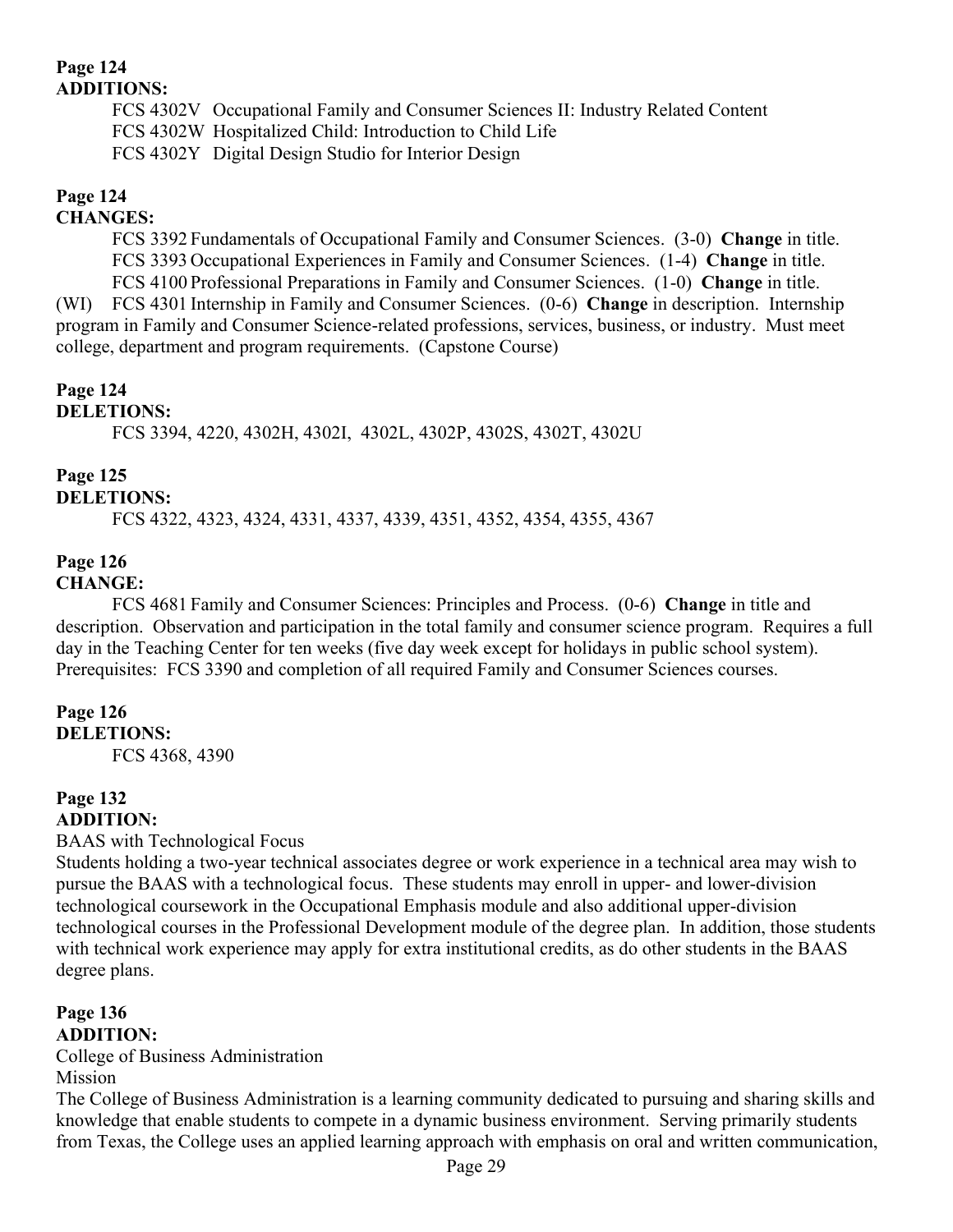leadership and teamwork, information technology, and critical thinking. The College focuses on creating a learning environment that places primary importance on teaching excellence complemented by intellectual contributions and supported by service.

Values

The mission reflects the responsibility of the College to make the education of its students the focus of all activities and to create and continuously improve programs that add value to students" educational experiences through relevance and quality. The foundation of the College is an enthusiastic, student-oriented faculty knowledgeable in their discipline through the pursuit of intellectual contributions, professional development, and business experience. They are active in academic, professional, and civic service, and they also mentor students and support student organizations.

The following values are widely shared within the College and are fundamental to its success:

- Excellence in all endeavors through reliance on self-study and continuous improvement
- Integrity and adherence to professional and ethical standards
- Commitment to the personal and professional development of faculty, staff, and students
- Responsiveness, accountability, and contribution to the community and region
- Respect for individuals and a diverse culture that creates community among faculty, staff, and students. Degree Programs

The educational environment emphasizes comprehensive learning that combines general education and professional studies in business. The core requirements cover the main functional areas of business, and specialized study in one of six traditional business majors provides knowledge upon which to build a career. The curriculum also addresses the economic, legal, political, social, technological, and diverse environments in which modern business is conducted.

The College offers a baccalaureate program leading to the Bachelor of Business Administration (BBA) degree with majors in accounting, computer information systems, economics, finance, management, and marketing. The management major offers a teacher certification option. The Certified Financial Planner and Latin American Studies Certificate programs also are offered. Additionally, the College cooperates with the College of Liberal Arts in offering the Bachelor of Arts (BA) degree with a major in economics. The BBA degree does not require a minor. Non-business majors may choose business administration as their minor. The requirements for this minor are listed in the Degrees and Programs section of this catalog. The College has five academic departments: Accounting, Computer Information Systems and Quantitative Methods, Finance and Economics, Management, and Marketing.

**Page 136 DELETION:** College of Business Administration **Delete** six paragraphs

## **Page 137 ADDITIONS:**

College of Business Administration Admission Policy

Admission to the college is competitive, and a student must be admitted to the college to pursue a BBA degree.

Freshmen and Students with Fewer Than 30 Semester Hours

The competitive admission index is based on a student"s high school academic record, standardized test score (SAT or ACT), or a combination of the two. Students are automatically admitted if the SAT score is 1200 or greater, if the ACT score is 27 or greater, or if the student graduated in the top 25% of a Texas high school graduating class. All other applicants will be considered for the remaining openings through a review process.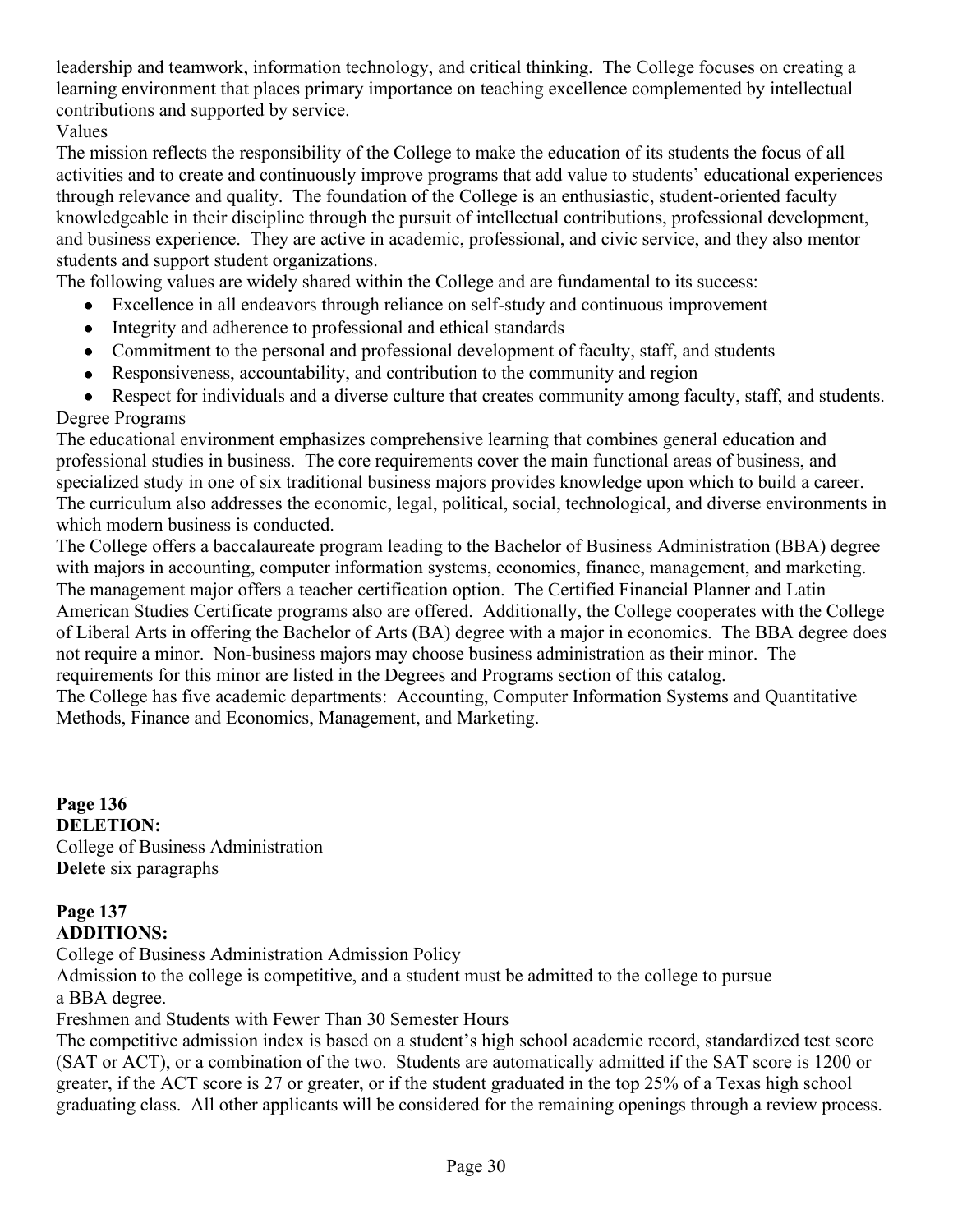Students who are admitted to the University but denied admission to a business degree program will be considered for admission to their second choice major or as undeclared.

Students with 30 Semester Hours Who Have Not Been Admitted to the College

Students, who have not been admitted to the College of Business Administration and have completed at least 30 semester hours either at SWT or another college or university, including English 1310, English 1320, and Math 1329 (may require prerequisite of Math 1319 or 1315, or equivalents), will be considered for admission based upon a competitive index, using the grades from English 1310, English 1320, Math 1329 and the overall GPA from all colleges and universities attended. Students will be automatically admitted if they have a cumulative GPA of 3.0 or higher. All other applicants will be considered for the remaining openings through a review process.

Applications are currently available in the CBA Advising Center, Derrick Hall 110, or online at [www.business.swt.edu/advising](http://www.business.swt.edu/advising)

The deadline for application is October 15 for the spring semester and March 15 for the summer and fall semesters.

All business and non-business majors, to be eligible to enroll in selected upper-division College of Business Administration courses, must satisfy stated course prerequisites, be in good academic standing, and have completed at least 60 semester hours.

Restricted Status

Any business student whose SWT GPA drops below a 2.0 is placed on probation by SWT and on restricted status by the CBA. Business majors on restricted status must increase their SWT GPA to at least 2.0 in the subsequent semester or their admission to the CBA will be voided. Students may regain admission to the CBA by going through the re-application process and competing with other applicants for openings.

#### **Page 137 DELETIONS:**

College of Business Administration, **delete** last two paragraphs Upper-Division Course Enrollment, **delete** section

# **Page 138**

**ADDITION:**

Common Business Core, 2nd sentence, **add**: CIS 1323 or equivalent

#### **Page 138 CHANGE:**

Common Business Core, **change** 3rd sentence: Upper-Division Courses (24 semester hours) include MGT 3303, MKT 3343, CIS 3370 or CIS 3317 or CIS 4348, ECO Advanced Elective, FIN 3312, MGT 3353, MGT 4335, MGT 4330 or QMST 3373 or QMST 4333.

# **Page 138**

**DELETIONS:**

Fifty Percent Requirement, **delete** 1st paragraph and **delete** "Additionally" from 2nd paragraph

## **Page 147 CHANGES:**

Senior Year-1st Semester, **change** 5th line: MGT 4330 or QMST 4333 Courses in Computer Information Systems

CIS 1323 (BCIS 1305). **Change** in Texas Common Course Number.

**Page 149 DELETION:** QMST 3373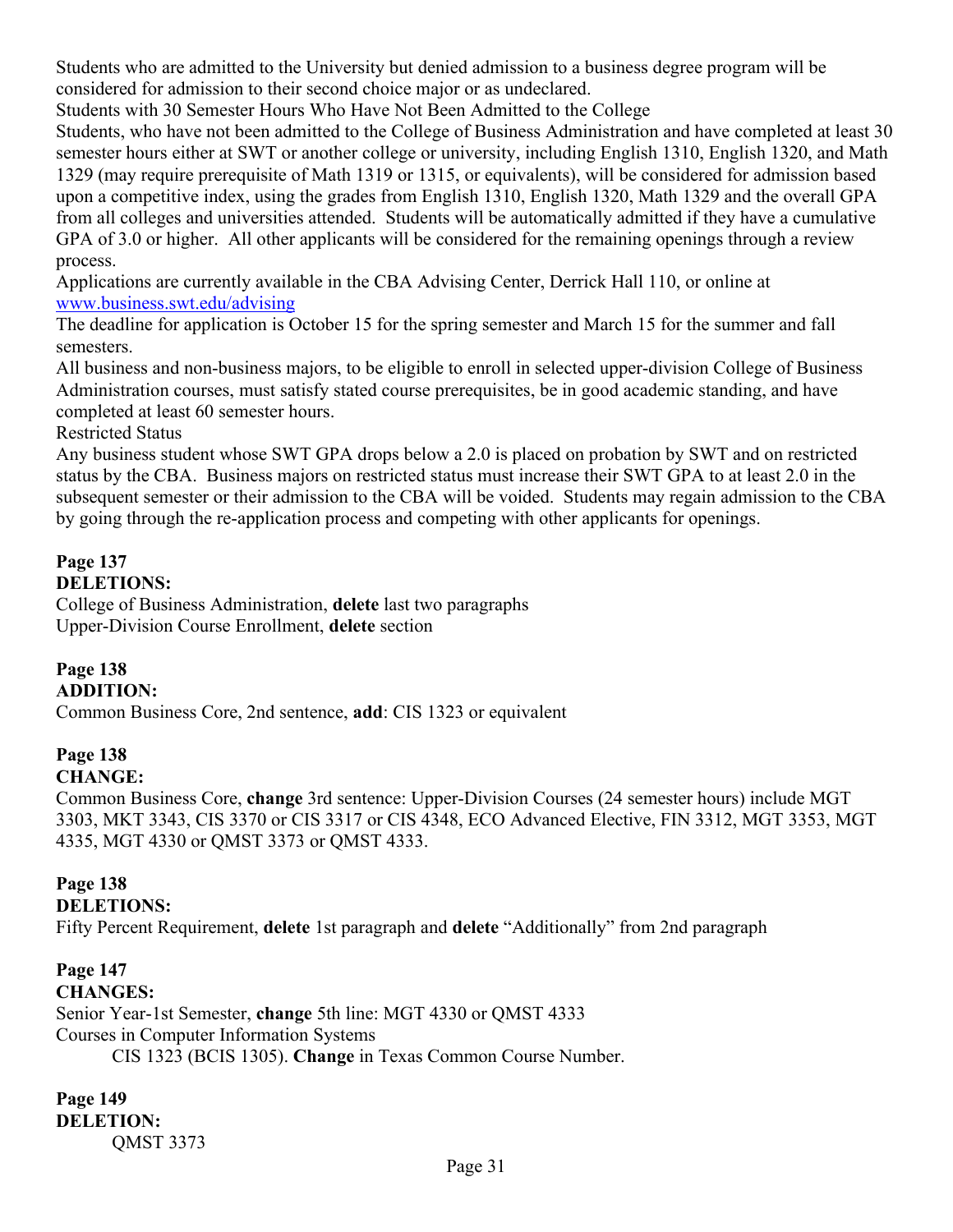# **Page 151**

**CHANGES:** Major in Finance Junior Year-2nd Semester, **change** 4th line: MGT 3353 Senior Year-1st Semester, **change** 5th line: MGT 4330 or QMST 4333

#### **Page 155 CHANGES:**

(WI) FIN 4317 Case Problems in Finance. (3-0) An application of investment and financial management techniques and concepts to finance cases. Issues and alternatives are identified and evaluated. Prerequisites: QMST 2333; FIN 3313. **Change** in prerequisite.

FIN 4318 Portfolio Management and Derivatives. (3-0) An advanced investments course which includes the following topics: portfolio analysis and management, derivatives theory and pricing, and applications of derivatives in portfolio management. Prerequisites: QMST 2333; FIN 3313, 3318. **Change** in prerequisite.

FIN 4320 Treasury and Working Capital Management. (3-0) A study of working capital and short-term financial management. Major topics include cash collections, cash concentration, disbursement management, forecasting cash flows, management of receivables and inventory, banking relationships, and short-term investment and borrow strategies. Prerequisite: FIN 3313. **Change** in prerequisite.

FIN 4321 Real Estate Finance. (3-0) An analysis of problems involved in selecting and financing real estate investment opportunities. Prerequisite: FIN 3312. **Change** in prerequisite.

FIN 4331 International Finance. (3-0) A study of international finance principles and their application in a multinational financial management setting. Prerequisite: FIN 3313. **Change** in prerequisite.

FIN 4380 Topics in Finance. (3-0) Selected topics in Finance. **Change** in prerequisite.

#### **Page 165 CHANGE:**

Health, Physical Education and Recreation……………………Robert Pankey, Ph.D.

## **Page 172**

**CHANGE:** Major in Interdisciplinary Studies (Grades 4-8) Freshman Year **change** ECON 2301 to ECO 2301

**Page 173 CHANGE:** 4-8 Language Arts/Social Studies Composite **Change** RDG 3315 to 3312

# **Page 175**

**CHANGE:**

CI 4332 Secondary Teaching: Curriculum and Technology. (3-0) **Change** in contact hours.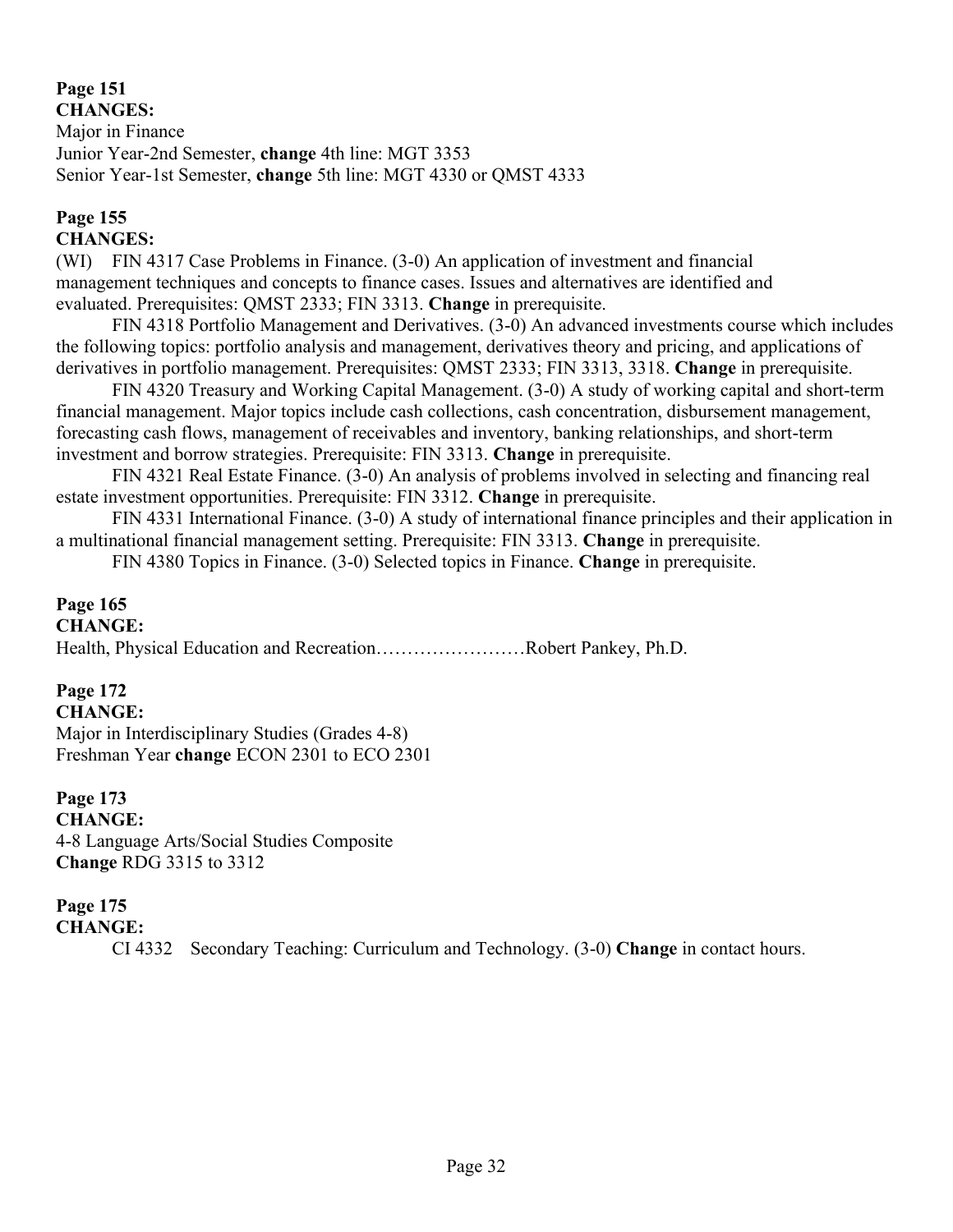## **Page 179 ADDITIONS:**

### Courses in Counseling (COUN)

COUN 3320 Introduction to Counseling and Psychotherapy. (3-0) The course is designed for upperdivision undergraduates considering a helping profession or who wish to know more about counseling before entering into graduate study. The course offers introduction to counseling, counseling theories, and interpersonal communication skills that facilitate counseling relationships.

COUN 4378 Student Issues in Higher Education. (3-0) This course provides learners with the knowledge to perform the role of a Resident Assistant. Through active discussions, hands-on projects and several guest speakers, learners will explore the multiple tasks and responsibilities of a Resident Assistant, as well as the history and philosophy of residence life and higher education.

#### **Page 179 DELETION:**

EDP 3320

### **Page 180 CHANGE:** Department of Health, Physical Education and Recreation

### **Page 180 DELETION:** Majors **delete** 2nd paragraph

## **Page 181 ADDITION:**

Bachelor of Exercise and Sports Science Major in Exercise and Sports Science (Minimum required: 128-134 semester hours) **Add** Notes:

Students enrolled in the BESS program, major in Exercise Sports Science will be required to take 3 activity courses in addition to the 2 core PFW courses. PE activity courses should be taken in the specific areas described below:

- 1. PE 1000 and 1179A are required and recommended to be taken during the first two years.
- 2. PE 1175A; PFW 1110A, 1110B, 1110F, 1135A, and 1135B are options for obtaining the third required activity course.
- 3. Any other PFW courses can be used to satisfy the 2 PFW core requirements.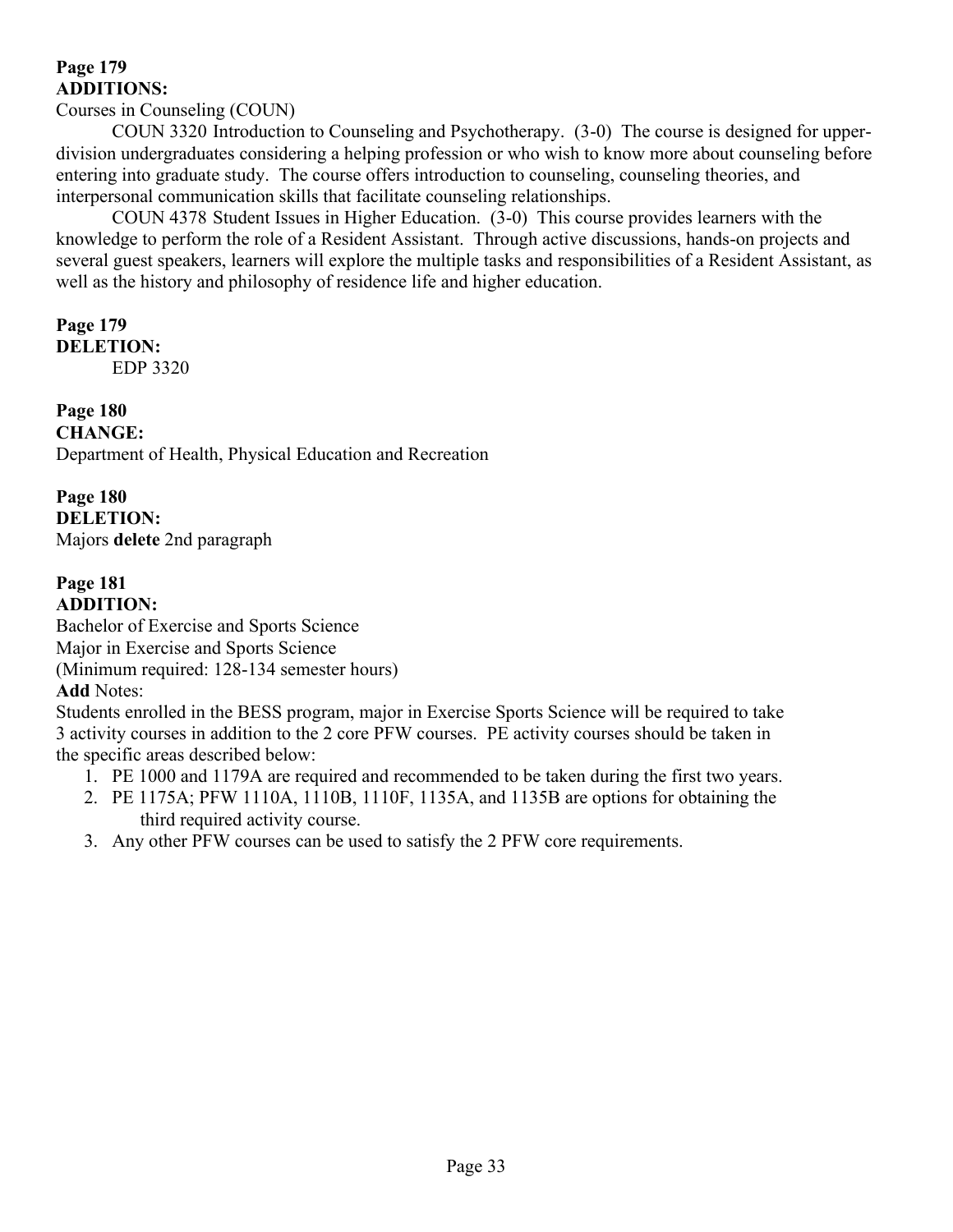## **Page 182 ADDITION:**

Bachelor of Exercise and Sports Science

Major in Exercise and Sports Science

(Minimum required: 125-134 semester hours with teacher certification) **Add** Notes:

Students enrolled in the BESS program, major in Exercise Sports Science with teacher certification will be required to take 5 activity courses in addition to the 2 core PFW courses. PE activity courses should be taken in the specific areas described below:

- 1. Fitness and Wellness (1 credit hour): PE 1100.
- 2. Team Sports (1 credit hour), select from: PE 1171A, 1172A, 1177A, 1178A.
- 3. Individual Sports (1 credit hour), select from: PE 1170A, 1176A, 1192A.
- 4. Conditioning (1 credit hour), select from: PE 1175A; PFW 1110A, 1110B, 1110F, 1135A, 1135B, 1190B.
- 5. Weight Training (1 credit hour): PE 1179A
- 6. Any other PFW courses can be used to satisfy the 2 PFW core requirements.

# **Page 182**

## **CHANGE:**

Sophomore Year, **change** 4th line: PE 2320, 2356, & 2 hours PE major/minor activities……………………8

## **Page 183 ADDITIONS:**

Notes:

- 8. Students accepted into the program must successfully pass a physical examination and show current immunization records at the SWT Student Health Center.
- 9. Students must purchase personal liability insurance through the HPER Department.
- 10. To obtain teacher certification, in addition the degree requirements above, the following courses will be completed for the student desiring All Level teaching Certification in Physical Education while enrolled as an undergraduate student: three activity courses prescribed by the Advising Center and PE 2320, 3324, 3322; CI 3310, 3325, 4343, 4332; RDG 3323; ED 4380, 4381. All teacher certification policies and procedures must be followed.

## **Page 184 and 185 DELETION:**

Bachelor of Exercise and Sports Science Major in Athletic Training (teacher certification)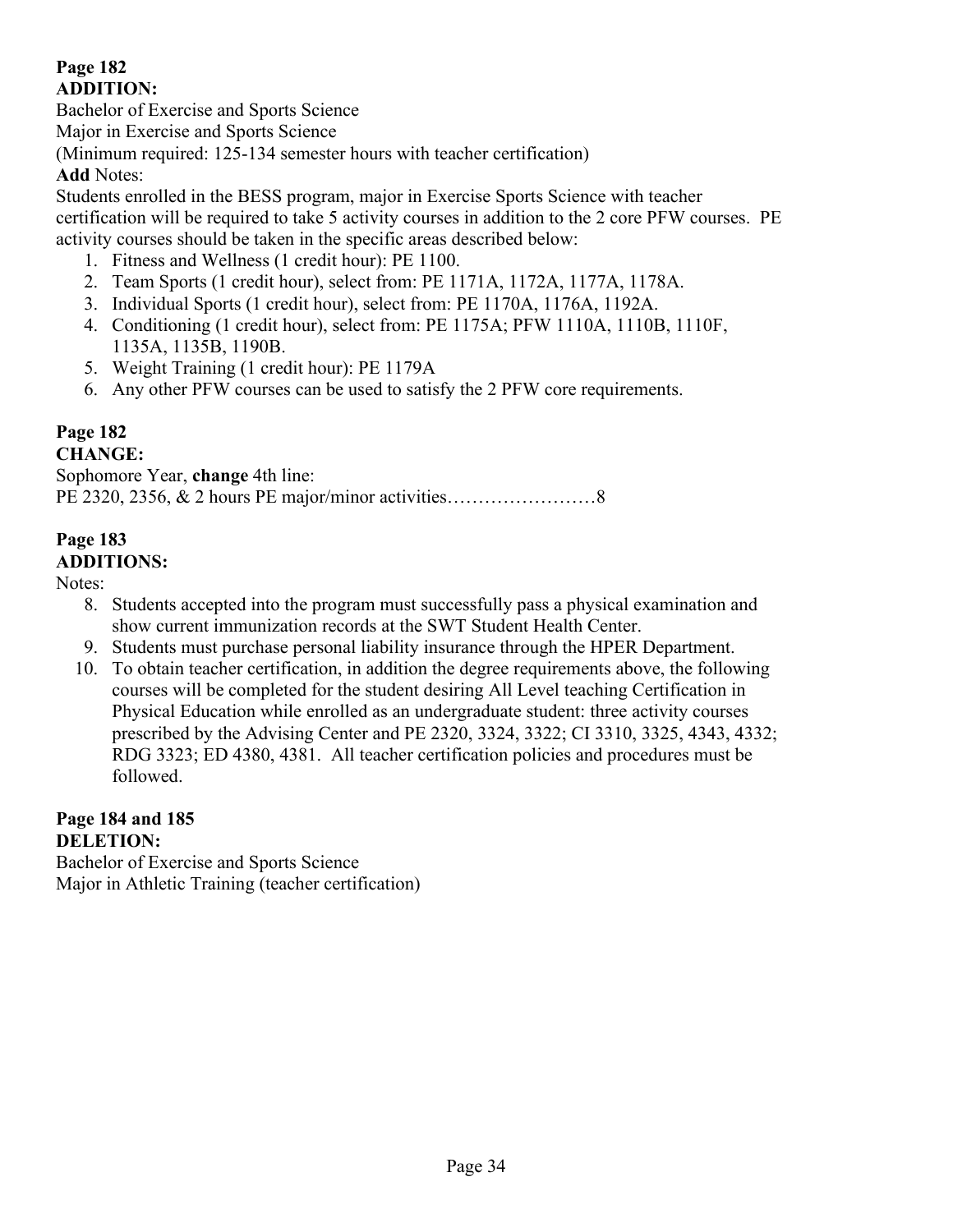## **Page 186 ADDITION:**

Bachelor of Exercise and Sports Science Major in Health and Fitness Management (Minimum required: 133 semester hours) **Add:**

Notes:

Students enrolled in the BESS program, major in Health and Fitness Management will be required to take 9 activity courses in addition to the 2 core PFW courses. PE activity courses should be taken in the specific areas described below:

- 1. PE 2356 is required.
- 2. Fitness and Wellness (1 credit hour): PE 1100.
- 3. Individual Sports (1-2 credit hours) select from: PE 1170A, 1176A, 1155G.
- 4. Conditioning (2-5 credit hours) select from: PE 1175A; PFW 1110A, 1110B, 1110F, 1135A, 1135B, 1190B.
- 5. Weight Training (1 credit hour): PE 1179A.
- 6. Any other PE courses can be used to satisfy the 2 PFW core requirements.

#### **Page 187 DELETIONS:**

Bachelor of Science Major in Dance Bachelor of Science Major in Dance (with teacher certification)

**Page 188 DELETION:**

Bachelor of Science Major in Dance (with teacher certification)

# **Page 192**

**ADDITION:** Minor in Coaching Athletics 4th paragraph, **add** PE 2390

**Page 192 DELETIONS:** Courses in Dance (DAN) DAN 2208, 2209, 2313, 3330

## **Page 193**

**DELETIONS:**

DAN 3332, 3365, 3366, 3367, 4334, 4334A, 4334B, 4366, 4367, 4368, 4369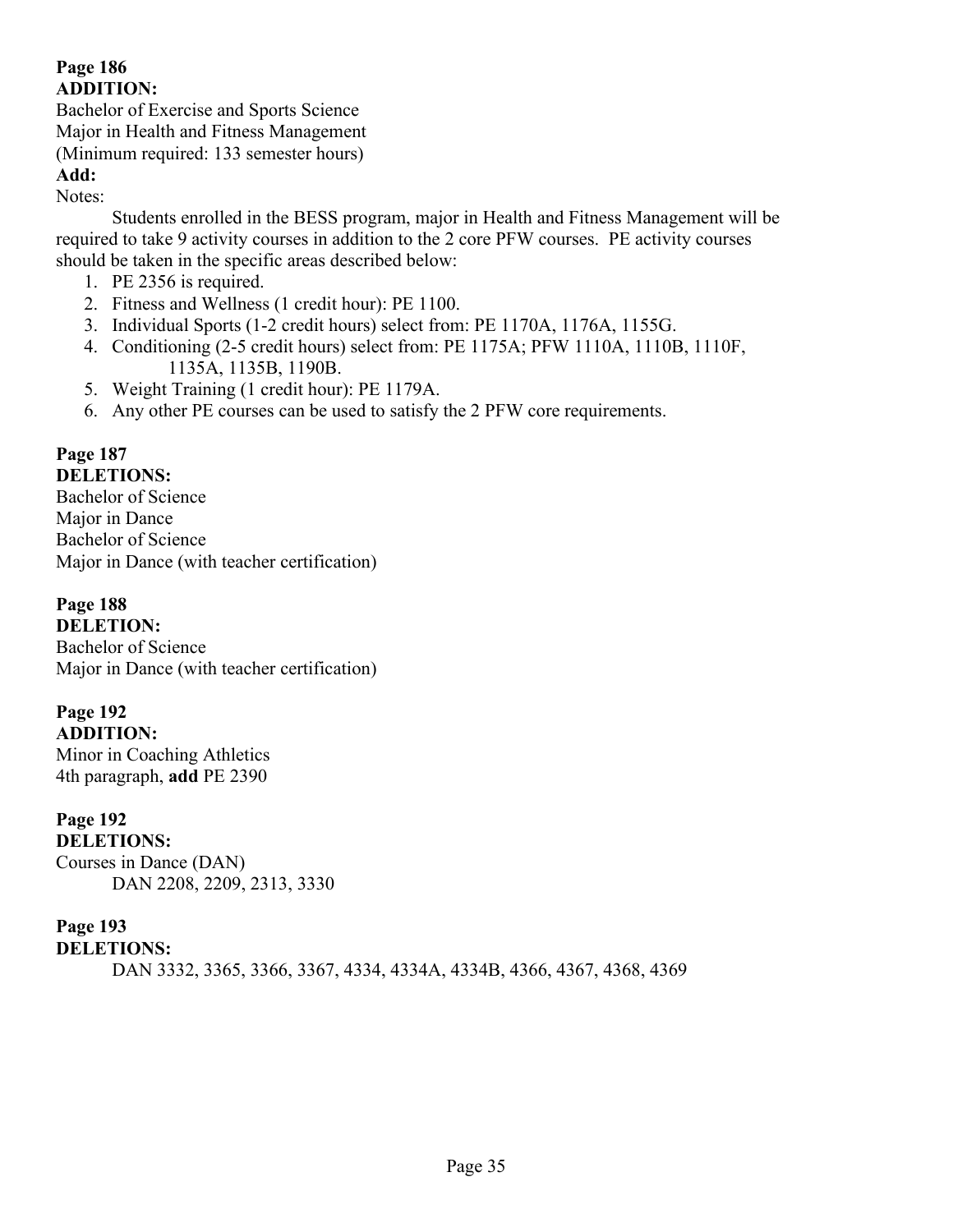# **Page 195**

## **DELETIONS:**

PE 1180A, 1180B, 1180C, 1181A, 1181B, 1181C, 1182A, 1296, 2296, 3296, 4296

## **Page 196 ADDITIONS:**

PE 2297 Clinical Experience in Athletic Training I. (2-20) Involves immediate care topics integrated into clinical education experience which provides for psychomotor, cognitive, and affective skills, and clinical proficiencies; and field experiences providing informal learning, practice, and application of clinical proficiencies in a clinical environment under the supervision of an approved instructor. Prerequisite: Instructor consent.

PE 2298 Clinical Experience in Athletic Training II. (2-20) Involves initial evaluation techniques integrated into both a clinical education experience which provides for psychomotor, cognitive, and affective skills, and clinical proficiencies; and field experiences providing informal learning, practice, and application of clinical proficiencies in a clinical environment under the supervision of an approved instructor. Prerequisite: PE 2297.

PE 3297 Clinical Experience in Athletic Training III. (2-20) Involves evaluation techniques integrated into both a clinical education experience which provides for psychomotor, cognitive, and affective skills, and clinical proficiencies; and field experiences providing informal learning, practice, and application of clinical proficiencies in a clinical environment under the supervision of an approved instructor. Prerequisite: PE 2298.

PE 3298 Clinical Experience in Athletic Training IV. (2-20) Involves therapeutic modality techniques integrated into both a clinical education experience which provides for psychomotor, cognitive, and affective skills, and clinical proficiencies; and field experiences providing informal learning, practice, and application of clinical proficiencies in a clinical environment under the supervision of an approved instructor. Prerequisite: PE 3297.

## **Page 196 DELETION:**

PE 3305

## **Page 197 ADDITIONS:**

PE 4297 Clinical Experience in Athletic Training V. (2-20) Involves therapeutic exercise techniques integrated into both a clinical education experience which provides for psychomotor, cognitive, and affective skills, and clinical proficiencies; and field experiences providing informal learning, practice, and application of clinical proficiencies in a clinical environment under the supervision of an approved instructor. Prerequisite: PE 3298.

PE 4298 Clinical Experience in Athletic Training VI. (2-20) Involves management skills and professional examination preparation integrated into both a clinical education experience which provides for psychomotor, cognitive, and affective skills, and clinical proficiencies; and field experiences providing informal learning, practice, and application of clinical proficiencies in a clinical environment under the supervision of an approved instructor. Prerequisite: PE 4297.

PE 4360 Internship in Clinical Settings. (0-6) Students will be introduced to the clinical aspects of clinical professions by being assigned to a minimum of two clinical sites. Prerequisite: Consent of the instructor.

#### **Page 197 CHANGE:**

(WI) 4323 Adapted Physical Education. (3-2) **Change** in title.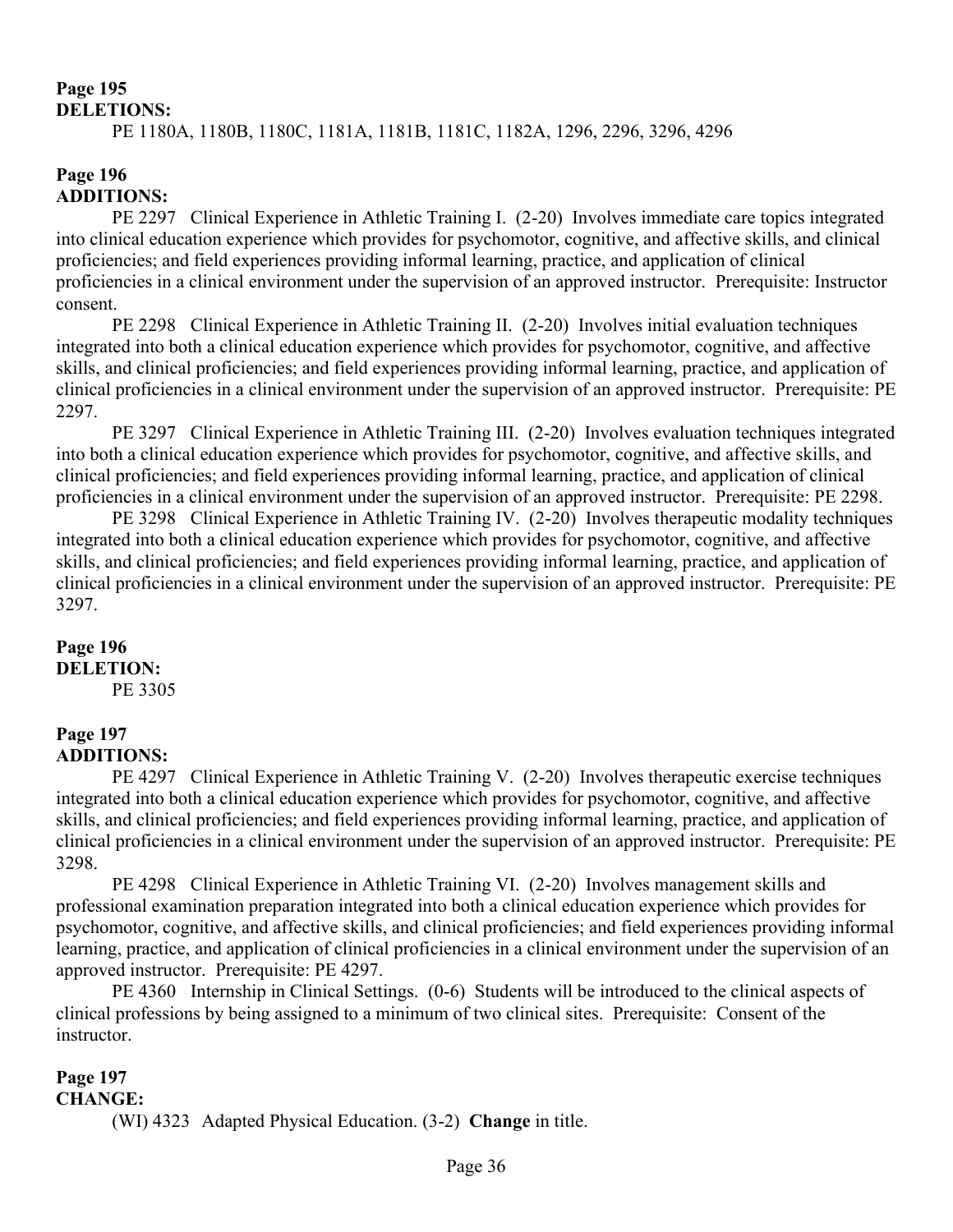## **Page 197 DELETION:** PE 3327

# **Page 199**

**DELETION:** PFW 1165B

## **Page 200**

**DELETIONS:**

- REC 3325 Recreation Administration **delete** Prerequisite: ACC 2361.
- REC 3351 Evaluation of Leisure Service Programming **delete** Prerequisite: REC 3360.

**Page 203 CHANGE:** Theatre and Dance ...................................................Richard Sodders, Ph.D.

### **Page 211 CHANGE:**

ARTC 3301 Art Direction I. (3-3) **Change** in description. Students will develop advertising concepts that relate to the creative strategies, marketing platforms, and psychology specific to the communication objectives of the client, and the type of media used. Students will work with print, outdoor, and television media. Prerequisite: Admission into the Communication Design Program.

## **Page 212 ADDITIONS:**

ARTC 3313 Digital Imaging for Communication Design. (3-3) A series of projects focusing on individual creative solutions using computer imaging media set within the context of design formats, such as book covers, CD package design, editorial spreads and posters. Prerequisite: Admission into the Communication Design Program.

ARTC 3316 Communication Design Seminar. (3-3) This course traces communication design from ancient times to the present with an emphasis on theory and aesthetics. Students examine in-depth, the history of the visual message and the impact of communication design on the social, political, and economic life within recorded civilization.

ARTC 3320 Advanced Typography. (3-3) Introduces advanced issues in page structure and composition, content organization and management, typographic hierarchies, typeface and font selection, and typesetting. Prerequisite: Admission into the Communication Design Program.

ARTC 4000 Senior Exit Review. (0-1) A course in which all graduating seniors must participate during their last academic year. Work will be examined and evaluated while displayed in the Exit Review.

ARTC 4303 Art Direction III. (3-3) This course allows students to create art direction projects based on individual professional goals. Faculty will assess each portfolio at the beginning of the course. Students will then address their portfolio content and work to create a body of art direction pieces. Prerequisite: ARTC 4302.

ARTC 4314C Book Design ARTC 4314D Digital Video ARTC 4314E Motion Graphics ARTC 4314F Character Development for Illustration ARTC 4314H Poster Design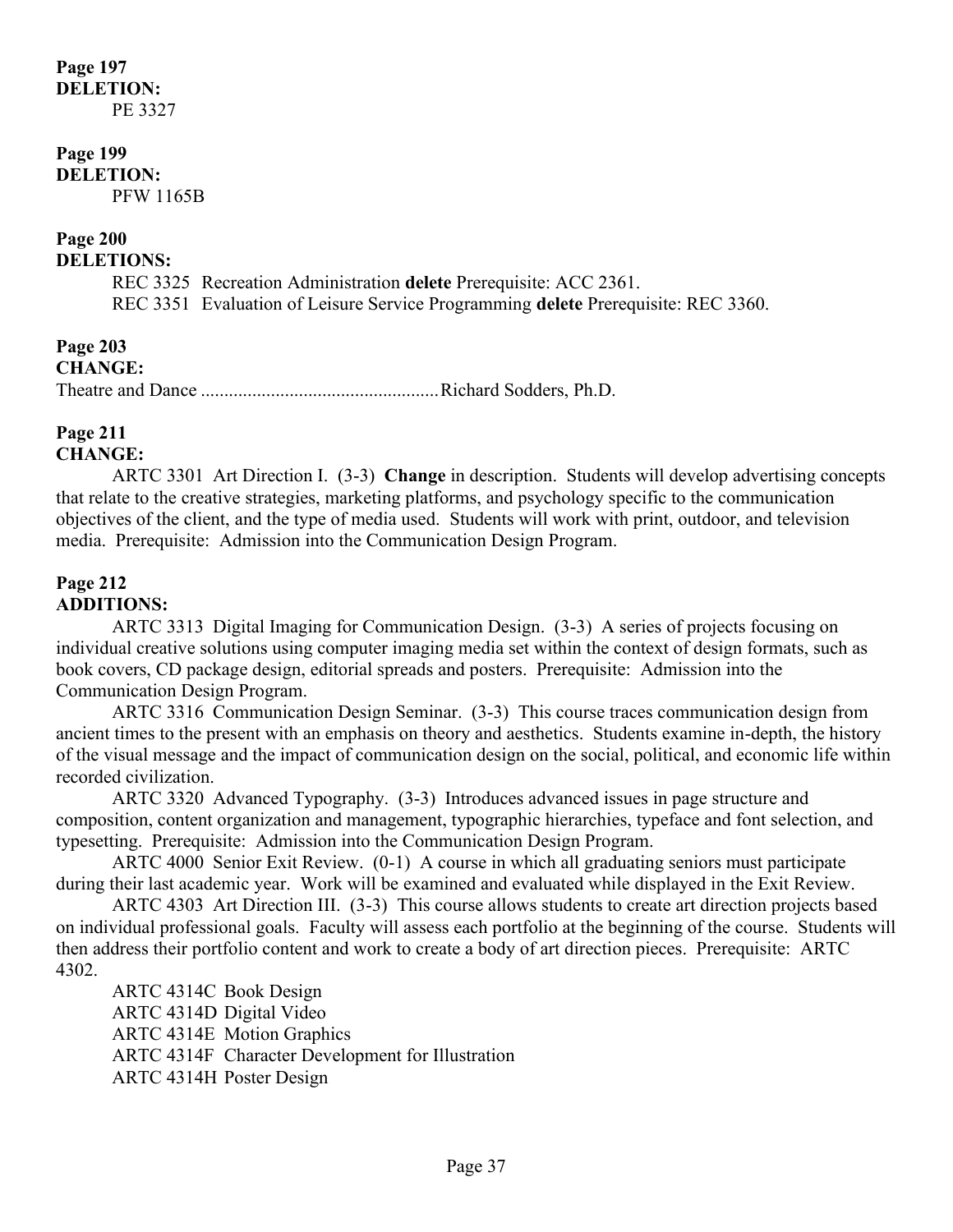ARTC 4315 Senior Portfolio Presentation and Self-Promotion. (3-3) This course focuses on preparations for entry into professional practice including preparation of a final portfolio presentation, creation of a resume, self-promotions, the interview process and guidelines for freelance employment. Prerequisite: Completion of the Communication Design Foundation. Must be taken the final semester before graduation.

## **Page 212 CHANGES:**

ARTC 4302 Art Direction II. (3-3) **Change** in description and prerequisite. Students develop strategic target messages across mixed media and are exposed to how conceptual direction must shift to accommodate various media. Students strengthen their verbal and visual conceptual skills and elevate their research skills. Prerequisite: ARTC 3301.

ARTC 4311 Digital Illustration. (3-3) **Change** in description and prerequisite. An intermediate illustration course using digital media to execute illustrations in a wide range of genres. Emphasis will be placed on developing unique strategies for the manipulation of traditional illustration techniques through digital means, as well as the creation of original digital illustration solutions. Prerequisite: Admission into the Communication Design Program and ARTC 3310.

#### **Page 213 ADDITIONS:**

ARTH 4321I History of Italian Art ARTH 4321J Hellenistic Art and Culture

**Page 213 DELETION:** ARTH 3305

#### **Page 215 ADDITIONS:**

ARTS 3355 Digital Painting. (3-3) A course developing basic skills in the use of computer graphic tools and related peripheral devices for creating digital paintings. The course is intended for students with a foundation in traditional painting and drawing media. Prerequisite: ARTS 2351.

ARTS 4000 Senior Art Exhibition. (0-1) A senior level course in which all graduating seniors must participate during their last academic year. Performance/work will be examined and will result in work that will be exhibited in a senior student exhibition.

ARTS 4312 Studio Art Internship. (3-3) A course designed to offer students the opportunity to experience and receive academic credit for professional related activities in the field of the studio arts.

## **Page 216**

## **CHANGES:**

ARTS 4325 **change** prerequisite to ARTS 3324 ARTS 4346 **change** prerequisite to ARTS 4345

**Page 218 DELETION:**

ARTT 3371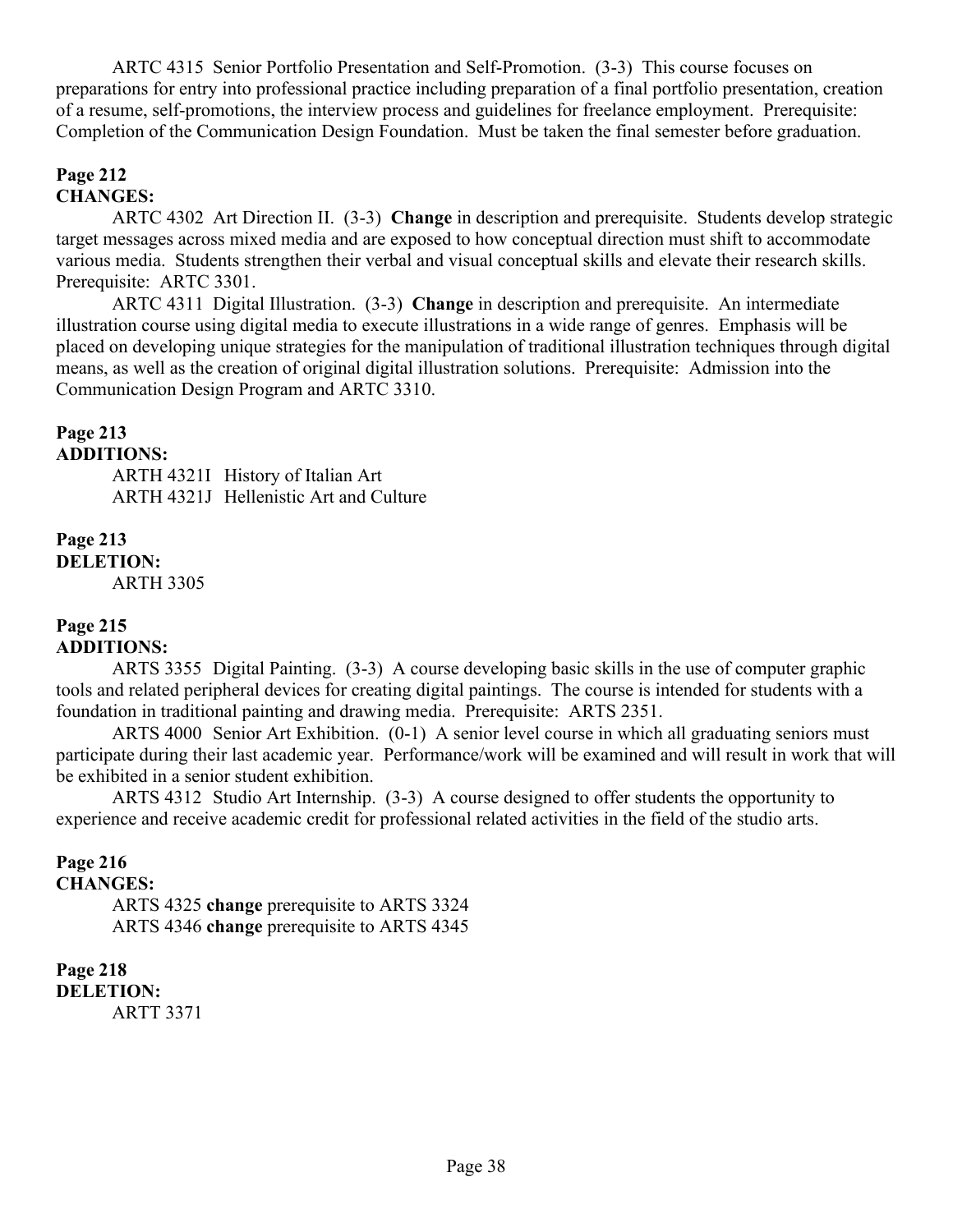## **Page 220 CHANGE:**

Special Requirements

1. General education core curriculum options should be discussed with your academic advisor. Requirements and choices are listed in the University College section.

2. In addition to the core curriculum requirements, the Bachelor of Arts degree requires three additional hours of English literature, three hours of math/science/logic/computer science courses, and six hours of 2000-level modern language courses.

3. Any student admitted to SWT may declare and be admitted to the program under the temporary status called pre-communication studies. With this status, students may enroll in the six core communication courses, COMM 1310, 2315, 2330, 2338, 3327, and 3333. Once a student has accumulated at least 45 hours and has a SWT GPA of at least 2.25, the student may declare a major with an emphasis in one of the four specializations. Only students admitted to the major will be able to register for additional upper level courses.

#### **Page 222 CHANGE:**

COMM 1310 Fundamentals of Human Communication. (3-0) **Change** in title and description. This course examines the speaking and listening principles and techniques that are fundamental for every aspect of human communication. The course develops basic verbal and nonverbal communication skills and knowledge in three specific contexts: interpersonal, small group, and public speaking.

# **Page 223**

**ADDITION:**

COMM 2315 An Introduction to Interpersonal Communication. (3-0) An introduction to materials exploring face-to-face communication and relational development. Emphasis on conceptual foundations, personal growth and skill enhancement. Prerequisite: COMM 1310.

## **Page 223**

**DELETIONS:** COMM 1315, 3318E

## **Page 224**

**DELETIONS:** COMM 3334, 4323

#### **Page 226 CHANGES:**

Web: http://www.masscomm.swt.edu Special Requirements 3. The Bachelor of Arts degree requires English literature, college-level modern language and a semester of Math, Natural Science, Logic, or Computer Science in addition to the general education core curriculum. The Mass Communication major requires SOCI 3307.

# **Page 227**

## **CHANGES:**

3rd paragraph: The Grammar, Spelling and Punctuation test (GSP) is given by the SWT Testing, Research-Support and Evaluation Center. The GSP is administered Monday-Thursday from 8:30 am until 3:00 pm and on Fridays from 8:00 am until 10:00 am. The fee is \$30.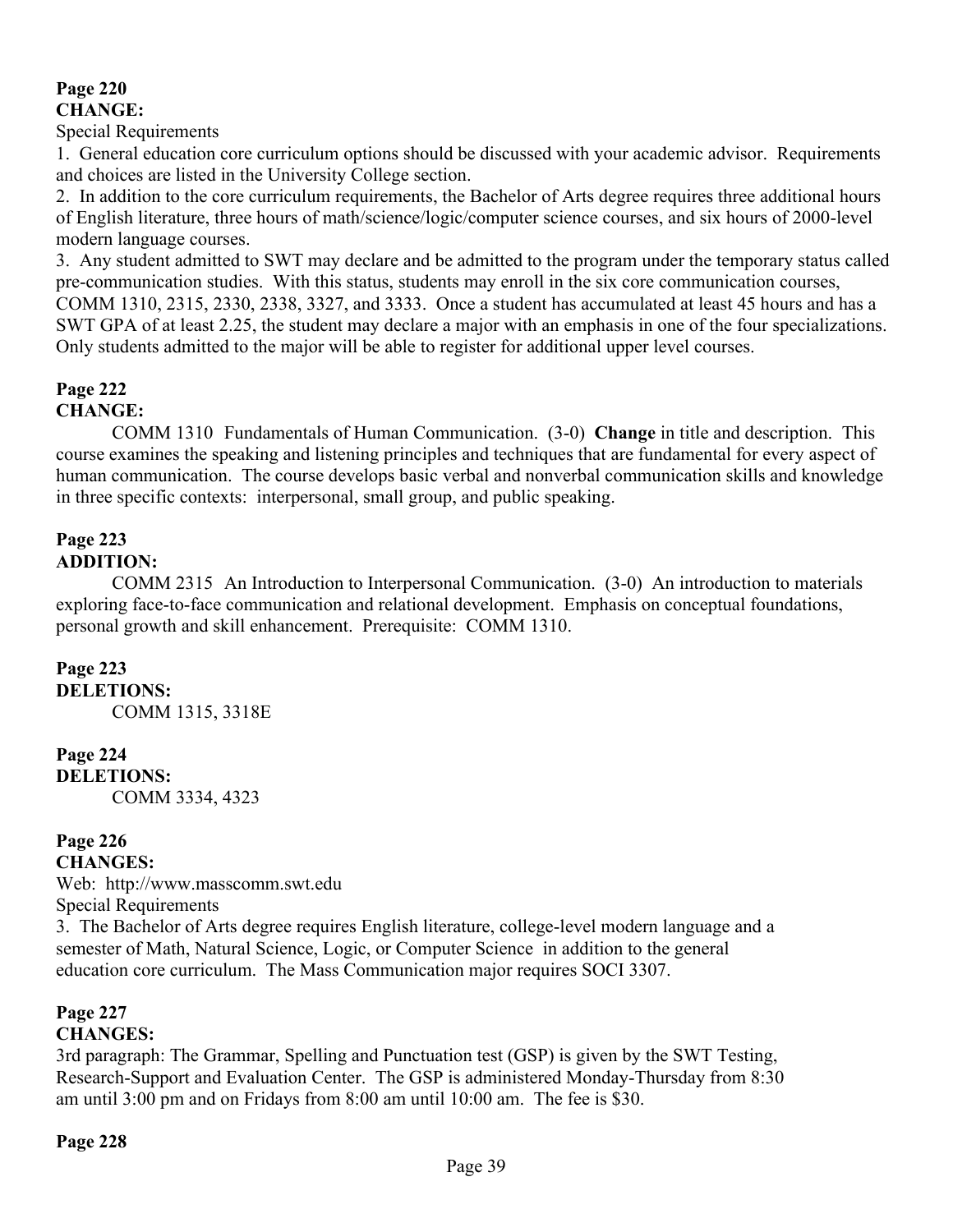## **ADDITION:**

Minor in Journalism

Any student seeking a bachelor's degree may minor in Journalism. The requirements for a minor in Journalism are MC 1301, 1313, 2374, 3383, 3390, 4301, and a passing score on the GSP test.

#### **Page 231 ADDITIONS:**

MC 4356E Photojournalism MC 4382J Visual Literacy: Film

# **Page 231**

**DELETIONS:** MC 4336C, 4356B, 4376B, 4376C

#### **Page 233 ADDITION:**

School Policies

Grade Requirements. Students majoring in the School of Music must achieve a grade of "C" or higher on all required music (MU, MUSE and MUSP) courses.

# **Page 236**

**ADDITION:** Sophomore Year **add** Natural Science Component………7

**Page 236 CHANGE:** Sophomore Year **Change** MU 2203, 2204, 2123 to MU 2104, 2303, 2123.

#### **Page 237 CHANGES:**

Major in Music (all-level teacher certification) Senior Year **Change** Major performance area to Senior recital. Major in Music - Performance Sophomore Year **Change** MU 2203, 2204 to MU 2104, 2303

# **Page 238**

**ADDITION:** Major in Music - Performance Senior Year **Add** Senior recital …………………………4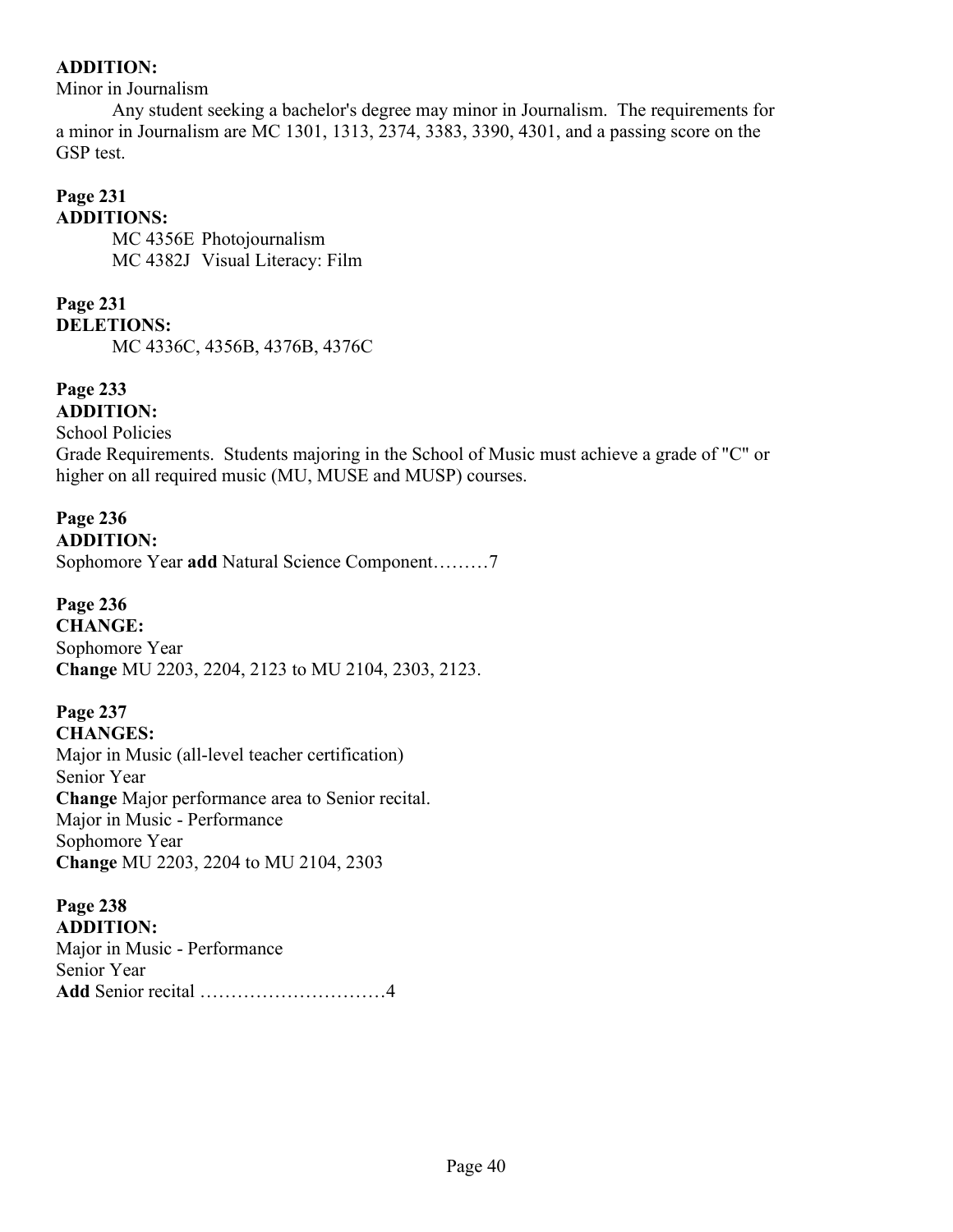**Page 238 CHANGES:**

Major in Music - Performance Senior Year **Change** Major performance area.…………..4 Major in Music – Jazz Studies Sophomore Year **Change** MU 2203, 2204 to MU 2104, 2303

## **Page 238**

**DELETION:** Major in Music – Performance Senior Year **Delete** MU 4150

**Page 239 ADDITION:** Major in Music - Jazz Studies Senior Year **Add** Senior recital………………………..2

**Page 239 CHANGE:** Major in Music – Jazz Studies Senior Year **Change** Major performance area ………….2

**Page 239 DELETION:** Major in Music - Jazz Studies Senior Year **Delete** MU 4150

**Page 240 CHANGES:** Major in Music - Sound Recording Technology Junior Year **Change** ENG Literature………………….. 3 Summer After Senior Year **Change** MU 4680 to MU 4386 Major in Music Sophomore Year **Change** MU 2203, 2204 to MU 2104, 2303 Courses in Music (MU)

MU 1180 Recording Practicum. (0-2) **Change** in title and description. Independent study in sound recording. Students develop aural and practical skills necessary to produce high quality recordings. May be repeated (once) with different emphasis for additional credit. Prerequisite: Permission of instructor required.

#### **Page 241 ADDITION:**

(WI) MU 2104 Writing About Music. (2-0) Focusing on basic writing skills, research, and the use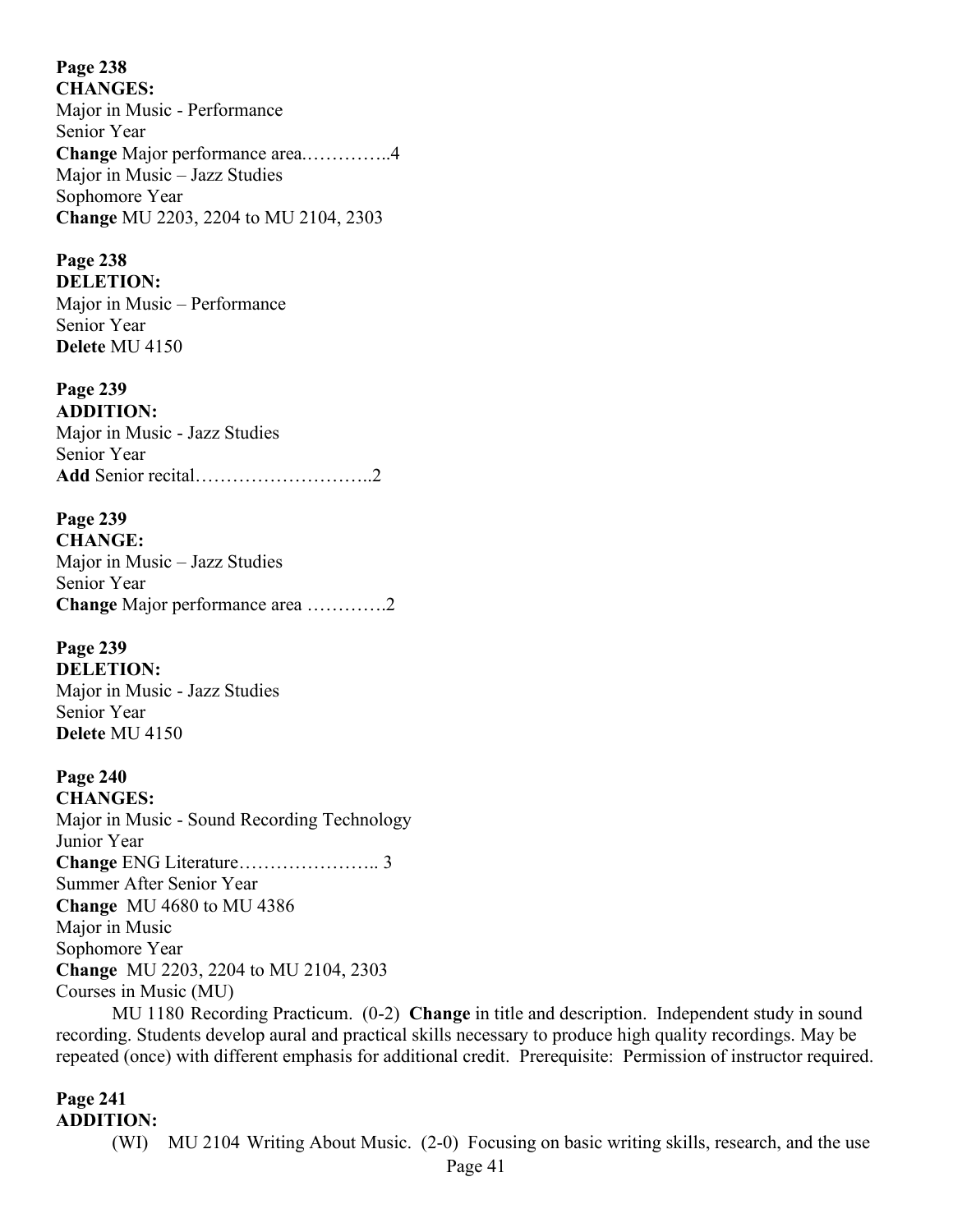and documentation of sources. This course centers on the process of writing about music. Besides written exercises, the assignments include the study of such professional writing samples as concert reviews, program abstracts, and research essays. Co-requisite: MU 2303, 3315, or 3316.

# **Page 241**

# **CHANGE:**

MU 2180 Recording Practicum. (0-2) **Change** in title and description. Independent study in sound recording. Students develop aural and practical skills necessary to produce high quality recordings. May be repeated once with different emphasis for additional credit. Prerequisite: MU 1180 or permission of instructor.

## **Page 242 ADDITION:**

MU 2303 (MUSI 1307) Survey of Music Literature. (3-0) A study through listening to recordings of the characteristic examples of music literature. The aim of this course is to provide a rich background of experience with music in order that theoretical and applied study may be more meaningful. Co-requisite: MU 2104; Pre-requisite: MU 1213.

# **Page 242**

## **CHANGE:**

MU 3180 Recording Practicum. (0-2) **Change** in title and description. Independent study in sound recording. Students develop aural and practical skills necessary to produce high quality recordings. May be repeated once with different emphasis for additional credit. Prerequisite: MU 2180 or permission of instructor required.

#### **Page 242 DELETION:** MU 2312

# **Page 243**

## **CHANGE:**

MU 4180 Recording Practicum. (0-2) **Change** in title and description. Independent study in sound recording. Students develop aural and practical skills necessary to produce high quality recordings. May be repeated once with different emphasis for additional credit. Prerequisite: MU 3180 or permission of instructor required.

#### **Page 243 DELETION:** MU 3324

#### **Page 244 ADDITION:**

MU 4386 Internship. (0-6) Practical experience in audio recording under professional supervision. Provides the opportunity for students to demonstrate professional competencies based on prior theoretical and laboratory experiences. Prerequisite: Permission from the instructor.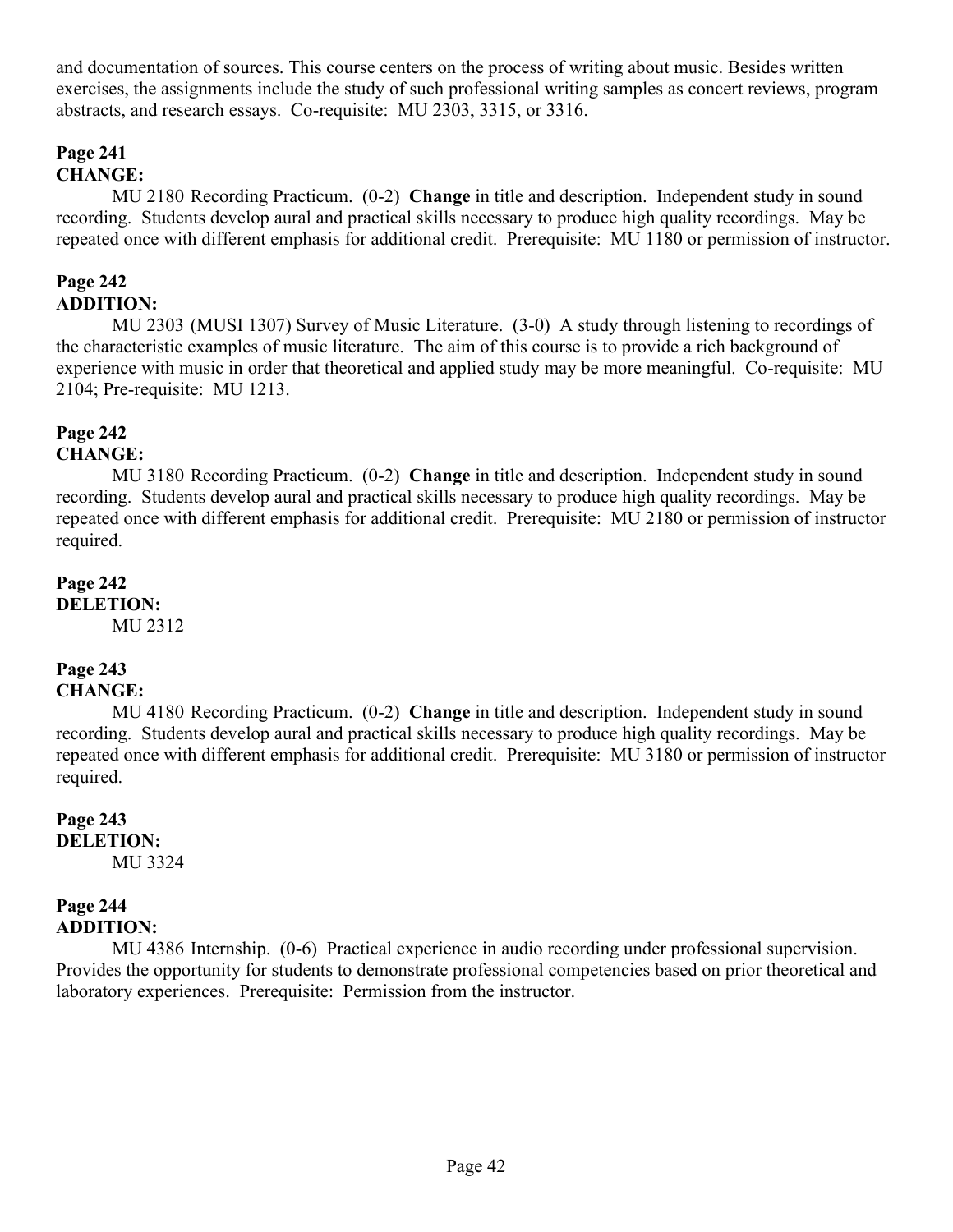| Page 246                    |                                                                                                                                                    |
|-----------------------------|----------------------------------------------------------------------------------------------------------------------------------------------------|
| <b>ADDITIONS:</b>           |                                                                                                                                                    |
| Senior Recital              |                                                                                                                                                    |
| Last paragraph, <b>add:</b> |                                                                                                                                                    |
| MUSP 4219Y, 4419Y           | Senior Recital – voice $(1-0)$ . Preparation and performance of the senior recital for<br>voice majors.                                            |
| MUSP 4220V, 4420V           | Senior Recital – piano $(1-0)$ . Preparation and performance of the senior recital for<br>piano majors.                                            |
| MUSP 4122, 4222, 4422       | Senior Recital – Brass, Woodwinds, Percussion, Stings, Guitar (1-0). Preparation<br>and performance of the senior recital for instrumental majors. |

#### **Page 246 DELETIONS:**

1st paragraph, Organ, **delete**: MUSP 4311X 3rd paragraph, Piano, **delete**: MUSP 4310V

#### **Page 247 ADDITION:**

Dance. The Bachelor of Science includes a major, a minor and teacher certification options in dance. SWT"s dance program prepares professional performers and choreographers and certifies teachers for the public schools. Students explore several forms of dance and learn to use those forms in educational and community settings. The role of dance as an art form and a means of developing sound aesthetic values is paramount in the program. Graduates work in public schools, private schools, private studios and professional dance groups.

**Page 247 CHANGE:** Department of Theatre and Dance

**Page 250 CHANGES:** Major in Musical Theatre Freshman Year **Change** MUSP 1203Y (twice) to MUSP 1311Z (twice) Sophomore Year **Change** MUSP 2205Y (twice) to MUSP 2105 Y (twice) Junior Year **Change** MUSP 3107Y (twice) to MUSP 3207Y (twice) Senior Year **Change** MUSP 4109Y (twice) + MU 4150 to MUSP 4209Y + MUSP 4219Y

**Page 250 DELETIONS:** Major in Musical Theatre Freshman Year **Delete** MUSP 1121K (twice) Sophomore Year **Delete** MUSP 2121K (twice)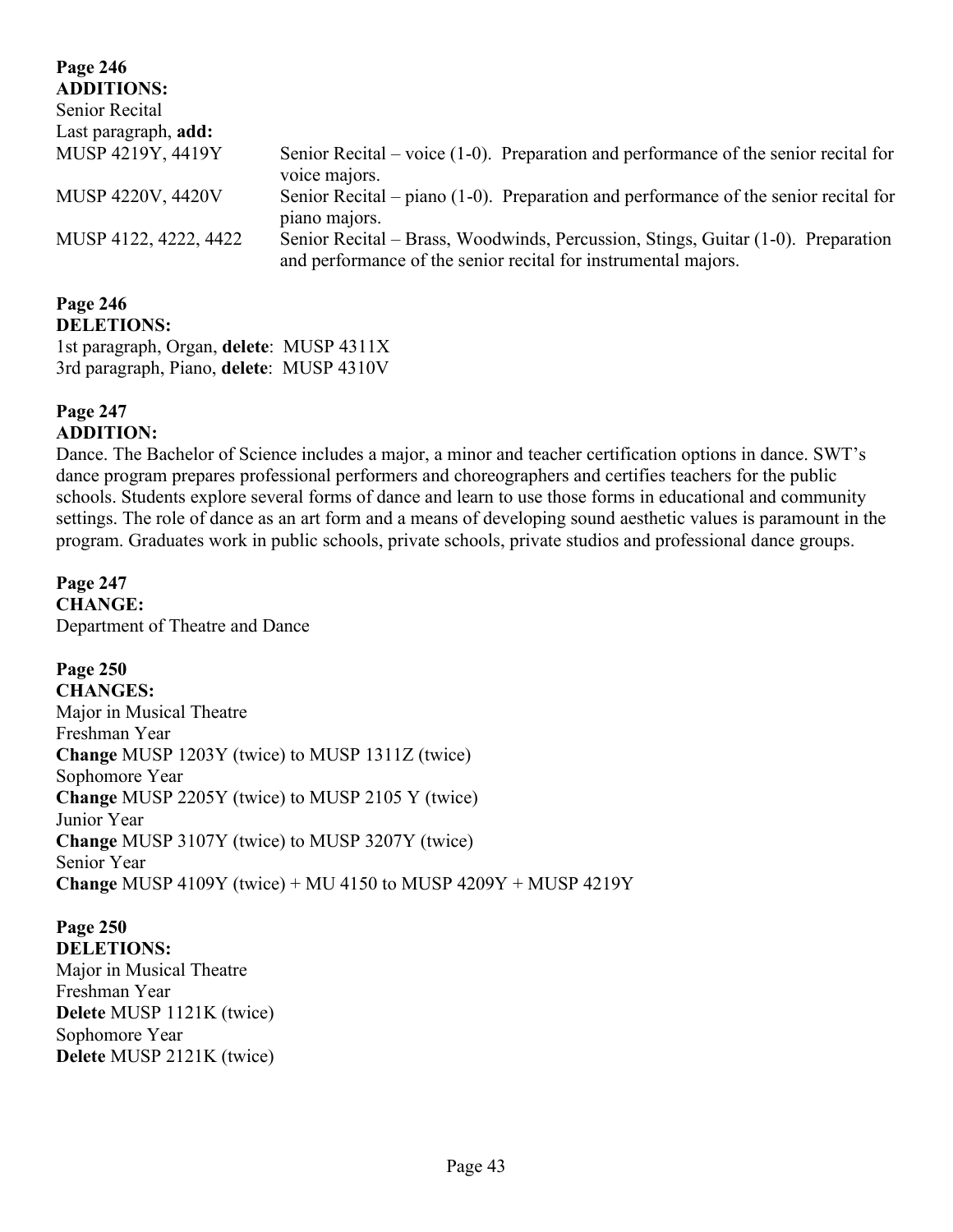## **Page 251 ADDITION:**

Bachelor of Science

Major in Dance

(Minimum required: 129-130 semester hours)

Notes:

- 1. Students in the dance program are expected to be active in the dance club, Orchesis, and to participate in dance concerts as dancers, choreographers, and technicians.
- 2. In reference to DAN Dance Activities, students are expected to gain skills at the advanced level in modern dance plus skills in Ballet, Jazz, Folk, Social, Square, and Tap, and to enroll in a dance activity course each semester they are enrolled in school.
- 3. DAN 2209, 3367, and 4367 may be repeated once for credit.

| Freshman Year | Hours     |
|---------------|-----------|
|               |           |
|               |           |
|               |           |
|               |           |
|               |           |
|               |           |
|               |           |
|               |           |
| Total         | $31 - 32$ |
|               |           |

| Junior Year | Hours |
|-------------|-------|
|             |       |
|             |       |
|             |       |
|             |       |
| Total       | 33    |

| Sophomore Year | <b>Hours</b> |
|----------------|--------------|
|                |              |
|                |              |
|                |              |
|                |              |
|                |              |
|                |              |
|                |              |
|                |              |
| Total          | 32           |
|                |              |

| Senior Year                 | Hours |
|-----------------------------|-------|
|                             |       |
| DAN 4369 (Capstone course)3 |       |
|                             |       |
|                             |       |
| Total                       | 33    |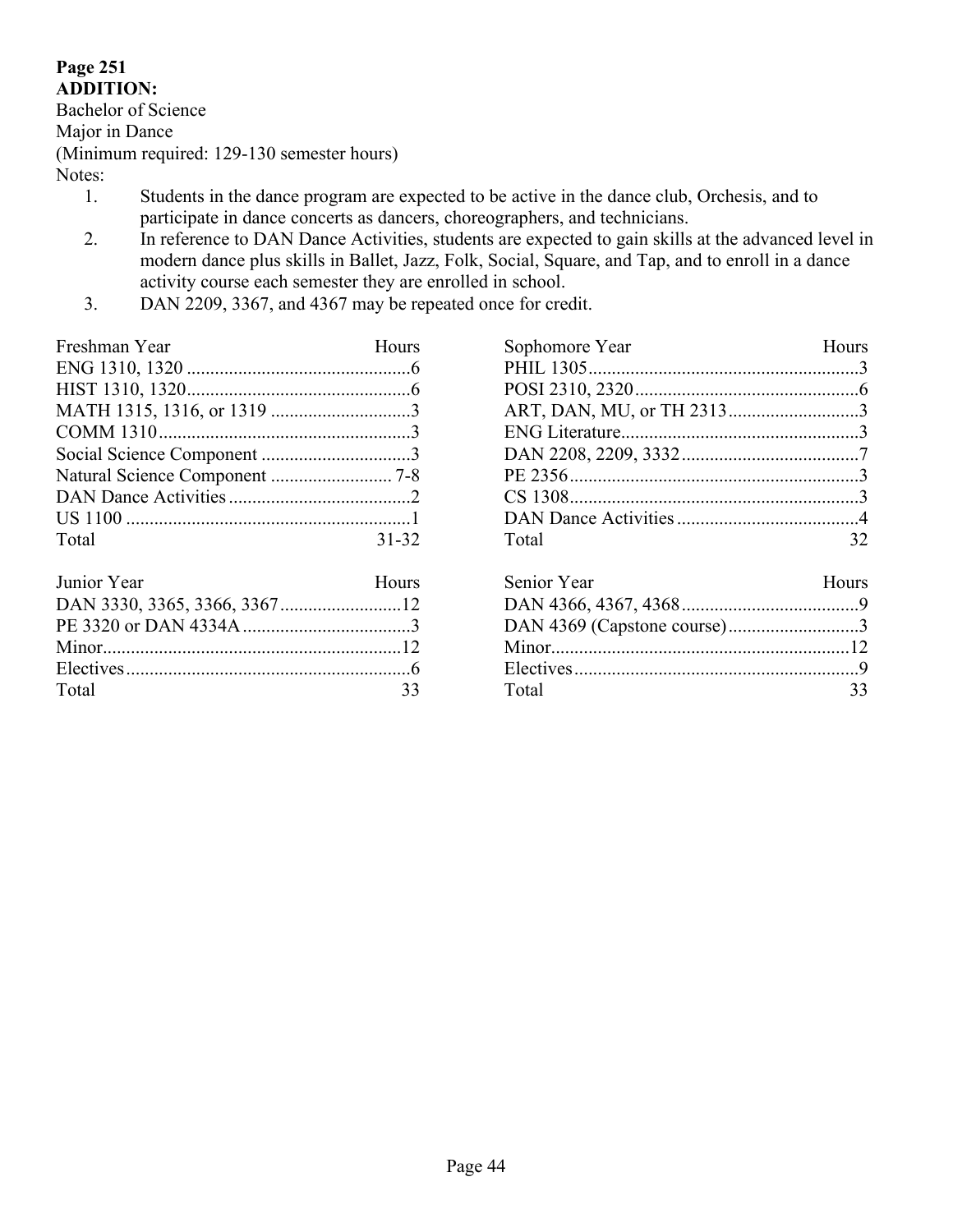## **Page 251 ADDITION:**

Bachelor of Science Major in Dance (Minimum required: 128-129 semester hours with teacher certification) Secondary Dance Certification – Single Teaching Field (Option I) Notes:

- 1. Students in the dance program are expected to be active in the dance club, Orchesis, and to participate in dance concerts as dancers, choreographers, and technicians.
- 2. In reference to DAN Dance Activities, students are expected to gain skills at the advanced level in modern dance plus skills in Ballet, Jazz, Folk, Social, Square, and Tap, and to enroll in a dance activity course each semester they are enrolled in school.
- 3. DAN 2209, 3367, and 4367 may be repeated once for credit
- 4. Consult an academic advisor if you plan to teach an additional teaching field..

| Freshman Year | Hours     |
|---------------|-----------|
|               |           |
|               |           |
|               |           |
|               |           |
|               |           |
|               |           |
|               |           |
|               |           |
| Total         | $31 - 32$ |

| Junior Year | Hours |
|-------------|-------|
|             |       |
|             |       |
|             |       |
|             |       |
|             |       |
|             |       |
|             |       |
| Total       |       |

| Sophomore Year | Hours |
|----------------|-------|
|                |       |
|                |       |
|                |       |
|                |       |
|                |       |
|                |       |
|                |       |
|                |       |

Total 32

| Senior Year                 | Hours |
|-----------------------------|-------|
|                             |       |
| DAN 4369 (Capstone course)3 |       |
|                             |       |
|                             |       |
|                             |       |
|                             |       |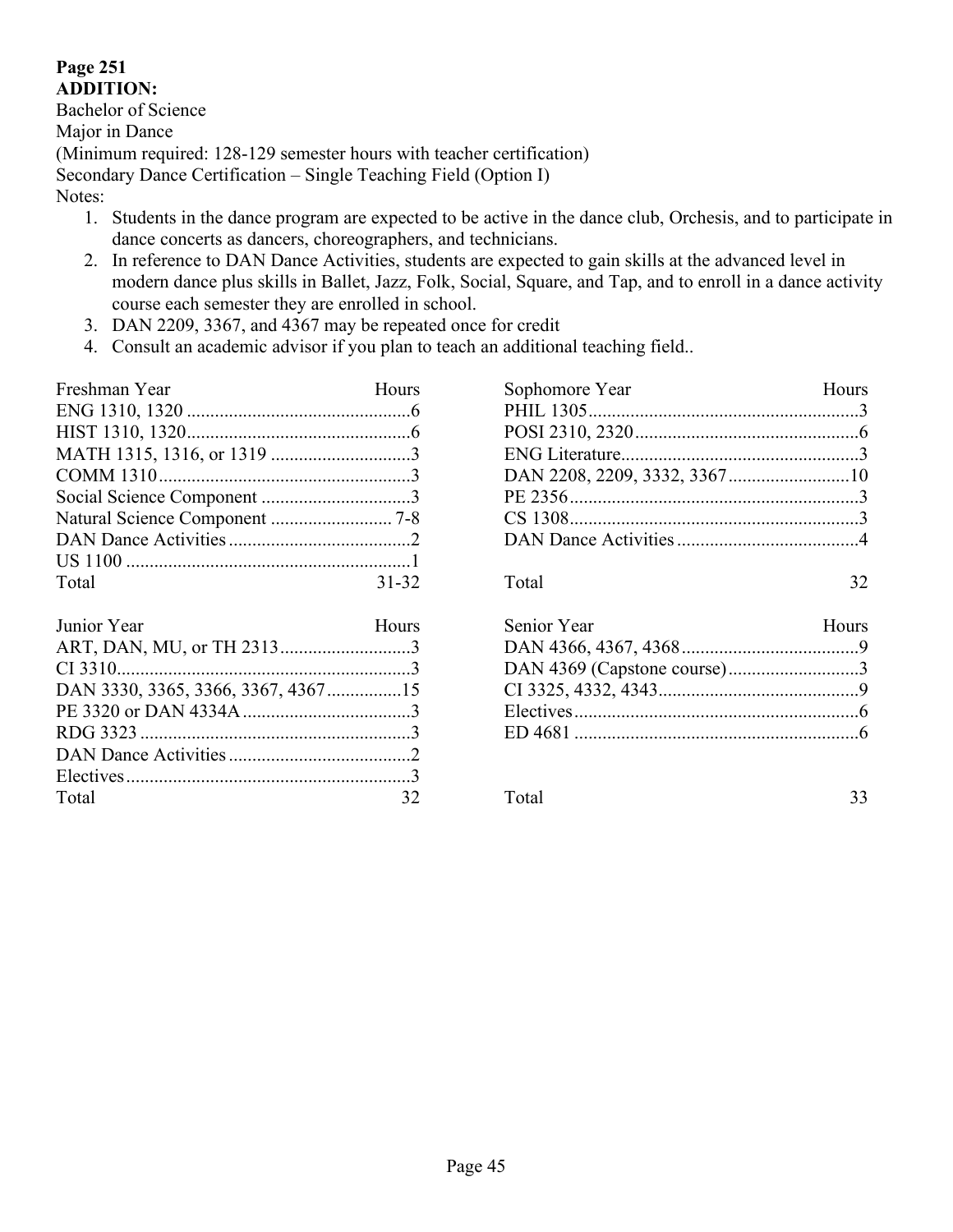## **Page 251 ADDITION:**

Bachelor of Science Major in Dance (Minimum required: 135-136 semester hours with teacher certification) Secondary Dance Certification – required second teaching field (Option II) Notes:

- 1. Students in the dance program are expected to be active in the dance club, Orchesis, and to participate in dance concerts as dancers, choreographers, and technicians.
- 2. In reference to DAN Dance Activities, students are expected to gain skills at the advanced level in modern dance plus skills in Ballet, Jazz, Folk, Social, Square, and Tap, and to enroll in a dance activity course each semester they are enrolled in school.
- 3. DAN 2209, 3367, and 4367 may be repeated once for credit
- 4. Consult an academic advisor if you plan to teach an additional teaching field..

| Freshman Year | Hours        | Sophomore Year | <b>Hours</b> |
|---------------|--------------|----------------|--------------|
|               |              |                |              |
|               |              |                |              |
|               |              |                |              |
|               |              |                |              |
|               |              |                |              |
|               |              |                |              |
|               |              |                |              |
|               |              |                |              |
| Total         | $31 - 32$    | Total          | 32           |
| Junior Year   | <b>Hours</b> | Senior Year    | <b>Hours</b> |
|               |              |                |              |
|               |              |                |              |
|               |              |                |              |
|               |              |                |              |
|               |              |                |              |
|               |              |                |              |
| Total         | 36           | Total          | 36           |

# **Page 252**

## **ADDITION:**

TH 4346 Advanced Costume Design. (3-0) Continued development of costume design skills. Includes research as well as advanced drawing and rendering techniques. Prerequisites: TH 3344 and 4345.

## **Page 252**

## **CHANGE:**

TH 4310 Theatre Curriculum Development. (3-2) **Change** in title and description. Course builds on a requisite knowledge of basic educational theory and lesson plan structure with an emphasis on developing and implementing a successful Theatre curriculum. Practical and effective strategies for teaching middle school and high school Theatre will be examined.

## **Page 253**

## **ADDITION:**

TH 4372 Theory and Practice of Dramaturgy. (3-0) Study of the practical application of historical research and textual analysis in the production of period plays and new works. Emphasis upon the dramaturge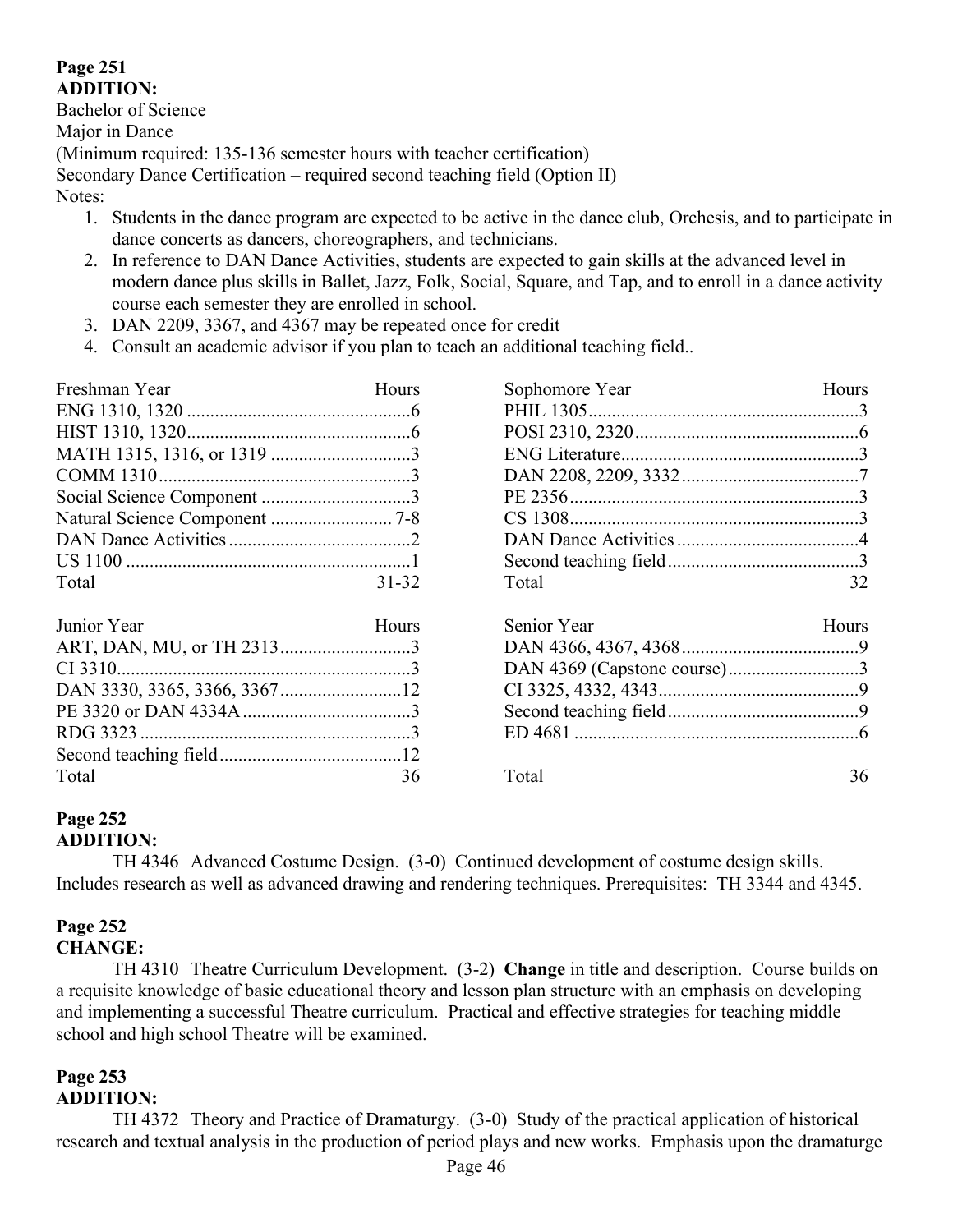as an instrument of collaboration between members of the artistic team and as a facilitator of audience outreach. Prerequisite: TH 3367.

## **Page 254 ADDITIONS:**

### Courses in Dance (DAN)

DAN 1114 Topics in Fitness Activities: Pilates. (0-3) Pilates exercise work is designed as a rehabilitative and physical improvement technique (body therapy) that is especially useful for dancers who have sustained injuries or want to avoid common dance injuries. Prerequisites: Intermediate level dance.

DAN 1150 Dance Team Directing. (1-1) Dance team directing will prepare students for the responsibility of directing a high school dance team. Topics will include organization, working with parents, school administrators, budgeting, fund raising, and public entities. Techniques for developing a quality dance team will be emphasized. Prerequisite: Experience in dance activities or in a dance/drill team.

DAN 1160 Beginning Jazz. (0-2) Beginning levels of jazz dance technique including basic jazz walks and weight shifts, isolations, stretches, and dance combinations. Combinations are designed to challenge and enhance the students" knowledge of the various styles and "schools" of jazz dance and to develop performance and choreographic abilities in these styles.

DAN 1161 Intermediate Jazz. (0-3.5) Intermediate levels of Jazz dance techniques include complex weight shifts, syncopations, coordinations, and isolation techniques. Exercise and floor combinations are designed to challenge and improve previously obtained motor skills and to enhance the knowledge of correct mechanics of dance as a performing art. Prerequisites: Beginning Jazz or equivalent.

DAN 1162 Advanced Jazz. (0-3.5) Advanced levels of jazz dance technique include more complex coordinations and combinations requiring increased levels of technique, strength and flexibility. Emphasis is on developing ability to quickly master increasingly challenging choreography while continuing to develop new skills. There is a continuing emphasis on biomechanics and choreography. Prerequisites: Intermediate Jazz or equivalent. May be repeated once for credit.

DAN 1170 Beginning Recreational Dance. (0-2) Recreational dance includes international folk dance, square dance, and ballroom dance. Students will learn specific dances from each of these styles and gain an understanding and appreciation of the role of dance in societies and culture. This course provides an opportunity for students to explore the elements of dance as a way to discover movement as an expressive medium.

DAN 1180 Beginning Ballet. (0-2) Introduction to the basic technique and steps of the classical ballet. Basic barre exercises and basic positions and traveling steps of the ballet movement vocabulary will be taught and practiced for mastery, singly and in combination. Students are expected to gain an understanding of ballet as a performing art through historical as well as practical experience.

DAN 1181 Intermediate Ballet. (0-3.5) Intermediate level ballet barre, center, position, and transitional patterns of the classical ballet will be introduced and practiced for mastery. Emphasis will be on quick mastery of simple to complex combinations of these patterns plus an understanding of the biomechanical basis of each pattern. The importance of dance as a performing art will be stressed. Prerequisites: Beginning ballet or the equivalent.

DAN 1182 Advanced Ballet. (0-3.5) Advanced level ballet skills will be introduced and practiced for mastery. Increasingly complex combinations and repertory will challenge both the physical and cognitive skills of the students. The ability to learn and demonstrate patterns quickly as well as to master increasingly long and complex sequences will be important. Performing techniques will be emphasized. Prerequisites: Intermediate ballet or equivalent. May be repeated once for credit.

DAN 1190 Beginning Modern Dance. (0-2) Basic modern dance technique and movement vocabulary are introduced and practiced for mastery. Biomechanical principles and the elements of dance are introduced. Elementary choreographic experiences will be included.

DAN 1191 Intermediate Modern Dance. (0-3.5) Intermediate modern dance skills are introduced and practiced for mastery. Students are expected to learn and perform combinations with skill and artistry,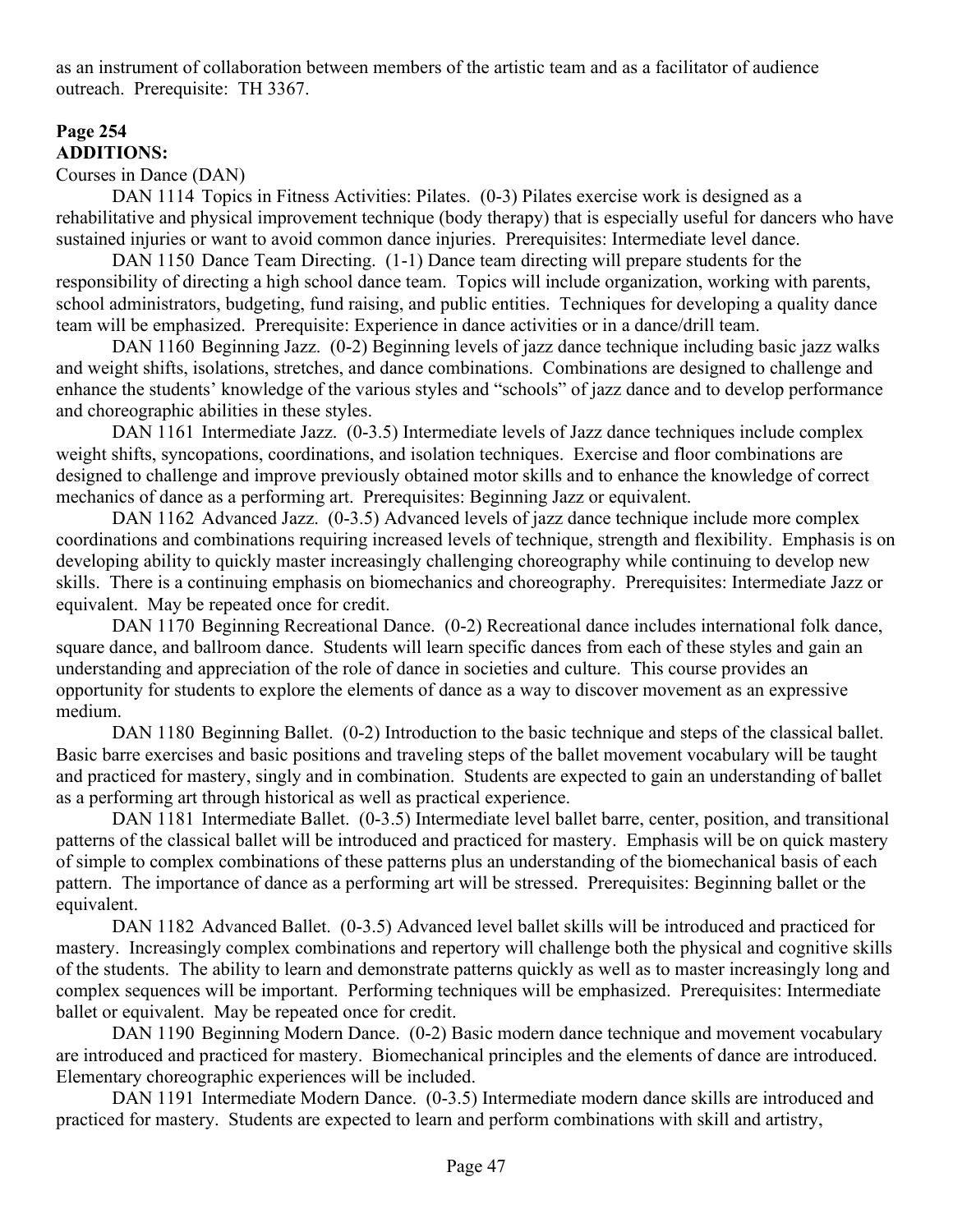demonstrating a working knowledge of biomechanics and performance techniques. Application of movement principles is emphasized. Prerequisites: Beginning Modern Dance or equivalent.

DAN 1192 Advanced Modern Dance. (0-4.5) Advanced modern dance skills are introduced and practiced for mastery. Students are expected to learn and perform increasingly complex combinations with skill and artistry, demonstrating a mastery of biomechanical principles and performance. Dance majors and minors are expected to develop a high level of skill in this dance style as the primary dance form for their teaching and performing preparation. Prerequisites: Intermediate modern dance or equivalent.

DAN 2365 Rhythm and Movement Activities. (3-2) This course introduces theories of movement exploration and its relationship to brain development and learning. Students develop techniques for stimulating creative movement experiences that enhance learning and psychomotor facility. Students observe and teach in public school settings. Prerequisites: Beginning modern dance and Beginning recreational dance or the equivalent.

### **Page 265 DELETION:** CDIS 4371

**Page 268 CHANGE:** Junior Year- 2nd Semester **Change** Elective/Minor…3 to HA 3345…3

#### **Page 269 ADDITION:**

HA 3345 Employment Law in Healthcare Management. (3-0) This course examines the legal aspects of healthcare human resource management. Each of the major federal and state enactments impacting human resource management will be studied in depth. Prerequisite: HA 3329.

# **Page 269**

## **CHANGES:**

HA 3327 Essentials of Healthcare Law. (3-0) **Change** in description. This course includes a review of the laws pertaining to healthcare institutions, physicians, and other healthcare workers who contribute to patient care. Tort and contract law are emphasized. The course addresses policy issues and ethics through topics like patient rights, reproduction, and end of life decisions.

HA 4302 Managed Care Organization and Administration. (3-0) **Change** in description. This course is a comprehensive study of integrated delivery systems and managed care organizations. It includes an analysis of managed care operations, legal and regulatory issues, delivery system negotiation and contracting, general operations and marketing, underwriting and finance, medical management, and special topics like Medicare, Medicaid, and healthcare reform.

### **Page 273 ADDITION:**

HIM 2345 The Language of Healthcare: Spanish. (3-0) An introduction of the practical language used in clinical settings to facilitate interaction with Spanish-speaking patients and healthcare professionals. Special emphasis is placed on the use of meaningful medical vocabulary for various healthcare professionals who work with Spanish-speaking patients and their families. Prerequisite: Two semesters of Spanish.

#### **Page 277 DELETION:** LTCA 3320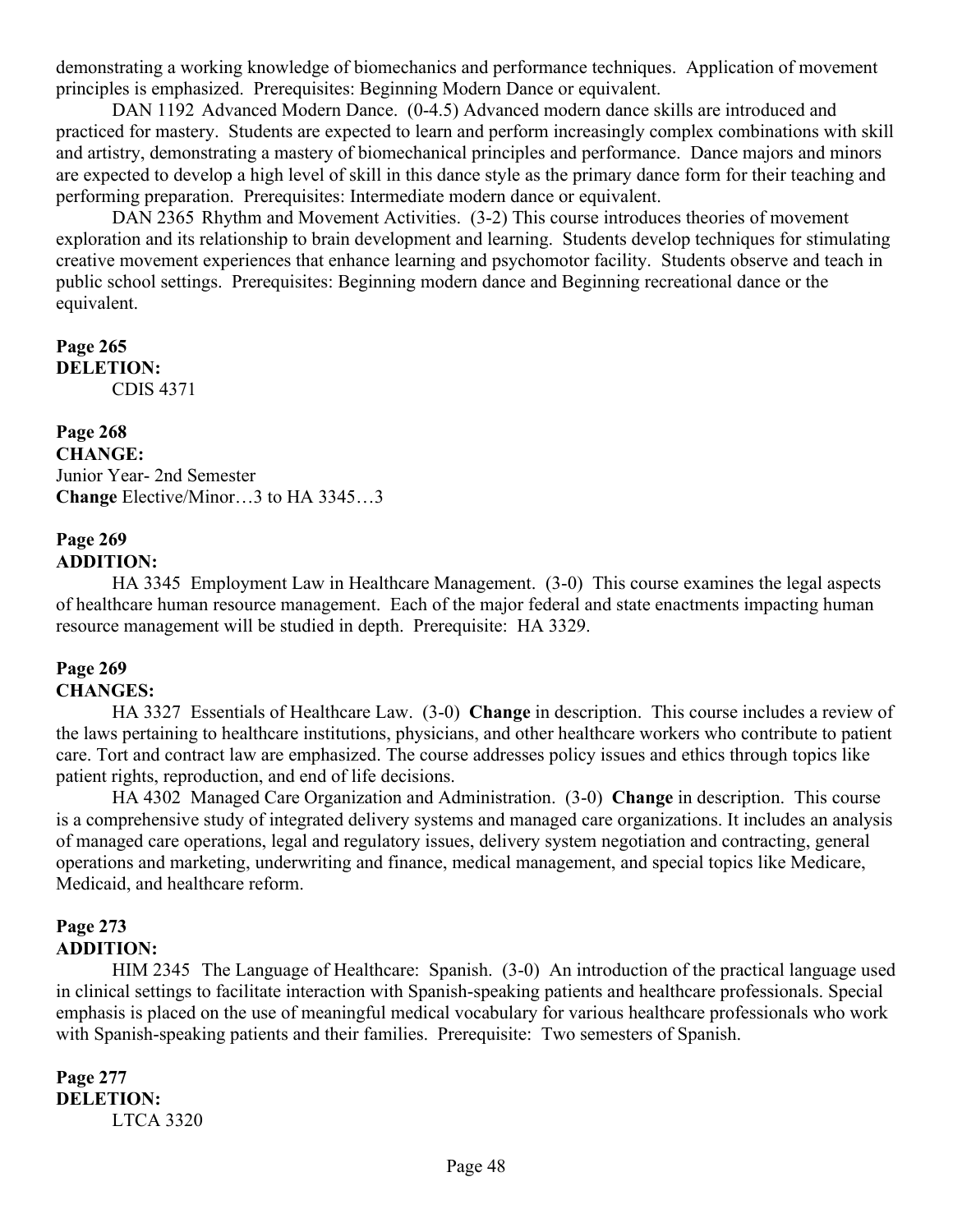#### **Page 278 DELETION:** LTCA 4311

## **Page 282 CHANGES:**

RTT 3320 Directed Clinical Learning I. (0-16) **Change** in description. Students will observe the basic operations of the radiation oncology clinic while interacting with the multidisciplinary team members involved in providing optimal care to cancer patients. The student will be introduced to oncology terminology, equipment, and techniques used for treatment.

RTT 3321 Directed Clinical Learning II. (0-16) **Change** in description. Students will gain additional skills in clinical procedures, interaction with patients and professional personnel. Students apply knowledge from previous clinical learning experience under the supervision of a registered radiation therapist. Students are tested on intermediate clinical radiation therapy skills.

RTT 4320 Directed Clinical Learning III. (0-24) **Change** in description. Students will improve their skills in clinical procedures. Progressive interaction with patients and professional personnel are monitored as students practice radiation therapy in a supervised setting. Additional areas include problem solving, identifying machine components and basic side effect management. Students will demonstrate competence in beginning, intermediate, and advanced procedures.

RTT 4321 Directed Clinical Learning IV. (0-24) **Change** in description. The course provides students the opportunity to continue to develop confidence and increased skill in simulation and treatment delivery. Students will demonstrate competence in beginning, intermediate, and advanced procedures in both areas. Students will participate in advanced and specialized treatment procedures.

RTT 4322 Directed Clinical Learning V. (0-24) **Change** in description. This course is the final in a series of five directed clinical courses. The student will complete the clinical training by practicing all the skills learned in classroom and clinical instruction. The student will continue demonstrating proficiency while completing the Skills Competency Checklist.

## **Page 283**

## **CHANGES:**

RTT 4360 Dosimetry I. (3-0) **Change** in description. This course will cover the basic concepts in treatment planning and clinical dosimetry. Students will learn to identify treatment preparation processes and needs for beam modifying devices. Students will also be taught isodose charts for several treatment arrangements and be able to calculate a variety of external beam treatment formulas.

RTT 4361 Dosimetry II. (3-2) **Change** in description. Students will learn additional concepts in treatment planning and clinical dosimetry addressed in Dosimetry I. Computerized treatment planning applications will enhance the understanding of medical dosimetry.

RTT 4370 Clinical Radiation Oncology I. (3-0) **Change** in description. The first of a two-part course, this course advances the student"s knowledge of neoplastic disease management. Instruction will focus on the regional anatomy and physiology, epidemiology and etiology, detection and diagnosis, diagnostic procedures, histopathology, patterns of spread principles of treatment, staging, and prognosis.

RTT 4371 Clinical Radiation Oncology II. (3-0) **Change** in description. The second of a two-part course, this course is a continuation of disease specific instruction. Instruction will focus on the regional anatomy and physiology, epidemiology and etiology, detection and diagnosis, diagnostic procedures, histopathology, patterns of spread, principles of treatment, staging, and prognosis. Prerequisite: RTT 4370.

RTT 4390 Analysis of Radiation Oncology. (3-0) **Change** in description. This course integrates the student"s knowledge in the clinical environment, classroom studies, and emphasizes professional development. A senior project through individual research and presentation in a professional forum is required. Includes a comprehensive review of the program curriculum to prepare students for certification and clinical practice in the field.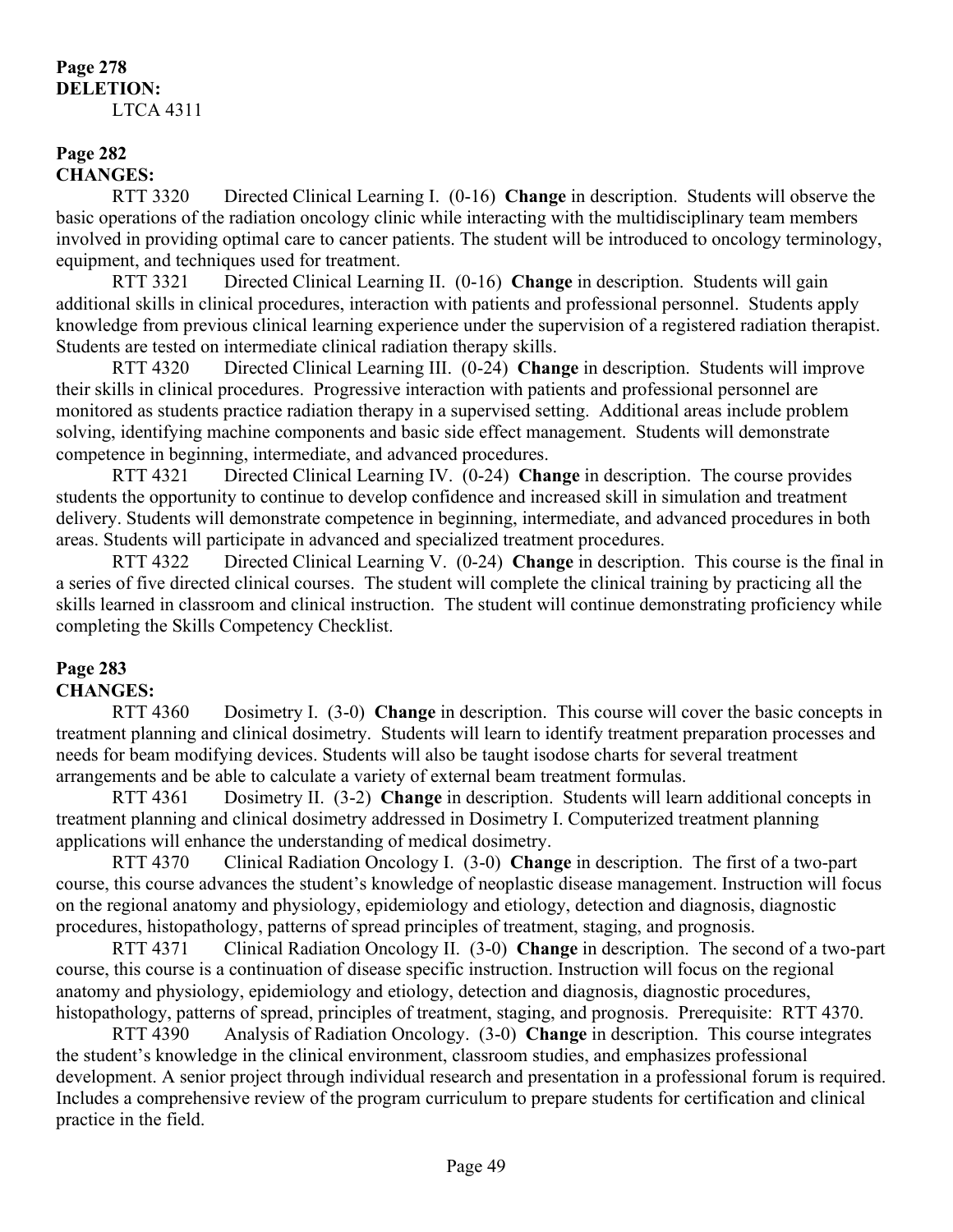## **Page 291 ADDITION:**

SOWK 3350 Connecting Policy and Practice. (3-0) This course describes contemporary American Social Welfare and illustrates social work professional practice within policy guidelines. It focuses on practice with involuntary clients in a variety of agency contexts. Prerequisite: SOWK 3420 or concurrent enrollment.

## **Page 292 ADDITION:**

SOWK 4356 Professionalism in Social Work. (3-0) A preparation for entering employment as a professional social worker. This course includes skills in presentation of self, taking responsibility for personal and professional growth, and learning appropriate behaviors in the organizational context. Prerequisite: SOWK 3425 or permission of instructor.

# **Page 292**

## **CHANGE:**

SOWK 4355 Policy Practice. (3-0) **Change** in title and description. This course is an overview of social policy and legislation and the processes of influencing them. Attention to a range of social work service areas and the work of influencing public policy.

#### **Page 297 ADDITION:**

Science. In addition to completing the mathematics and natural science requirements of the General Education Core Curriculum, students seeking the Bachelor of Arts degree must complete one additional course (3-4 hours) from the departments of anthropology (physical anthropology only), biology, chemistry, computer science, **add** geography (physical geography only), mathematics, philosophy (logic only), and physics.

## **Page 304**

## **CHANGES:**

IS 4380 International Studies Seminar. (3-0) **Change** in description. A senior-level seminar that explores international topics through reading, writing, research and group discussion. Students will be expected to produce a significant research paper. This course is required for all International Studies majors and should be taken in the senior year of undergraduate study.

IS 4687 International Studies Internship. (0-10) **Change** in description. A semester long work and study experience in a local, national, or foreign setting. Internships must be approved by the director of the Center for International Studies. Open to International Studies majors and minors with 60 or more undergraduate hours and a minimum SWT GPA of 2.75. Repeatable once for credit.

# **Page 311**

## **ADDITIONS:**

ANTH 3375M Patterns of Human Behavior ANTH 3375N The Art and Archaeology of the Olmec

## **Page 311 DELETIONS:**

ANTH 3365, 3370

#### **Page 313 CHANGE:**

Major and Minor in English 3. Sophomore Literature. Majors and minors will select any two of the following sophomore literature courses: \*2310, 2320, \*2330, 2340, \*2359, 2360.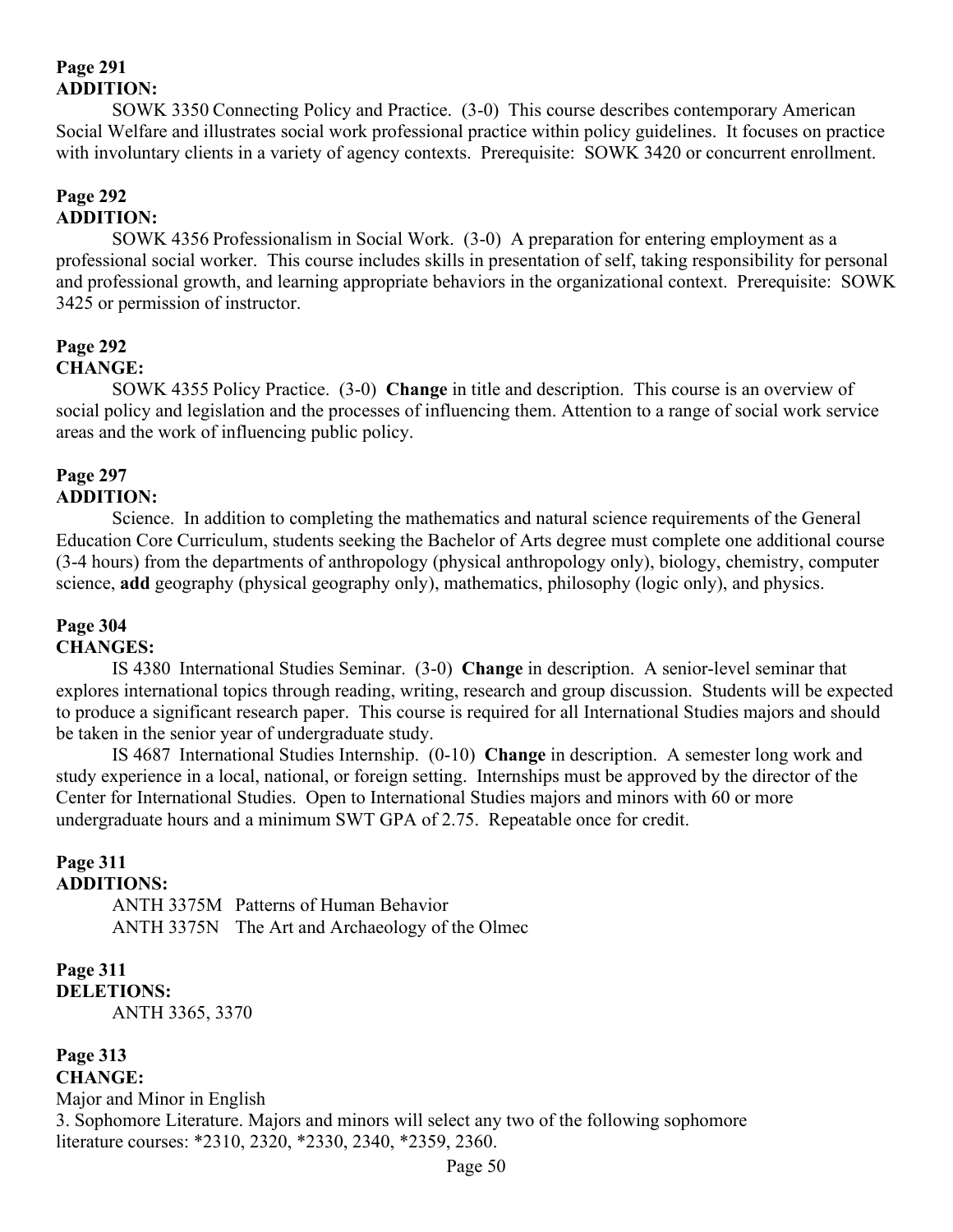## **Page 314**

## **CHANGES:**

Group A. British Literature: \*3351, \*3352, \*3353, \*3354, \*3356, \*3357, \*3359, 3362, 3365, 3368, 3370, \*4351, \*4355, \*4358. Group B. American Literature: 3309, 3326, 3331, \*3333, 3335, 3336, 3338, 3344, 3345, 3346, 3347, 4325, 4334. Group C. World Literature: 3321, 3322, 3323, 3325, \*3327, 3328, 3329, 3341, \*3350, 3385, 3386, 3388, \*3392.

## **Page 316**

**CHANGES:** Minor in Media Studies 1st sentence: **change** ENG 3316 to ENG 3307. 2nd sentence: **change** ENG 3307 to ENG 3316.

## **Page 322**

**CHANGE:**

3rd paragraph, Course requirements in this major include GEO 1309 or 1310, 2410, 330, and one course from the following: GEO 2411, 2426, 3411, 3416, or 4430.

# **Page 324**

**ADDITION:**

Major in Geography-Urban and Regional Planning, last paragraph, **add** 3434

## **Page 324**

**CHANGES:**

Bachelor of Science, Major in Geography-Geographic Information Science. **Change** in title from Geography-Geographic Information Systems.

**Change** 1st sentence: Majors must take 36-42 semester hours for a B.S. and a minimum of 18 hours in their minor field.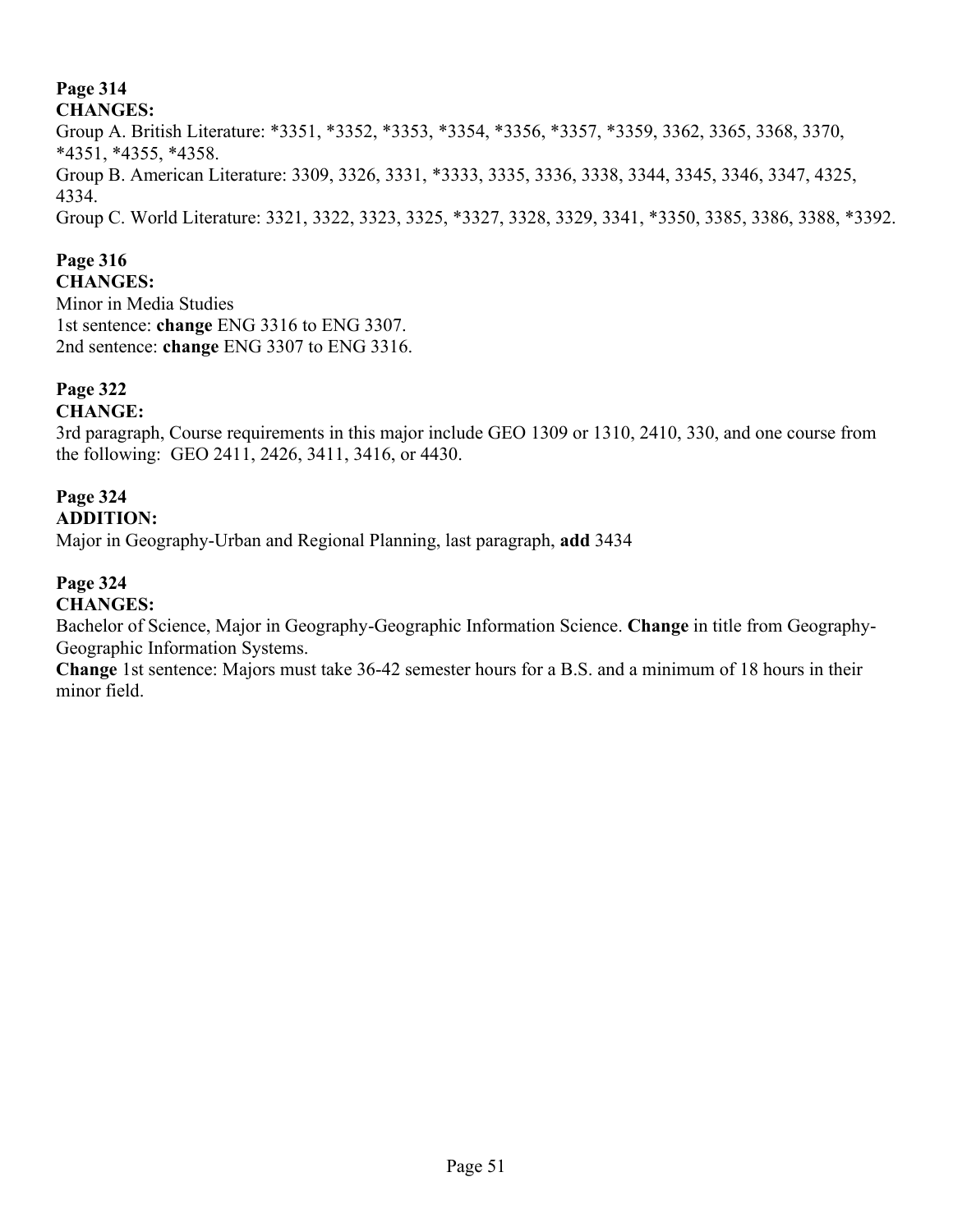## **Page 324 DELETIONS:**

Bachelor of Arts, **delete** Major in Geography-Cartography/ Geographic Information Systems Bachelor of Arts or Bachelor of Science, Major in Geography-Urban and Regional Planning, last paragraph, **delete** 3334.

## **Page 325 ADDITIONS:**

Major in Geography-Physical Geography, last paragraph **add** 3434.

Bachelor of Science

Major in Geography-Water Studies

(Minimum required: 129-130 semester hours)

Water Studies will provide a focused undergraduate curriculum within a geographical perspective focusing on the physical, chemical, social, political, and economic aspects.

Students earning the BS in Water Studies must take 36-42 semester hours of course work in the department and a minimum of 18 hours in their minor field.

Required GEO courses: 1309 or 1310, 2410, and 3301.

Core GEO courses: 3305. 3434, 4313, 4314, 4325, 4334, 4335.

Techniques GEO courses-select at least one (more are recommended): 2426, 4412, 4430.

Elective GEO courses-select from these courses to complete the program: 2310, 2411, 2427, 3303, 3313, 3325, 3411, 4310, 4316, 4339, 4380, 4426.

Certificate in Water Resource Policy, last paragraph **add** 3434.

## **Page 325 DELETIONS:**

Major in Geography-Physical Geography Last paragraph, **delete** 3334 Certificate in Water Resources Policy Last paragraph, **delete** 3334

## **Page 327 ADDITION:**

GEO 3351 Geography of Health. (3-0) This course introduces concepts of health, health care, disease, and illness from a geographical perspective. The course will examine how people and societies interact geographically with the environment in ways that result in varying degrees of health. The focus will be on understanding health from the perspective of populations rather than individuals in a geographic context.

## **Page 327**

## **CHANGES:**

(WI) GEO 3309 United States and Canada. (3-0) **Change** in writing intensive designation.

(WI) GEO 3320 Community and Regional Planning. (3-0) **Change** in writing intensive designation.

(WI) GEO 3321 Energy Resource Management. (3-0) **Change** in writing intensive designation.

#### **Page 327 DELETION:** GEO 3334

## **Page 328 ADDITIONS:**

GEO 3355 Geography of Crime. (3-0) This course deals with the spatial manifestation of crime. It aims at providing an understanding of geographical aspects of crime and criminal behavior. Students are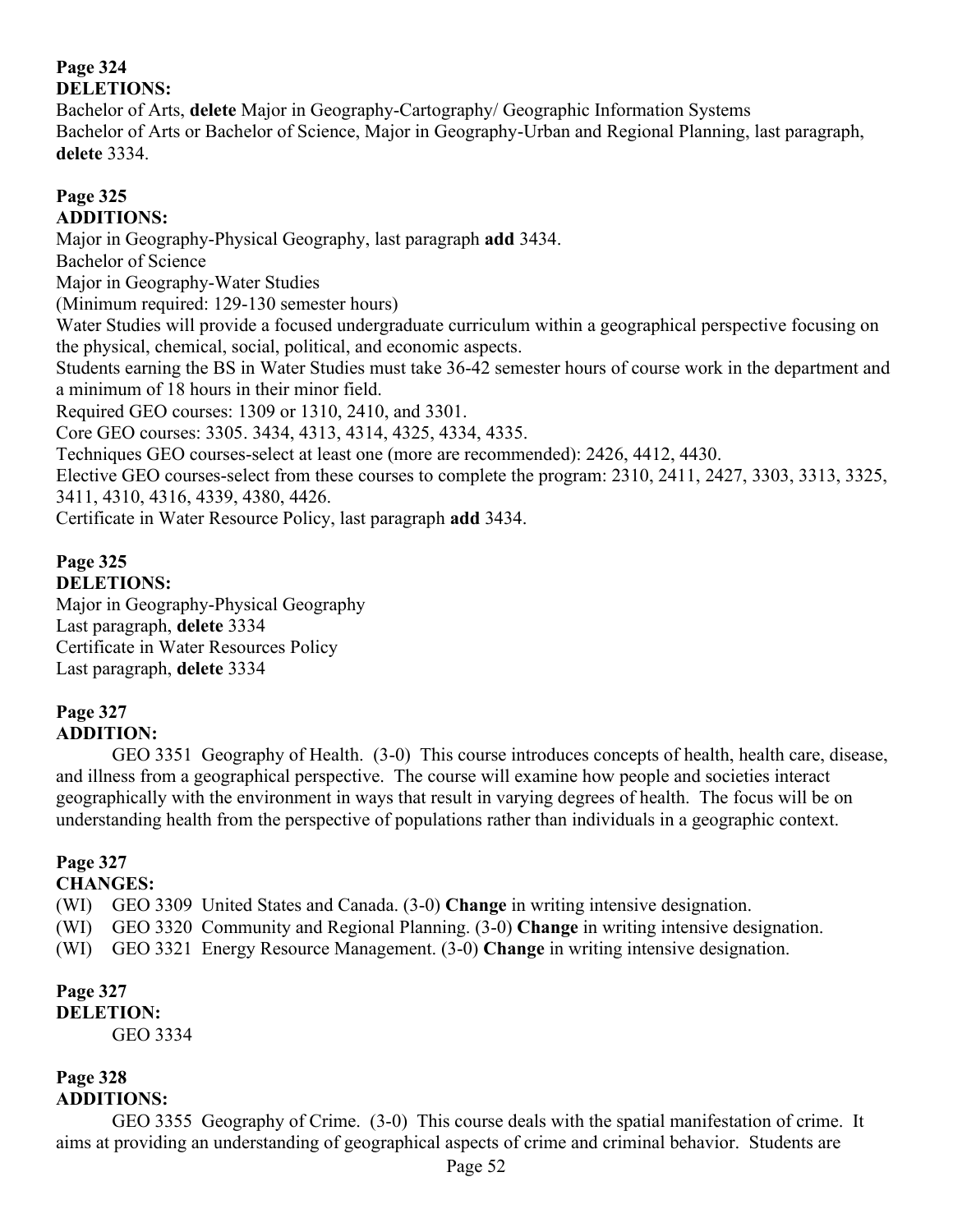exposed to theories and analysis methods and models explaining and predicting crime spatial patterns. Computer exercises give students hands-on experience on crime pattern analysis.

GEO 3434 Water Resources Management. (3-2) This course analyzes within a geographical perspective, the formation, use, conservation, and management of water resources. The students will develop a working knowledge of the hydrologic, water quality, legal, economic, political, and societal factors that determine water availability, hazards, use, demand, an allocation. Prerequisite: GEO 2410 or equivalent.

GEO 4306 Geography of the Southwest. (3-0) Though primarily defined by aridity, the southwestern United States is extremely diverse in its environments and its people. This course explores how people have related to this land. This course also examines current issues and future trends in natural resources and cultural processes in the region.

GEO 4325 Fluvial Processes. (3-0) Students analyze modern principles of river processes and forms within a geographical perspective. This course examines the fundamental mechanics of fluvial channels with an emphasis on quantitative geographic evaluation of their processes. The course emphasizes natural scientific perspectives and includes linkages to ecology, engineering, resources management, and policy. Prerequisite: GEO 3325 or 3434.

GEO 4334 Groundwater Resources. (3-0) This course examines, within a geographical perspective, the major concepts and principles that control groundwater availability and use. Students will analyze aquifer characteristics that determine their water quantity and quality. Constraints on aquifer use including environmental, economic, societal, and legal factors will be analyzed for optimizing aquifer management and water-use policy. Prerequisite: GEO 3434.

#### **Page 328**

#### **CHANGE:**

(WI) GEO 4314 River Basin Management. (3-0) **Change** in writing intensive designation.

# **Page 329**

# **ADDITION:**

GEO 4393 Studies in Geography. (3-0) A course that is designed to consider a selected study in geography. Course studies may vary depending on faculty and student interests and may be applied to the appropriate undergraduate geography major. Repeatable once with different emphasis.

#### **Page 329**

**CHANGES:**

(WI) GEO 4340 Fundamental Themes in Geography. (3-0) **Change** in writing intensive designation.

(WI) GEO 4430 Field Methods. (2-4) **Change** in writing intensive designation.

## **Page 336**

#### **ADDITIONS:**

- (WI) HIST 3325F Militarism in Latin America
- (WI) HIST 3325G Modern Revolutions in Latin American History
- (WI) HIST 3325H Development and Underdevelopment in Latin America
- (WI) HIST 4318A Daily Life in the Roman Empire
- (WI) HIST 4318G Western Europe and the Development of Modern Africa
- (WI) HIST 4318H Everyday Life in Europe from the Reformation through World War II
- (WI) HIST 4318J The Arab-Israeli Wars, 1948-1996

## **Page 337**

## **ADDITIONS:**

- (WI) HIST 4350A Slavery and Emancipation in the Americas
- (WI) HIST 4350B Origins of the Modern Global Economic System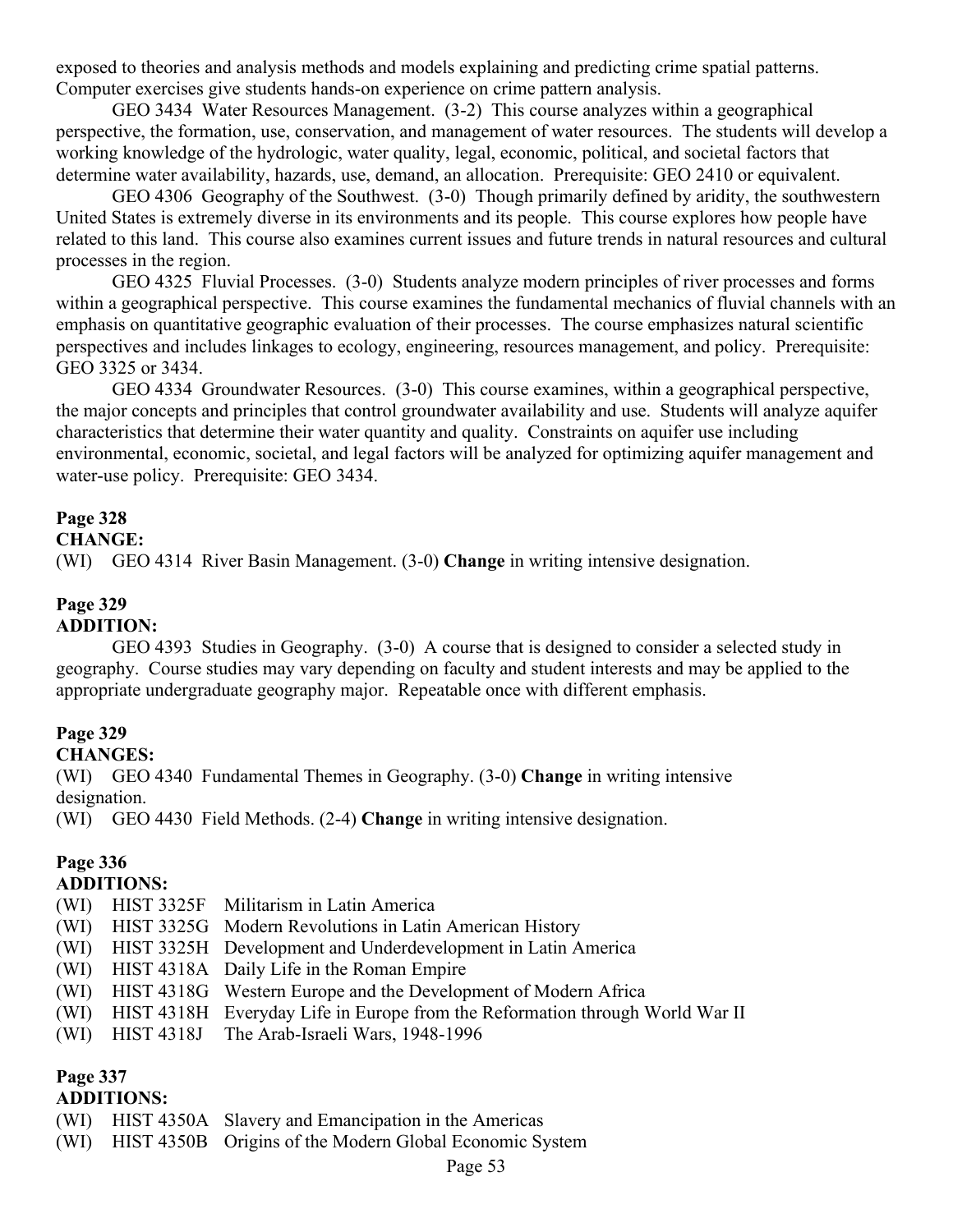## **Page 338 ADDITIONS:**

| (WI) | HIST 3368A Introduction to Public History           |
|------|-----------------------------------------------------|
| (WI) | HIST 3368B Courts and Society in Early America      |
| (WI) | HIST 3368C Introduction to American Indian History  |
| (WI) | HIST 3368D Everyday America ca. 1900                |
| (WI) | HIST 3369H Riddles of the Civil War                 |
| (WI) | HIST 3369I The History of Texas Music               |
| (WI) | HIST 3369Y Black Women and Black Protest in America |
| (WI) | HIST 3369Z Immigration and Ethnicity                |
| (WI) | HIST 3373A Women as a Force in American Society     |
| (WI) | HIST 3375A American Labor History, 1877-1945        |
|      |                                                     |

# **Page 339**

# **ADDITIONS:**

|  | (WI) HIST 4375A Critical Issues in Texas History     |
|--|------------------------------------------------------|
|  | (WI) HIST 4375B African-American Experience in Texas |

# **Page 344**

# **ADDITIONS:**

GER 3320 Improving German Communication Skills. (3-0) Extensive practice in speaking and writing German and in mastering advanced grammatical structures in speaking and writing. Prerequisite: GER 2320 or equivalent.

GER 4310 Masterpieces of German Literature. (3-0) An examination of major literary works representing the major genres and periods of German literature. The course may be repeated once with different content for additional credit. Prerequisite: completion of one 3000-level course or departmental approval.

## **Page 344**

**DELETIONS:** GER 3310, 4303

#### **Page 345 ADDITIONS:**

Courses in Portuguese (POR)

POR 1410 Beginning Portuguese I. (3-1) Introduction to listening, speaking, reading, and writing skills within a Brazilian cultural framework. Students who begin Portuguese 1410 toward general educational requirements must also complete 1420.

POR 1420 Beginning Portuguese II. (3-1) Continued practice in listening, speaking, reading, and writing skills within a Portuguese cultural framework.

POR 2310 Intermediate Portuguese I. (3-0) Continued development and review of all language skills within a Portuguese cultural framework.

POR 2320 Intermediate Portuguese II. (3-0) More advanced practice in all language skills with greater emphasis on reading with a Portuguese cultural framework.

POR 3308 Advanced Composition and Conversation through the Brazilian Short Story. (3-0) This course will help students advance their knowledge of the Portuguese language through the reading, discussion, and analysis of modern and contemporary Brazilian short stories. By reading the works of renowned writers students will be able to expand their vocabulary and develop fluent reading and writing skills.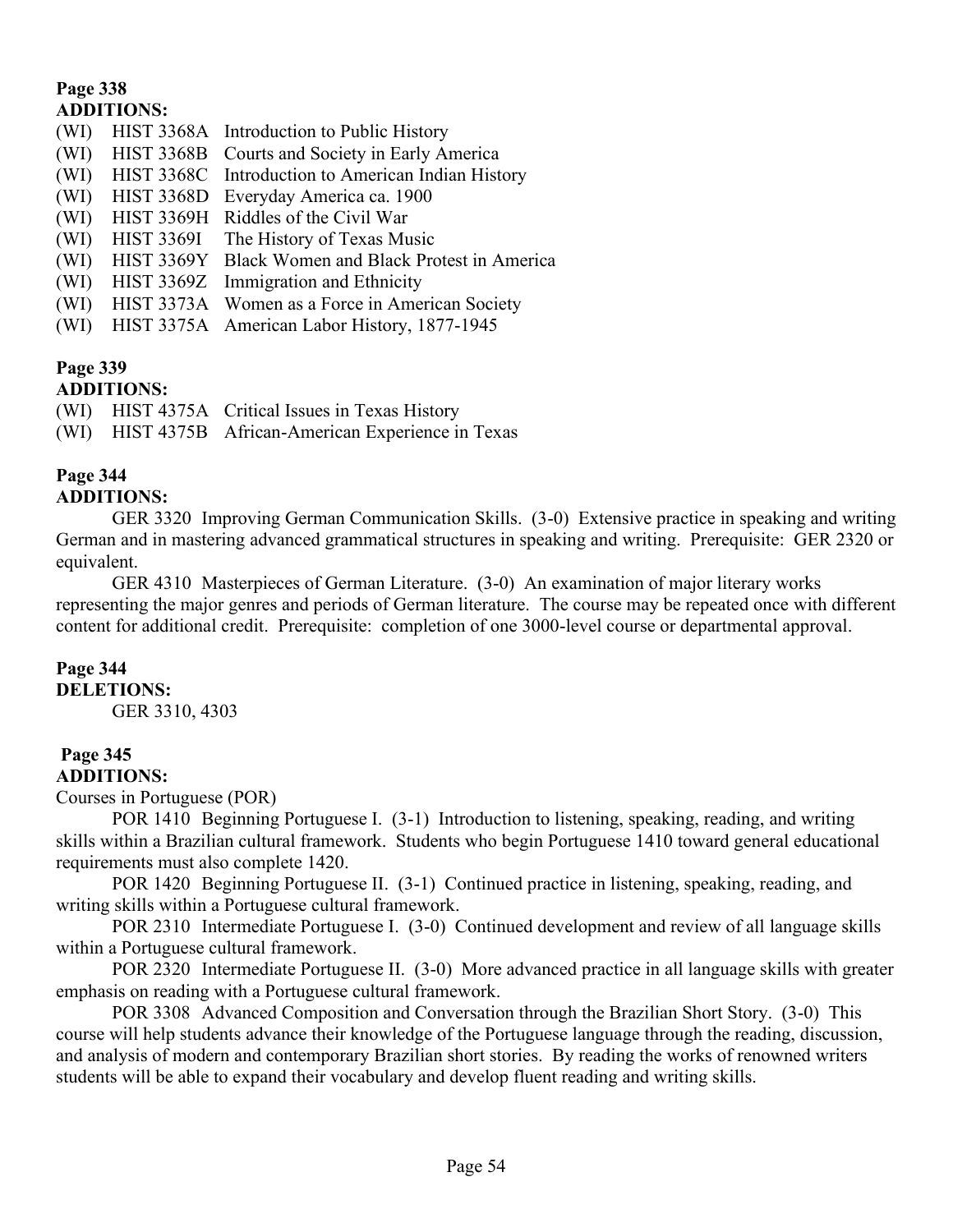### **Page 345 CHANGES:**

(WI) SPAN 3302 Survey of Spanish Literature. (3-0) **Change** in description. Spanish literature from the Nineteenth Century to the present.

(WI) SPAN 3308 Advanced Composition. (3-0) **Change** in description. A course designed to improve writing skills in Spanish through the reading of texts in Spanish. Prerequisite: SPAN 2320.

#### **Page 346 ADDITION:**

SPAN 4380B Don Quijote

#### **Page 346 CHANGES:**

(WI) SPAN 3370 Spanish Civilization. (3-0) **Change** in description. A survey of the civilization and cultures if Spain designed to provide a background for a better understanding of the Spanish people. Prerequisite: SPAN 3308.

(WI) SPAN 3371 Spanish-American Civilization. (3-0) **Change** in description. A survey of the civilizations and cultures of Latin America and the Hispanic U.S. designed to provide a background for a better understanding of both groups. Prerequisite: SPAN 3308.

(WI) SPAN 4340 Advanced Spanish Grammar and Stylistics. (3-0) **Change** in description. Major emphasis is placed on syntax, usage, and grammatical nomenclature. Prerequisite: SPAN 3308.

SPAN 4350 Hispanic Literature and Film. (3-0) **Change** in title and description. Comparative study of the relationship between literary texts and their cinematographic counterparts in Hispanic literature and their film adaptations. Prerequisite: SPAN 3308.

(WI) SPAN 4361 Masterpieces of Hispanic Poetry. (3-0) **Change** in description. Selected studies in Spanish, Latin American, and Hispanic U.S. poetry, with attention to critical analysis of texts. Prerequisite: SPAN 3308.

(WI) SPAN 4362 Masterpieces in Hispanic Drama. (3-0) **Change** in description. Selected studies in Spanish, Latin American, and Hispanic U.S. drama, with attention to critical analysis of texts. Prerequisite: SPAN 3308.

SPAN 4390 Studies in Spanish Culture, Language, or Literature. (3-0) **Change** in description. The course is generally available only to graduating seniors who have completed several advanced courses or graduate students with special needs. Prerequisites: SPAN 3308, approval by the Chair of the Department of Modern Languages and the Spanish Division Head. Applications must be submitted prior to the registration period each semester.

# **Page 349**

### **CHANGE:**

PHIL 1305 Philosophy and Critical Thinking. (3-0) **Change** in title.

#### **Page 350 CHANGE:**

PHIL 3322 Professional Ethics. (3-0) **Change** in title.

**Page 350 DELETION:** PHIL 3319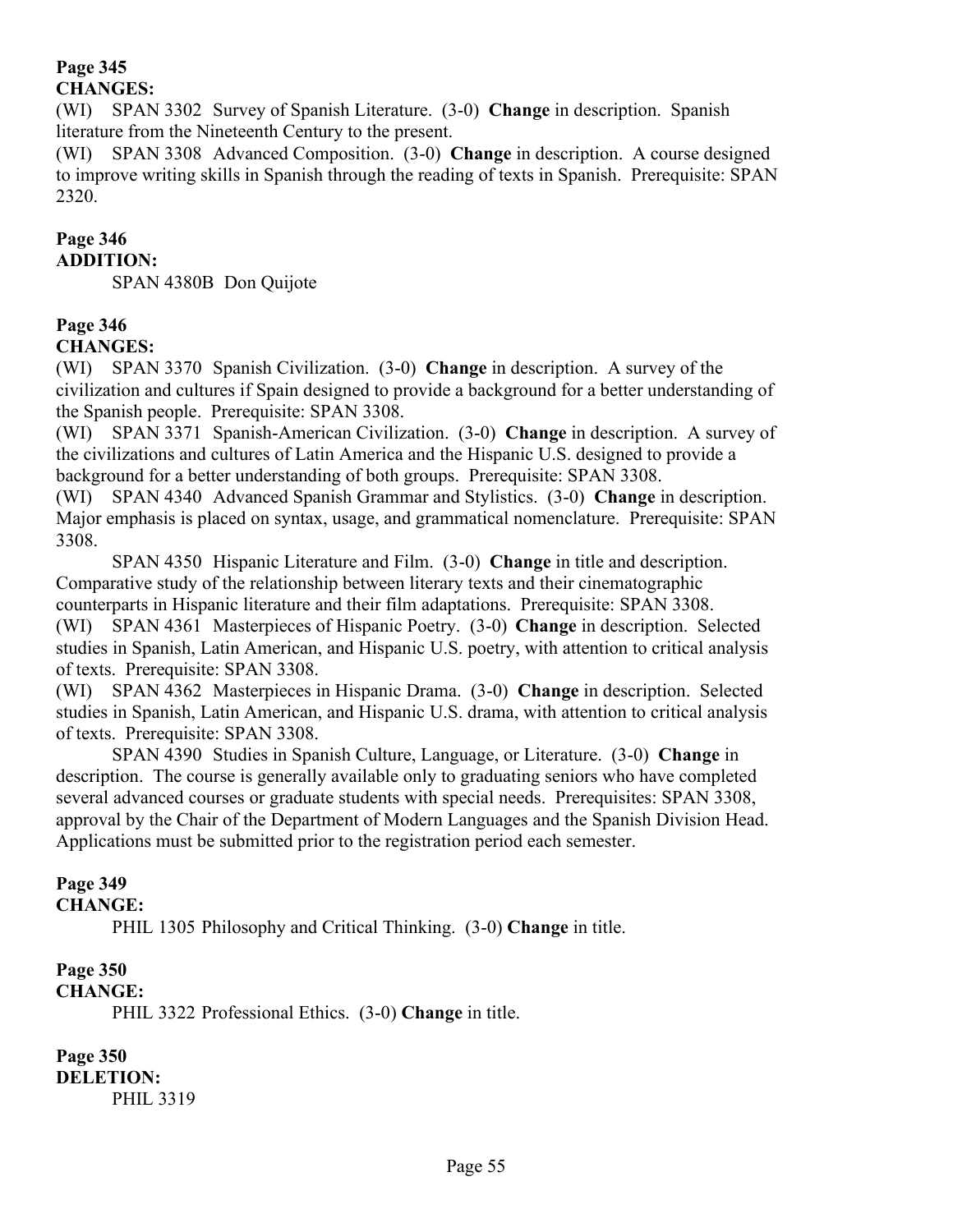## **Page 359 ADDITION:**

POSI 4367 International Conflict and Security. (3-0) The course will examine historical and spatial patterns of conflict (including war, terrorism, and economic coercion) from Realist, Idealist, and Marxian schools of thought. The course will also examine strategies for conflict prevention and resolution such as deterrence, arms control, collective security, and "building democracy."

## **Page 359**

**DELETION:**

POSI 3312

# **Page 361**

## **ADDITION:**

POSI 4349C Liberty and Property: A Comparison of Australia and the United States

## **Page 366 ADDITION:**

Minor in Forensic Psychology

Forensic is defined as "evidence" or "Relating to, used in, or appropriate for courts of law." This minor looks at forensic issues from both psychological and criminal justice perspectives. The minor is suitable for criminal justice majors or any individual wishing to pursue a background in psychology and criminal justice. The minor also would be good preparation for those individuals wishing to pursue pre-law or social work and for individuals considering graduate coursework in forensic psychology. Students wishing to pursue this minor need to complete a minor declaration form in the Psychology Department Office.

The minor in Forensic Psychology requires 21 semester credit hours, including the following: CJ 1310, 2360, 3329; PSY 3315 or 3316, 3331, 4390E; one course selected from ANTH 3344, CJ 4340, or SOCI 3343. Notes:

- 1. Psychology majors pursuing the forensic psychology minor cannot double count courses toward their major and the minor.
- 2. Enrollment in the required PSY courses assumes that non-psychology majors will have completed PSY1300 as part of their social science core curriculum component. If not, PSY 1300 is a prerequisite for PSY 3315, 3316, 3331, and 4390E.
- 3. The prerequisite requirements for CJ 3329 and 4340 will be waived only for students pursuing this minor. This is justified by the fact that students will be exploring many of the issues covered in those requisite courses in the psychology coursework portion of the minor.

# **Page 366**

## **CHANGE:**

PSY 3301Introduction to Statistics. (2-2) **Change** in title and contact hours.

## **Page 367**

## **CHANGE:**

PSY 4342Learning and Memory. (3-0) **Change** in description. A study of memory and learning in humans and animals. Attention is given to comparative cognition, cognitive and neuropsychological aspects of memory, and memory deficits. Prerequisite: PSY 3302 or consent of instructor.

**Page 367 DELETION:** PSY 2350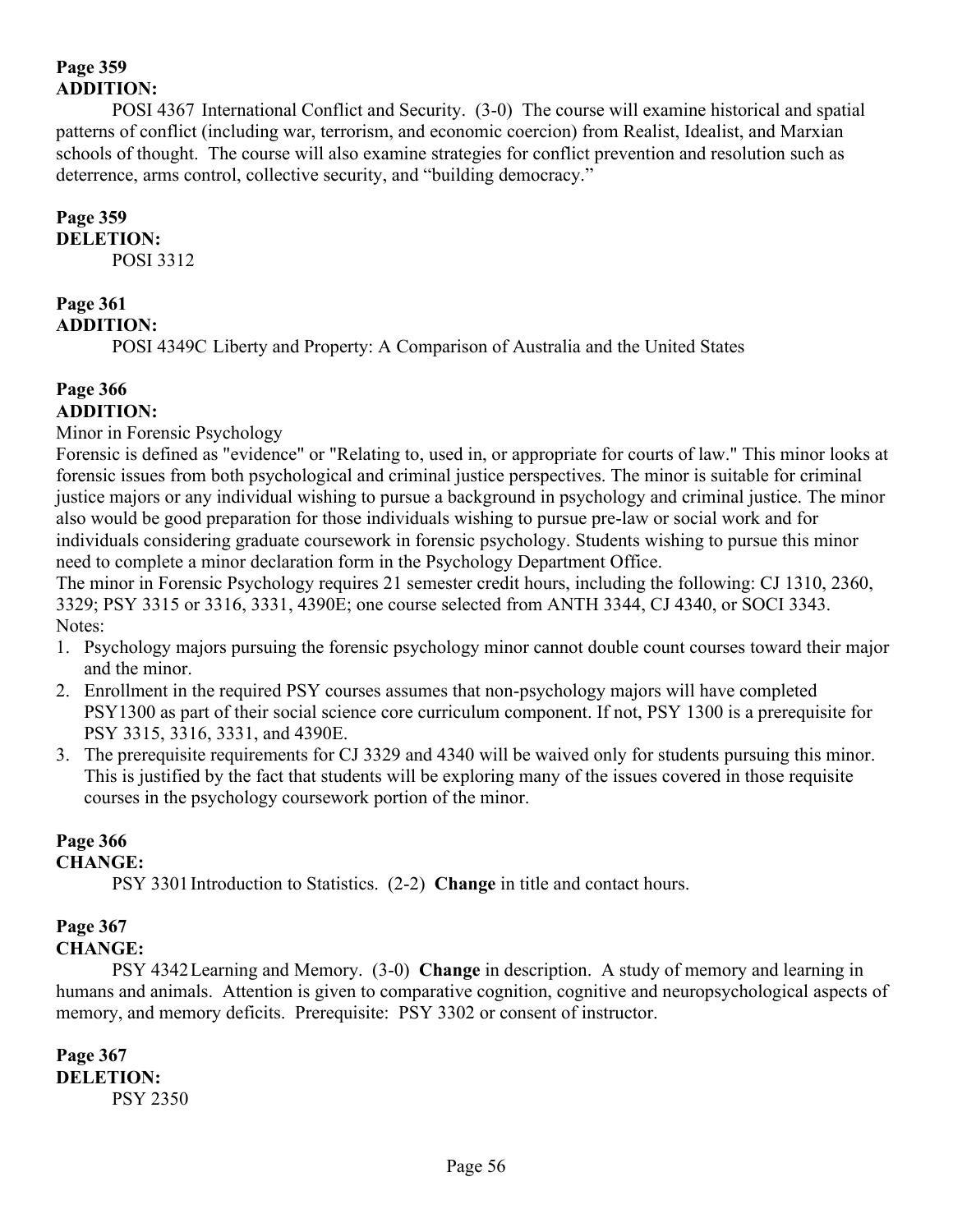## **Page 368 ADDITIONS:**

PSY 4390E Psychology in the Courtroom PSY 4390F Psychology of Persuasion PSY 4390G Reality Therapy/ Choice Theory PSY 4390H Career Theory and Development

## **Page 368**

## **CHANGE:**

PSY 3353Computer Applications. (3-0) **Change** in description. The principles of data analysis and interpretation using SPSS. Topics studied include data entry and management, statistical concepts, hypothesis testing and the proper interpretation of SPSS output. Prerequisite: PSY 3301 and 3302.

#### **Page 368 DELETION:**

PSY 4357

# **Page 371**

**CHANGES:** Minor in Studies of Popular Culture 2nd paragraph, 1st sentence: **change** SOCI 3315 to SOCI 3317 2nd paragraph, 5th sentence: **change** SOCI 3315 to SOCI 3317

**Page 373 ADDITION:** SOCI 3375H The Sociology of Technology

**Page 373 DELETION:** SOCI 3345

## **Page 380**

**CHANGE:** Biology-Botany **Change** Program requirements: 3410 (Morphology of Non-Vascular Plants) to 3410 (Phychology)

**Page 381 CHANGES:** Biology-Marine Biology **Change** Program requirements: 3410 (Morphology of Non-Vascular Plants) to 3410 (Phychology) **Change** Program requirements: 3422 (Oceans and Estuaries) to 3422 (Biological Oceanography)

#### **Page 384 ADDITION:**

BIO 2450 (BIOL 2416) Genetics. (3-3) **Add** to prerequisite: completed with a grade of "C" or higher.

**Page 384 DELETION:** BIO 3407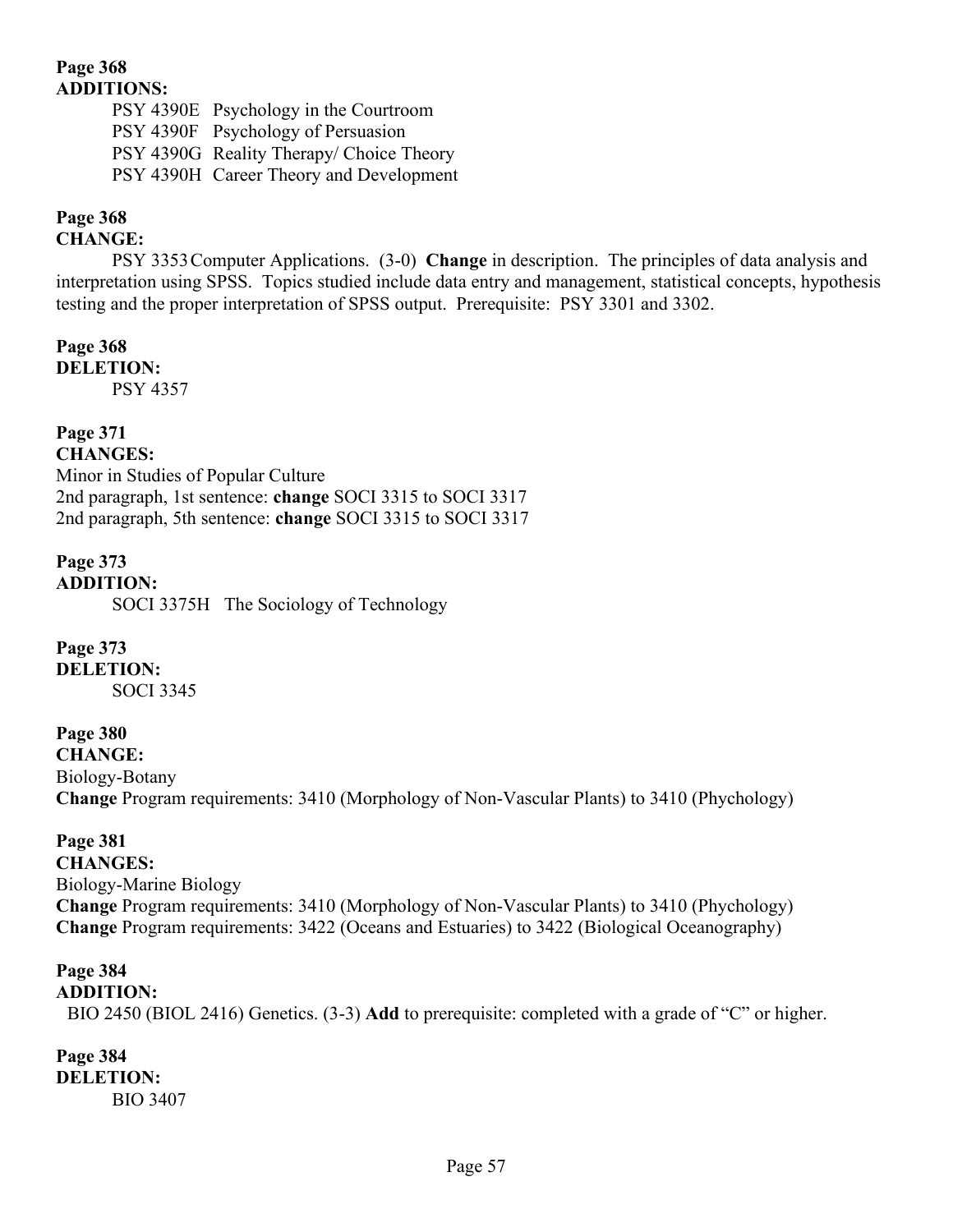## **Page 386 ADDITION:**

BIO 4306 Population Genetics. (3-0) Examines the fundamental mathematical models used by population geneticists and the theory underlying them, emphasizing modern genetic approaches. Prerequisite: BIO 2450.

# **Page 389**

## **ADDITION:**

GEOL 3410 Sedimentation and Stratigraphy. (3-3) **Add** to prerequisite: completed with a grade of "C" or higher.

**Page 391 CHANGES:** Bachelor of Science Major in Chemistry Freshman Year **Change** MATH 2363…3-4 to MATH 2417…4 **Change** Total…32-33 to Total…3 Sophomore Year **Change** MATH 2471, 2472…3-4 to MATH 2471, 2472…8 Junior Year **Change** Total…29-34 to Total…34 Bachelor of Arts Major in Chemistry Freshman Year **Change** MATH 2363 or 2417…3-4 to MATH 2417…4 Freshman Year **Change** Total…32-34 to Total…33-34

#### **Page 391 DELETION:**

Bachelor of Science Major in Chemistry Sophomore Year **Delete** COMM 1310…3

# **Page 392**

**CHANGES:** Bachelor of Science Major in Biochemistry Junior Year **Change** CHEM 3330 to CHEM 3350 Senior Year **Change** CHEM 4380 to CHEM 4360

## **Page 393**

**CHANGE:** Minor in Biochemistry **change** 4381 to 4360.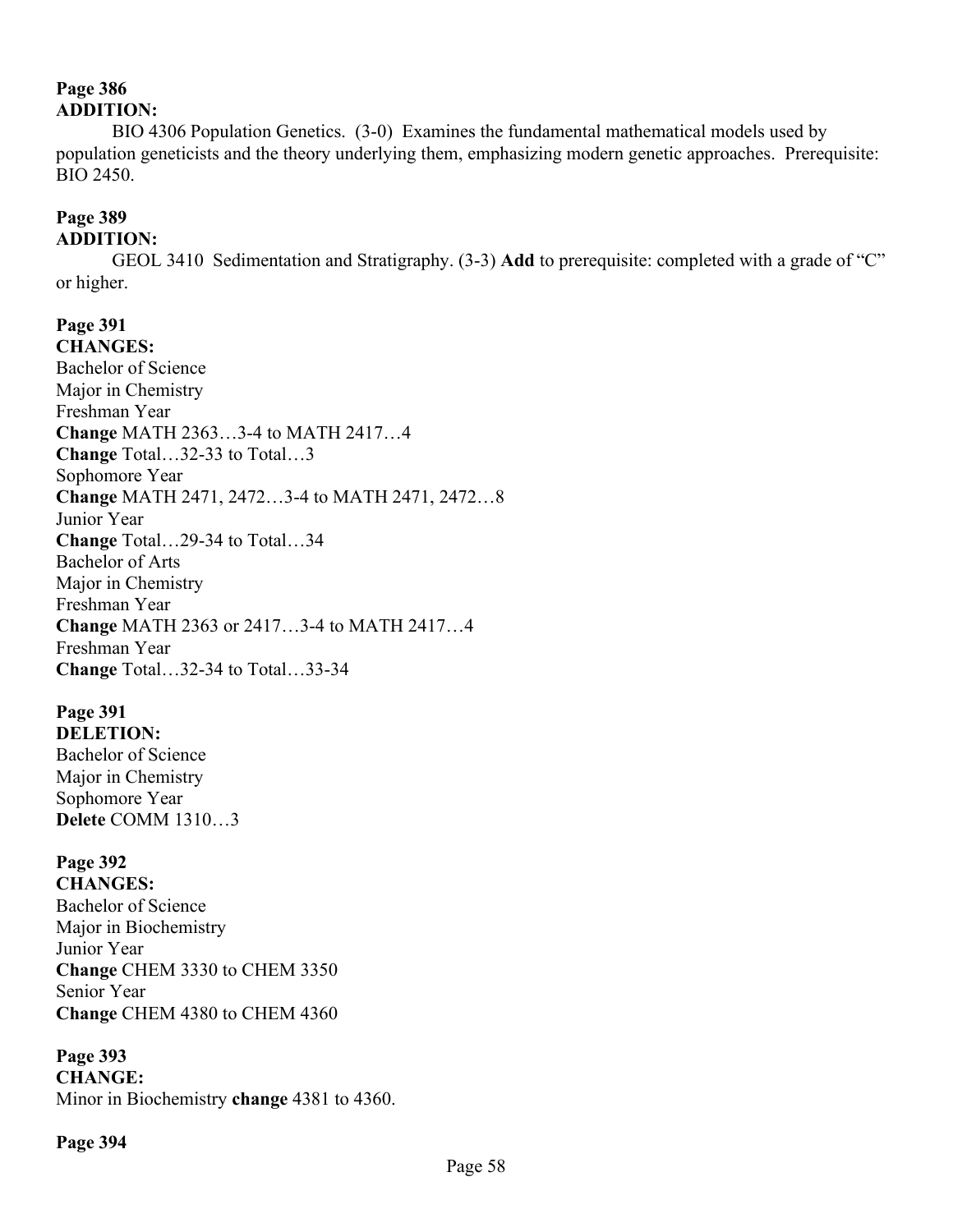## **ADDITION:**

CHEM 3350 Physical Chemistry for Biochemists. (3-0) A study of the fundamental theories and laws of physical chemistry as it relates to biochemistry. The topics to be covered include ideal and real gases, classical thermodynamics, reaction kinetics, phase equilibria, electrochemistry, quantum mechanics, spectroscopy and statistical mechanics. Prerequisite or Corequisite: CHEM 3375.

## **Page 395 ADDITIONS:**

CHEM 4350 Modern Molecular Modeling. (3-0) A study of the application of computational techniques to molecular modeling. Topics covered include quantum mechanical modeling, forcefield based molecular modeling, molecular energy minimization, molecular dynamics, vibrational spectra, solution of crystalline structures, diffraction patterns, molecular blends, phase equilibria, crystal morphology, physical property prediction and mesoscale modeling. Prerequisite: CHEM 3340.

CHEM 4351 Introduction to Polymers. (3-0) This course is designed to develop the student"s general understanding of polymer history and importance as well as terminology, structure, and synthesis. The overall scope of the course will be to develop the student's general knowledge of polymer synthesis and structure. Prerequisites: CHEM 2342.

CHEM 4360 Advanced Biochemistry and Molecular Biology. (3-0) This course provides Biochemistry majors and minors with advanced knowledge of the field of molecular biochemistry. Topics include gene expression (transcription and translation of genes in bacteria and higher organisms), post-translational modification of proteins, chromosomal DNA replication, cell cycle checkpoint controls, DNA damage and repair, as well as theories of cancer and aging. Prerequisite: CHEM 3375.

CHEM 4390 Supramolecular Chemistry. (3-0) This course is designed to be a survey of the nature of non-covalent interactions between host and guest species. Emphasis will be focused on the rational design of hosts, themodynamic and kinetic parameters involved in binding and the applications of various binding/recognition phenomena. Prerequisites: CHEM 2342 with a C or better.

CHEM 4481 Advanced Biochemistry Lab I. (2-8) The first of two laboratory courses providing instruction in the modern techniques of biochemistry. Experiments are performed on the isolation, manipulation and characterization of DNA, RNA and proteins. Students will use their results and the scientific literature to prepare formal written reports and oral presentations. Prerequisite: CHEM 3275.

CHEM 4482 Advanced Biochemistry Lab II. (2-8) The second of two laboratory courses providing instruction n the modern techniques of biochemistry. Experiments are performed on the isolation, manipulation and characterization of DNA, RNA and proteins. Students will use their results and the scientific literature to prepare formal written reports and oral presentations. Prerequisite: CHEM 4481.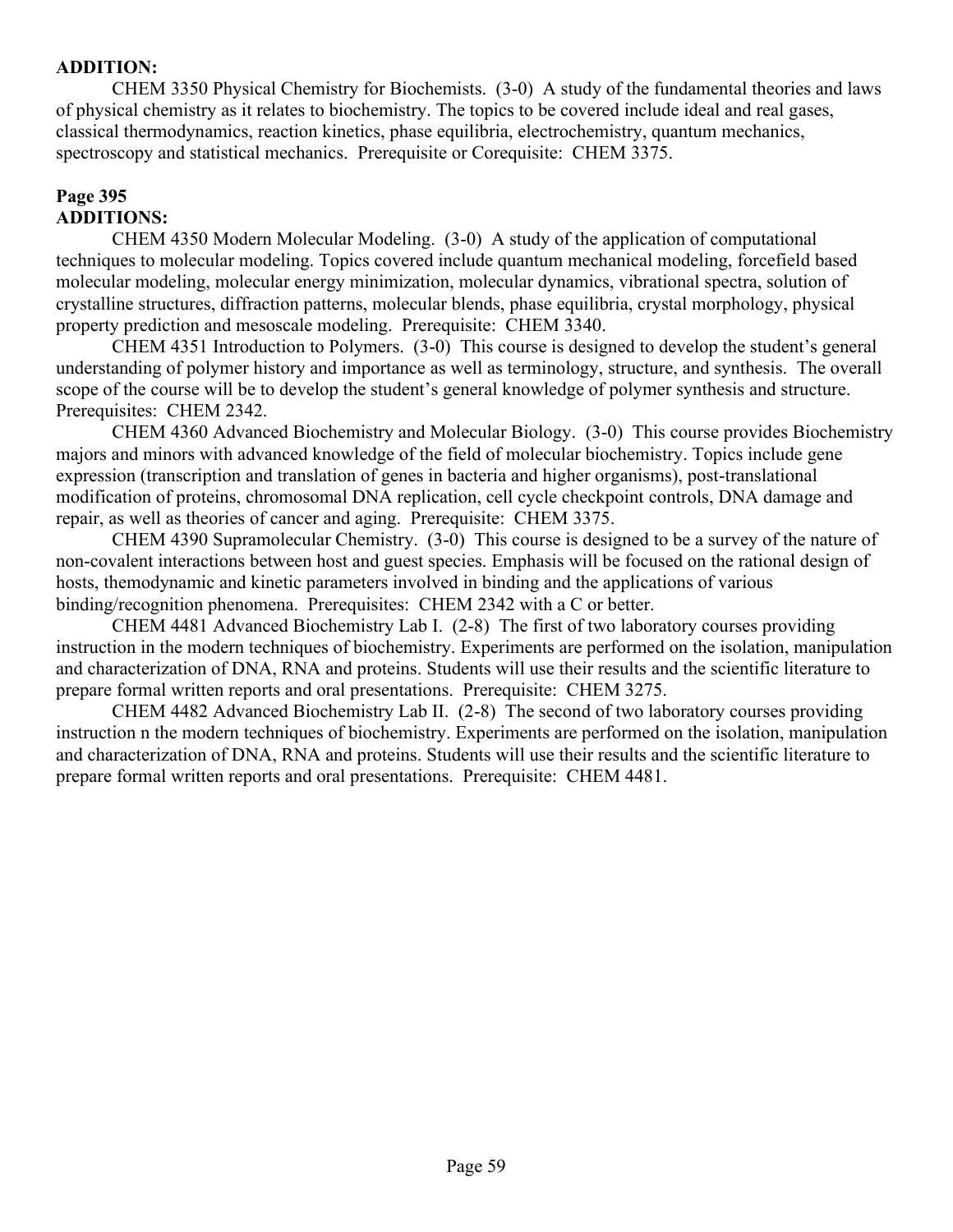## **Page 396 ADDITION:**

Department of Computer Science Mission Statement

The mission of the Department of Computer Science is to advance the knowledge of computer science and technology through teaching, research, and service to produce computer scientists and computer literate individuals for the betterment of industry, government, and society. Computer Science Goals

- 1. Graduates with a BS in Computer Science will have strong technical backgrounds in computer science.
- 2. Graduates with a BS in Computer Science will have additional specialized skills for employment in computer related fields.
- 3. Graduates with a BS in Computer Science will have a positive image of their undergraduate education.
- 4. Graduates with a BS in Computer Science will understand the values and requirements of responsible professionalism including the necessity of ethical behavior, the impact of computing technologies in society, appreciation for life-long learning, and the need for professional relationships.
- 5. Faculty in Computer Science will enjoy an environment in which they can develop and apply their abilities in teaching, research, and service.

# **Page 398**

**DELETION:**

Bachelor of Arts Major in Computer Science Sophomore Year **Delete** ENG Literature…3

### **Page 399 ADDITION:**

## Teacher Certification

After 1st sentence, **add**: A teaching field in Computer Science requires 21 hours of the following courses 1318, 2308, 2318, 3358, and 12 hours of CS electives of which 9 hours must be advanced. 21 hours of Education block courses are also required and can be found at the front of the College of Science page.

# **Page 399 DELETION:**

CS 2478

# **Page 400**

**ADDITION:**

CS 4378R Object-Oriented Design and Implementation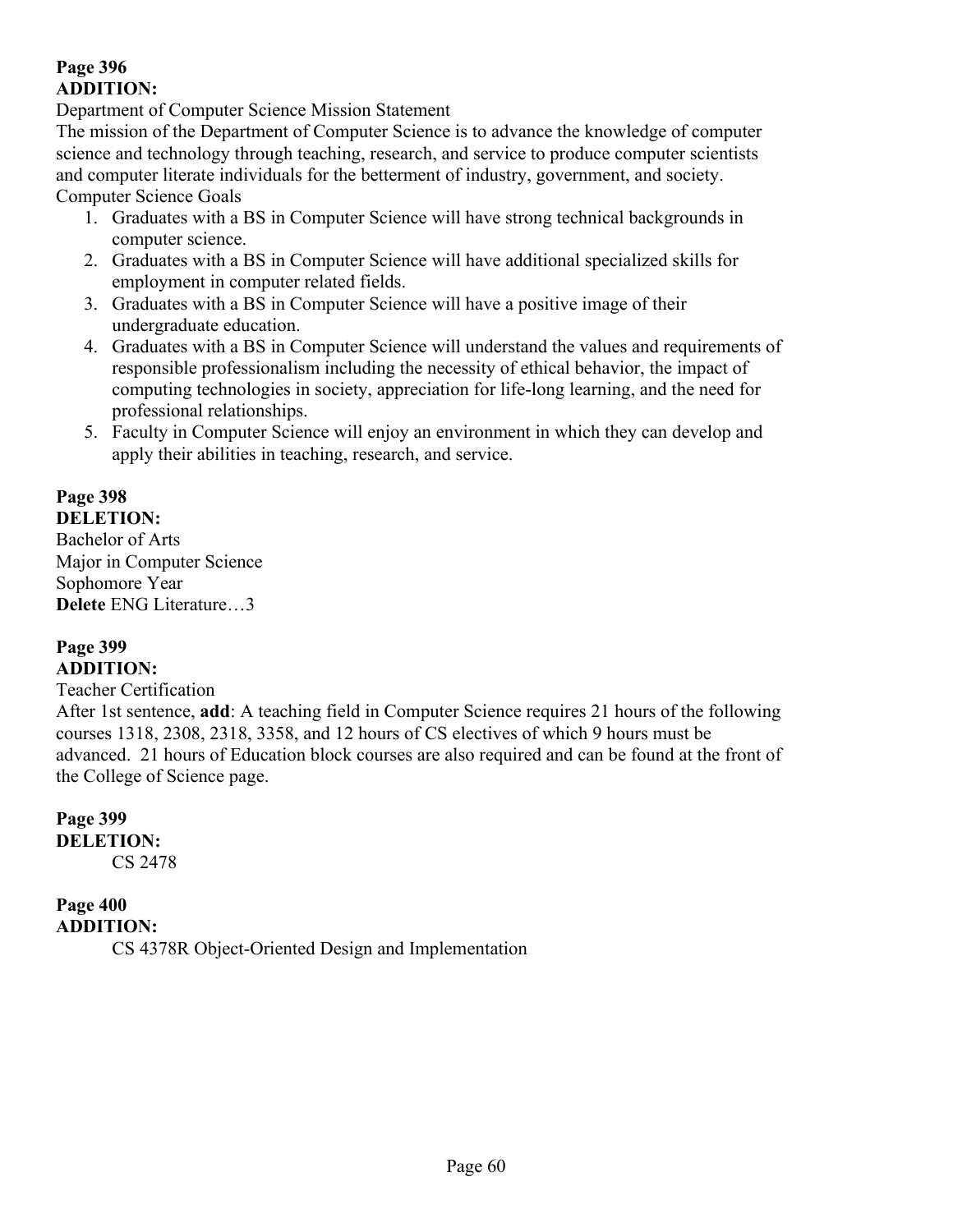# **Page 403**

**CHANGES:** Bachelor of Science Major in Mathematics **Change** (Minimum required: 128-131 semester hours) Notes: **Change** 2. Three hours in a scientific programming language are required in computer science (CS 1318). Sophomore Year **Change** CS 1318 or 2488 recommended…3-4 to CS 1318…3 **Change** Total…31-34 to Total…31-33

#### **Page 404 CHANGES:**

Bachelor of Arts Major in Mathematics **Change** (Minimum required: 128-132 semester hours) Notes: **Change** 2. Three hours in a scientific programming language are required in computer science (CS 1318). Sophomore Year **Change** CS 1318 or 2488 recommended…3-4 to CS 1318…3 **Change** Total…33-34 to Total…33

## **Page 405**

**ADDITION:** Last sentence **add** 4382.

## **Page 405**

**CHANGE:**

MATH 1300 Pre-College Algebra. (1-3) **Change** in contact hours.

# **Page 406**

**CHANGES:**

MATH 1311 Basic Mathematics. (1-3) **Change** in contact hours. MATH 2321 Calculus for Life Sciences I. (3-0) **Change** in title. MATH 2331 Calculus for Life Sciences II. (3-0) **Change** in title.

# **Page 407**

## **CHANGE:**

MATH 3315 Modern Geometry. (3-0) **Change** in description. Modern geometry with an emphasis on the triangle, circle, plane and Euclidian geometry, an historical aspects will be integrated into the course. May not be applied toward a minor in mathematics. Prerequisites: A grade of "C" or higher in either MATH 2331 or 2471.

## **Page 407 DELETION:** MATH 2363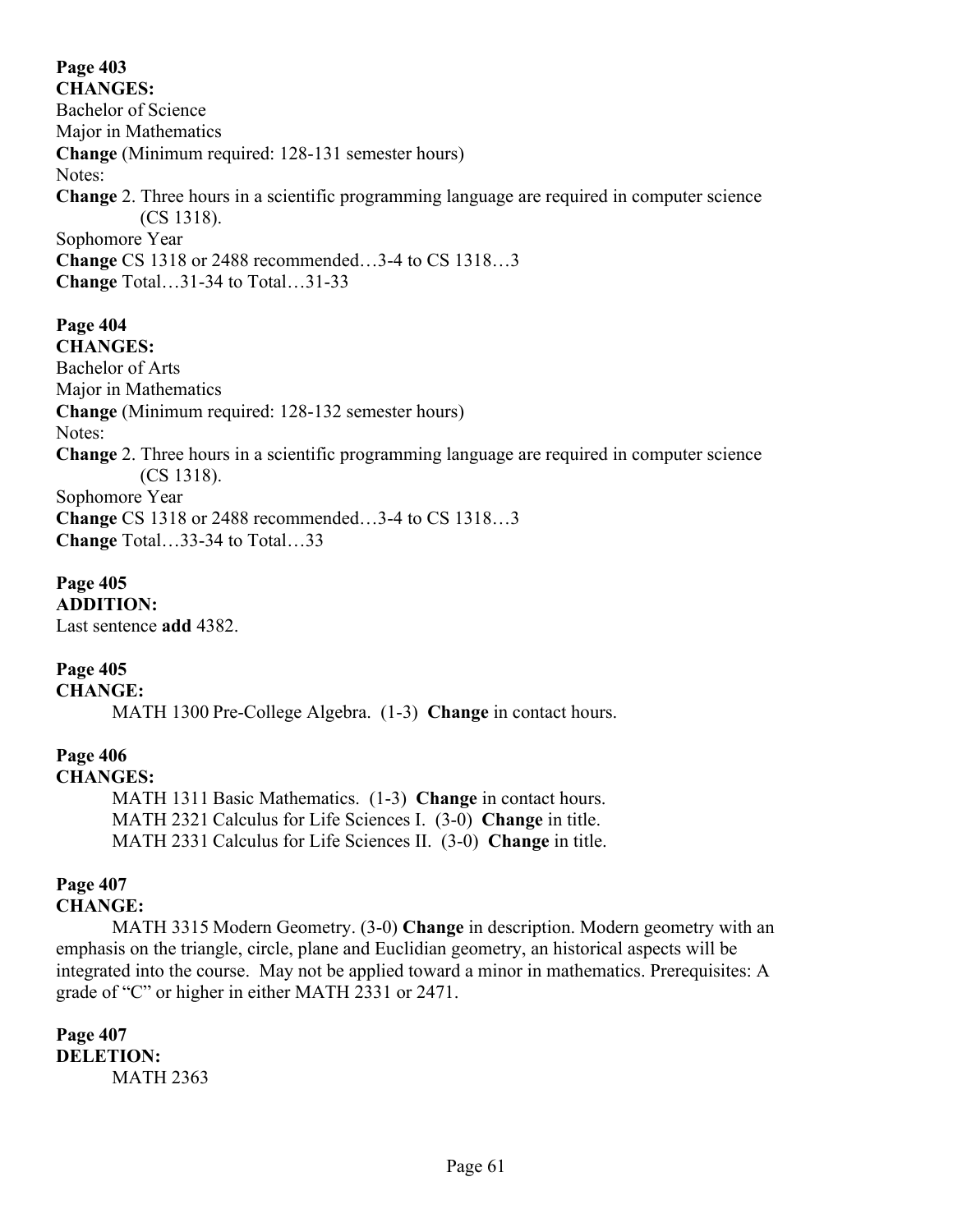## **Page 407 CHANGES:**

MATH 4302 Principles of Mathematics II. (3-0) **Change** in description. Probability, statistics, calculator and computer applications in mathematics, including historical, philosophical and cultural significance. May not be applied toward a minor in mathematics. Prerequisite: A grade of "C" or higher in MATH 2311.

MATH 4304 Math Understandings. (3-0) **Change** in description. Basic concepts underlying algebra, geometry, trigonometry, and calculus taught from an advanced standpoint, including historical, philosophical, and cultural significance. May not be applied toward a minor in mathematics. Must be taken before student teaching. Prerequisites: A grade of "C" or higher in MATH 2472 and 3315.

MATH 4311 Introduction to the History of Mathematics. (3-0) **Change** in description. A survey of the development of major mathematical topics, including geometry, algebra, calculus, and advanced mathematics. Philosophical and cultural aspects will be integrated with the structure, theorems, and applications of mathematics. May not be applied toward a minor in mathematics. Prerequisite: A grade of "C" or higher in MATH 3315 and a grade of "C" or higher in either MATH 2331 or MATH 2472.

MATH 4382 The Literature and Modern History of Mathematics and Its Applications. (3-0) **Change** in description. This course will focus on mathematical articles in recent journals. The articles will be re-written so that the proofs and comments are more easily understood by the casual reader. This embellishment of journal articles will take place in class with the class participating, in groups for outside work and as individual assignments. May not be applied toward a minor in mathematics. Prerequisites: A grade of "C" or higher in two of the three mathematics courses: 3380, 4307, 4330.

# **Page 411**

**CHANGE:**

Minor in Physics

**Change** 1st sentence:A minor in physics consists of PHYS 1430, 2425, 2435, 3312, and at least six hours of advanced physics.

## **Page 417**

**CHANGE:** Senior Year - 1st Semester **Change** TECH 4345, 4375…16 to TECH 4345, 4375…6

## **Page 418**

**CHANGE:**

Industrial Technology Specializations

**Change** 1st paragraph: All industrial technology students must select one of the following three programs (39- 47 minimum hours):

# **Page 420**

**DELETION:** Bachelor of Applied Arts and Sciences Major in Applied Arts and Sciences **Delete** paragraph

## **Page 421 CHANGE:** MFGE 4363 **Change** prerequisite to ENGR 3316.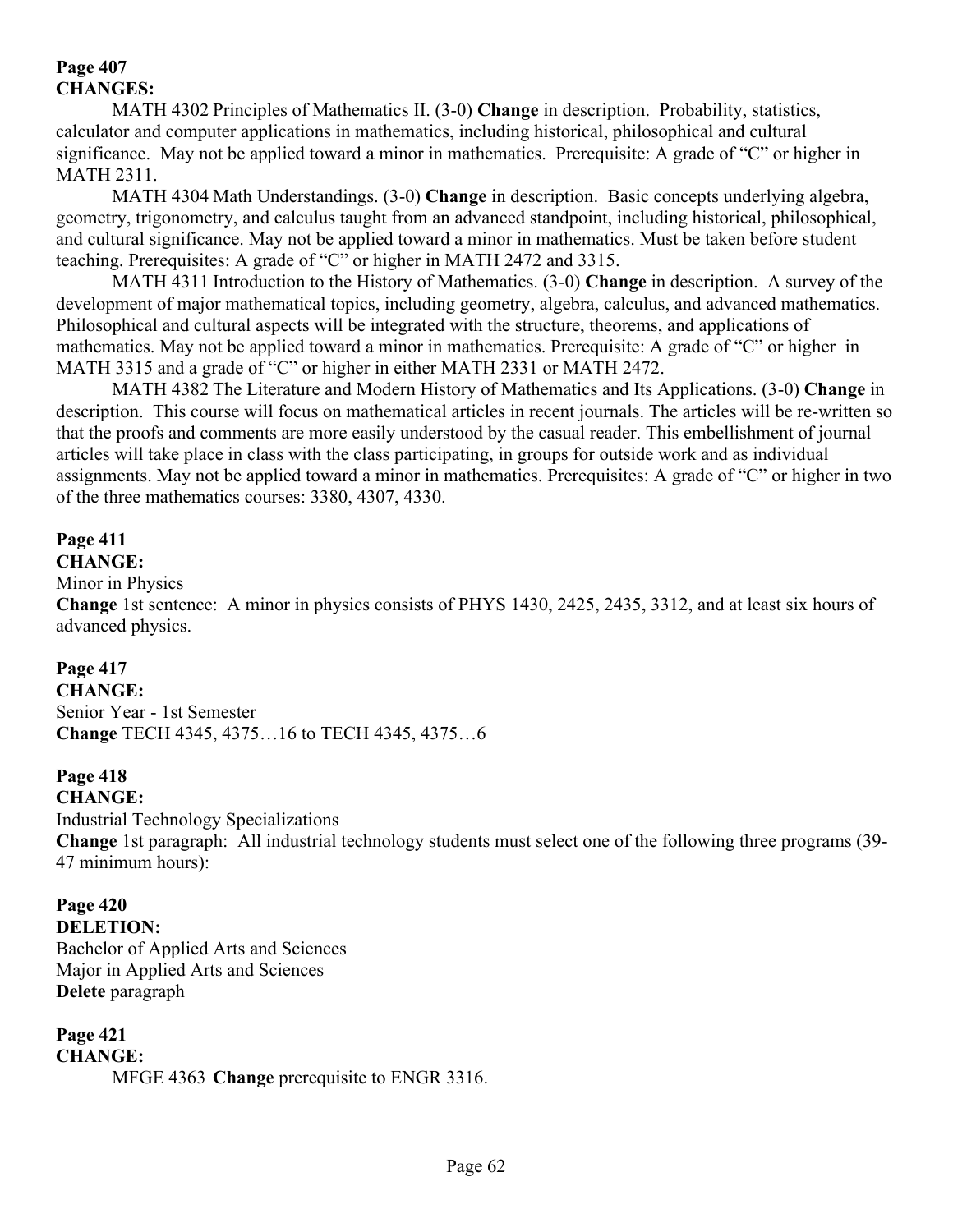## **Page 432 CHANGES:**

Board of Regents, Texas State University System John P. Hageman, Chairman (2003)………………………Austin James. A. "Jimmy" Hayley, Vice Chairman (2005)………Texas City Dionicio "Don" Flores (2005)………………………..……El Paso

University Administration Denise M. Trauth, Ph.D…………………………..………President

| Academic Deans |  |
|----------------|--|
|                |  |